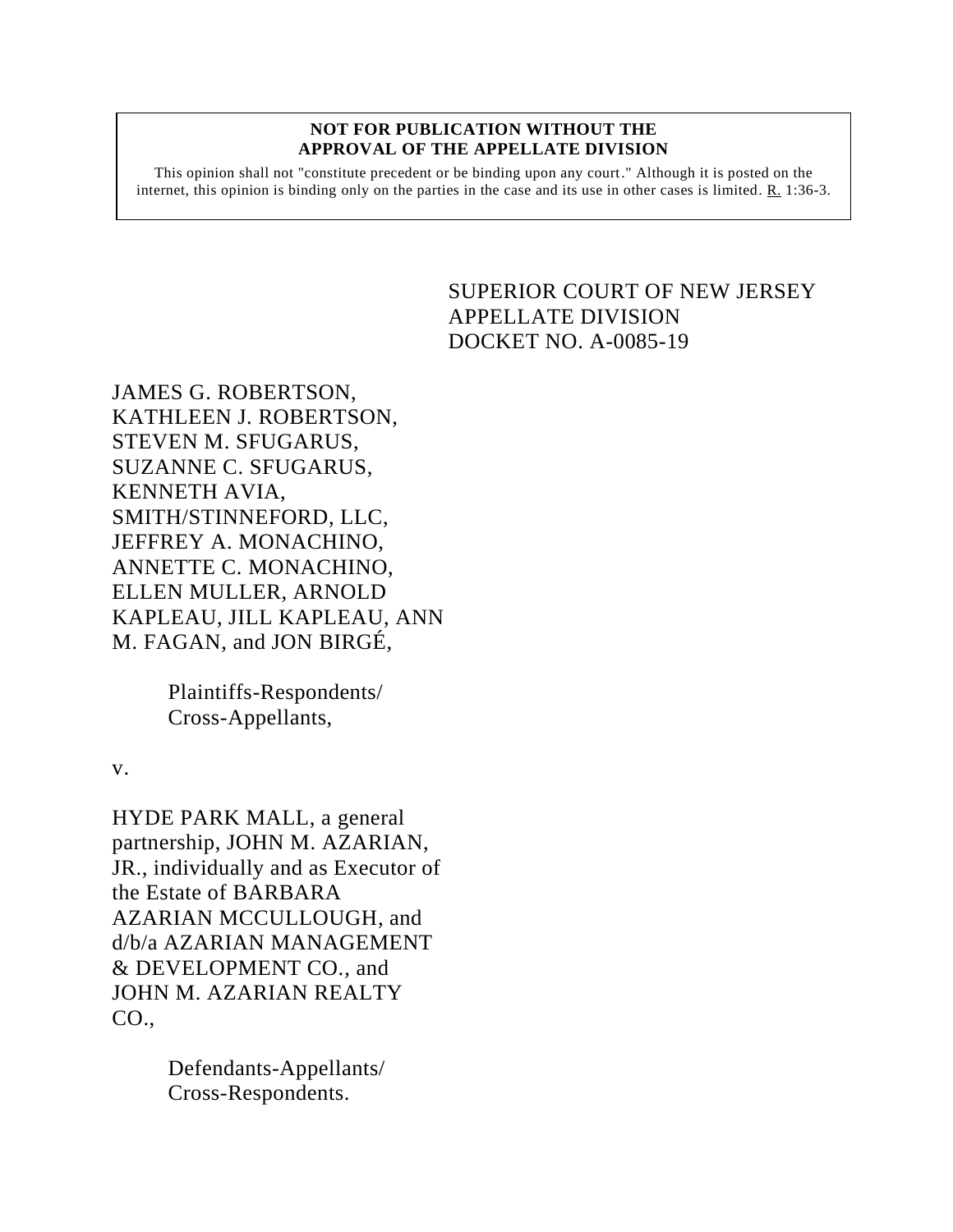Submitted March 21, 2022 – Decided May 19, 2022

Before Judges Rothstadt and Natali.

\_\_\_\_\_\_\_\_\_\_\_\_\_\_\_\_\_\_\_\_\_\_\_\_\_\_\_\_\_

On appeal from the Superior Court of New Jersey, Chancery Division, Bergen County, Docket No. C-000091-18.

Kilstein & Kilstein, LLC, attorneys for appellants/ cross-respondents (Richard J. Kilstein, on the briefs).

Leopold Law, LLC, attorney for respondents/crossappellants (Howard B. Leopold, on the briefs).

# PER CURIAM

In this partnership dispute, we address the parties' challenges to a final judgment entered following a bench trial. The court concluded that plaintiffs, a group of partners with ownership interests in the Hyde Park Mall (Mall) in Hyde Park, New York, rightfully dissociated from the partnership in accordance with the Uniform Partnership Act, N.J.S.A. 42:1A-1 to -56 (Act). The court also determined their buyout interests and ordered the partnership to pay the buyout price as specified in the judgment.

On appeal, defendants contend that the court erred by failing to: (1) find that plaintiffs' dissociation was wrongful; (2) assess damages against the wrongfully dissociating partners; (3) discount the partnership's fair value for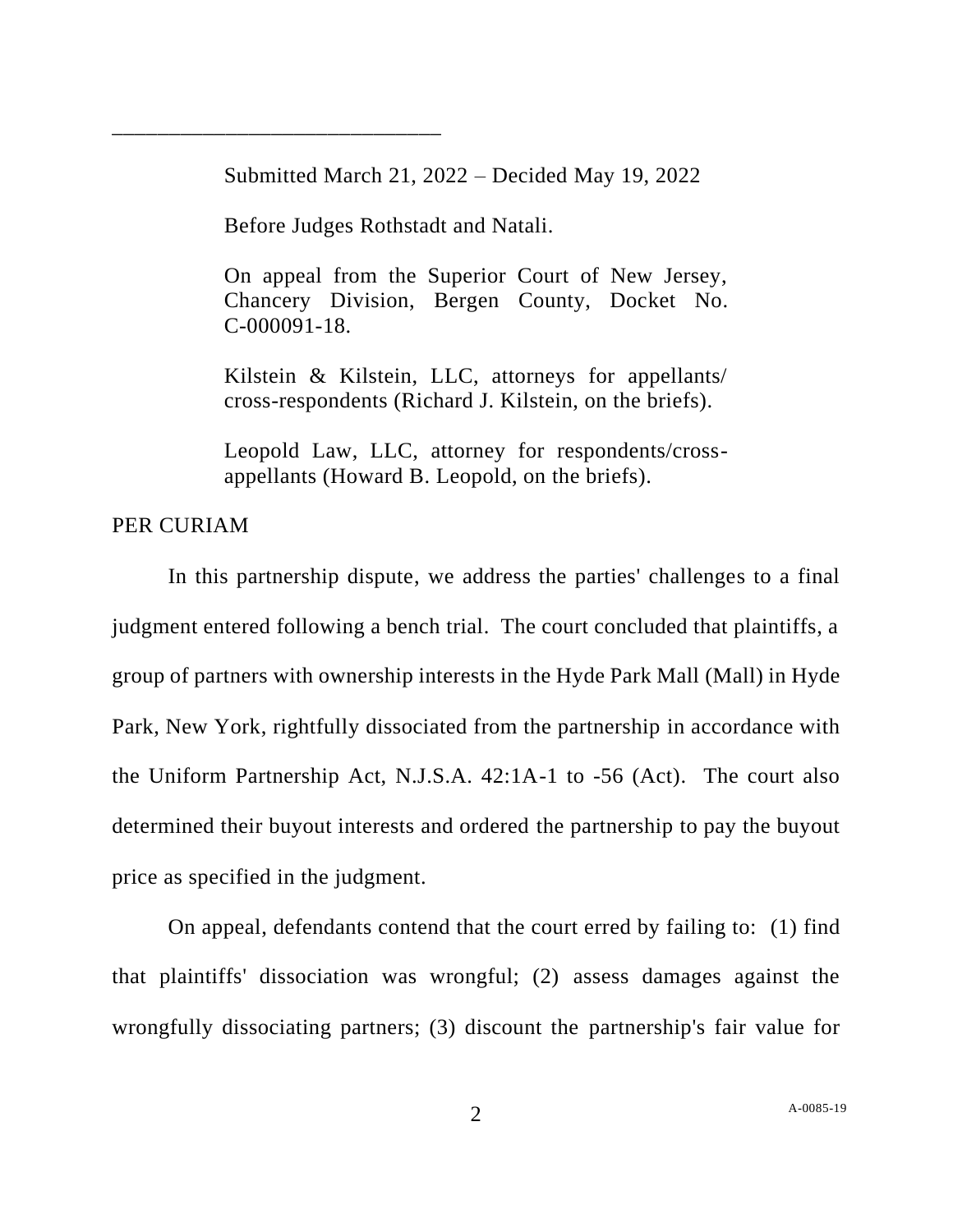lack of control and marketability; (4) reduce the partnership's fair value to account for numerous outstanding partnership debts and other amounts, including (a) management fees along with brokerage commissions and accounting fees, inclusive of alleged interest; (b) unpaid loans made by the Managing General Partner; (c) the dissociated partners' negative capital accounts; and (d) tenant security deposits.

In their cross-appeal, plaintiffs maintain that the court erred by: (1) relying upon defendants' expert's appraisal of the partnership's fair value instead of the value as testified by their expert; (2) refusing to increase the partnership's fair value to account for personal loans taken by defendant John M. Azarian, Jr., and his mother, Barbara Azarian McCullough,<sup>1</sup> that were improperly repaid using partnership funds; and (3) failing to find that the partnership overpaid management and accounting fees to defendant Azarian Management & Development Co. (AM&DC), and other Azarian-owned entities.

With one exception, we affirm the final judgment based on the court's attendant factual findings which we conclude are amply supported by substantial credible evidence. We are also satisfied that the court's legal conclusions are

<sup>&</sup>lt;sup>1</sup> For ease of reference, we refer to John, and his wife Donna, as well as Barbara by their first names, intending no disrespect.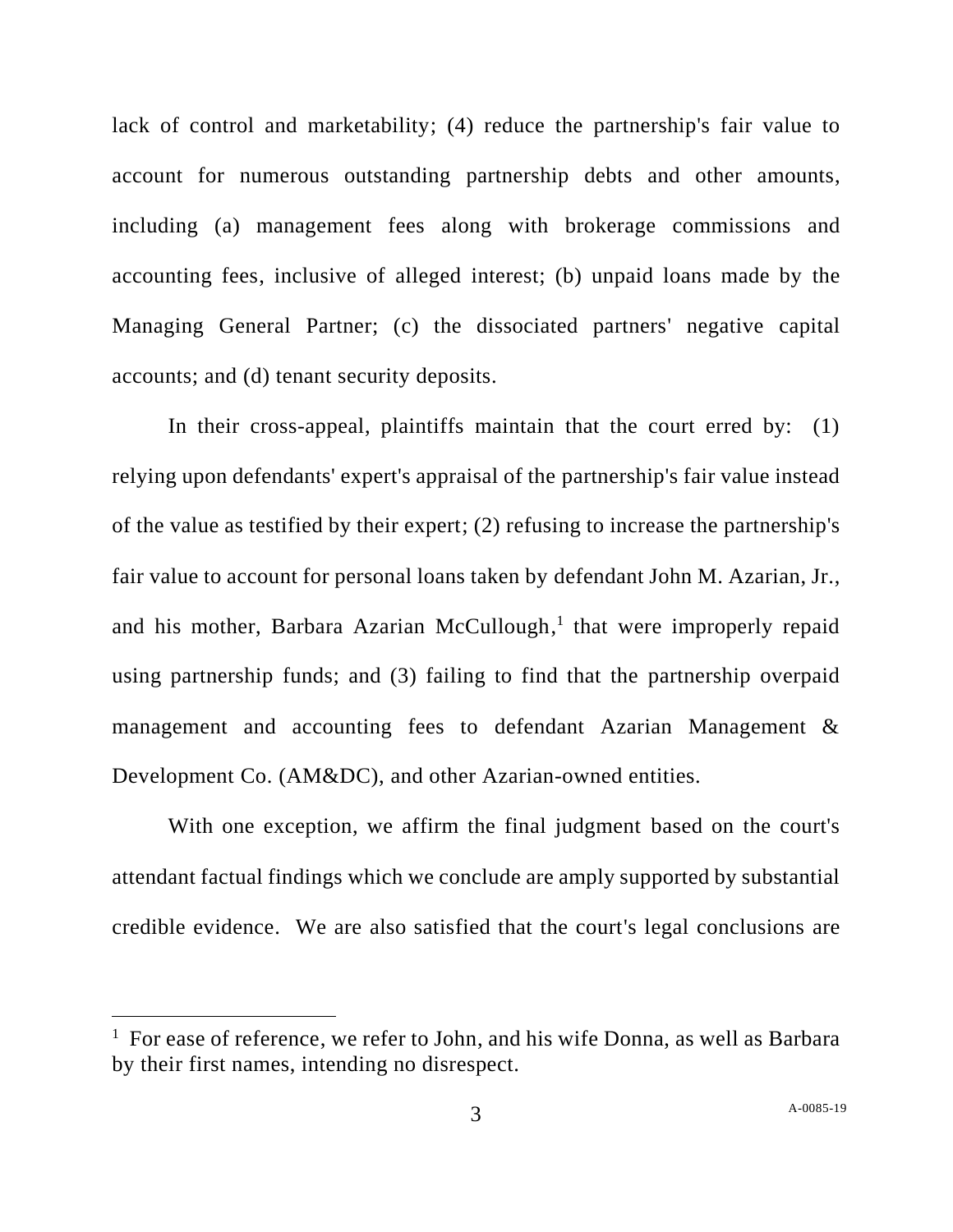consistent with applicable law. On the issue of whether plaintiffs rightfully or wrongfully dissociated, we also affirm, but do so after invoking our original jurisdiction to address an issue not resolved by the court – whether the parties' General Partnership Agreement (Agreement) and the Act prevented plaintiffs from rightfully dissociating until completion of a "definite term or particular undertaking," N.J.S.A. 42:1A-32(b)(2), here the sale of the Mall. Based on the undisputed record on this point, and relevant case law interpreting a similar provision of the Act, we conclude it did not. We accordingly reject defendants' primary point on appeal and conclude that plaintiffs' dissociation was not wrongful.

#### I.

To provide context for our opinion, we provide a detailed summary of the proofs adduced at the bench trial.

#### A. The August 1987 Partnership Agreement

The Mall is a 130,000 square-foot, one-story shopping center located in Hyde Park on approximately fifteen acres of land. Also included on the property is a two-story, freestanding building and gasoline station. The Mall's current anchor tenant is Stop & Shop supermarket. Other tenants include Radio Shack,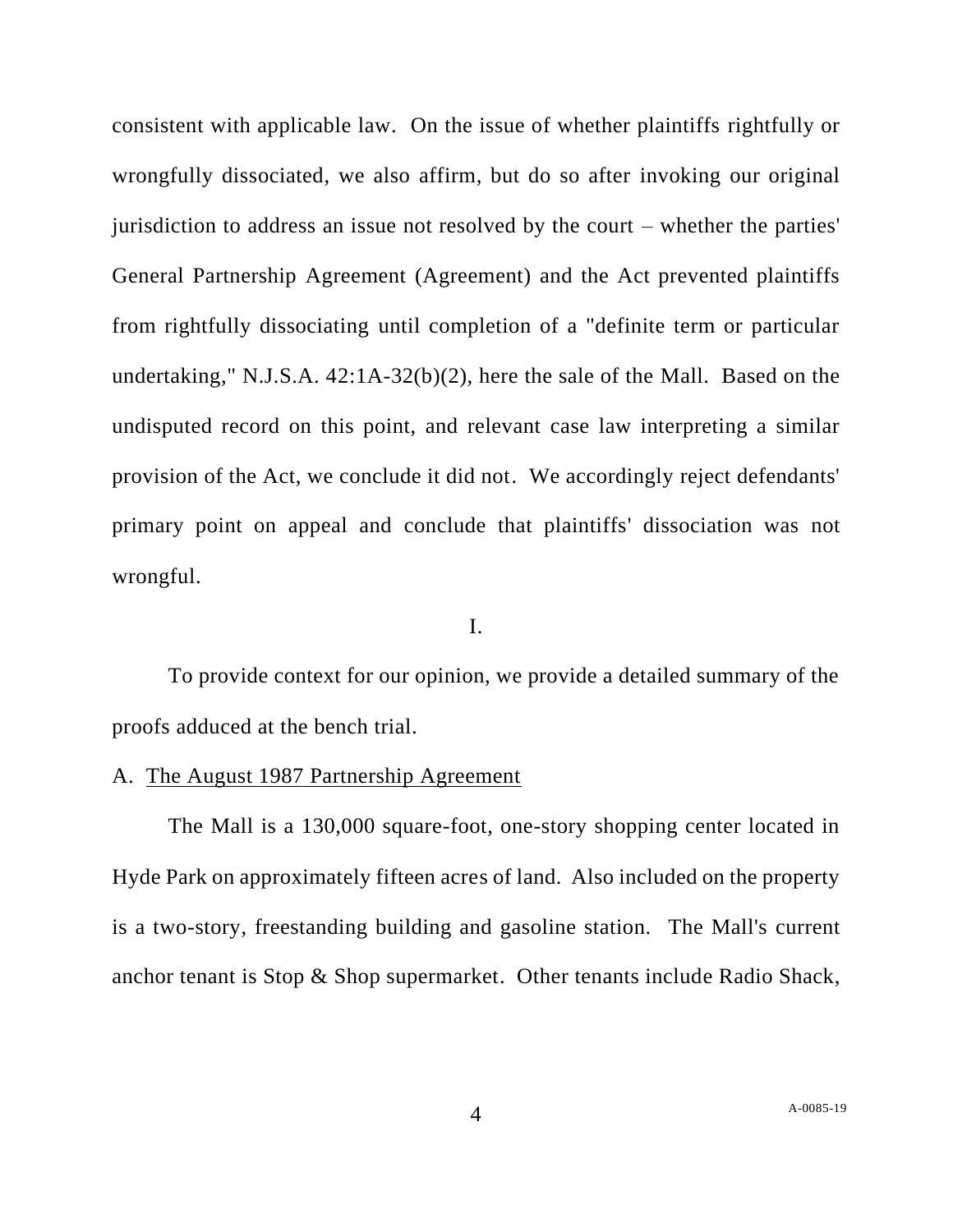Advanced Auto Parts, Dollar Tree, and Liquorama. Although built in the 1970s, the Mall underwent a major renovation in the late 1990s.

On August 24, 1987, Barbara and John executed the Agreement to form a partnership whose stated purpose was "to acquire the land and premises" of the Mall "and thereafter to hold, lease, manage and operate the same as a shopping center." The partnership conducted its business under the name "Hyde Park Mall" and maintained its principal office in Hawthorne, New Jersey.

We next briefly discuss those provisions of the Agreement relevant to the issues on appeal. Similar to most partnership agreements, the Agreement here contained provisions establishing the admission and creation of Class A partners and Class B partners, "each of whom shall have a percentage interest in the partnership and shall share in the income, gains, deductions, losses and credits of, and distributions . . . from the partnership in proportion to their percentage interest in the partnership." At the time the Agreement was first executed, Barbara and John were Class A partners, with Barbara holding a 30% partnership interest and John holding a 3 1/3% partnership interest. Barbara was also a Class B partner with a 66 2/3% partnership interest. The Agreement also permitted the admission of additional Class A and Class B partners upon the agreement of the existing general partners.

5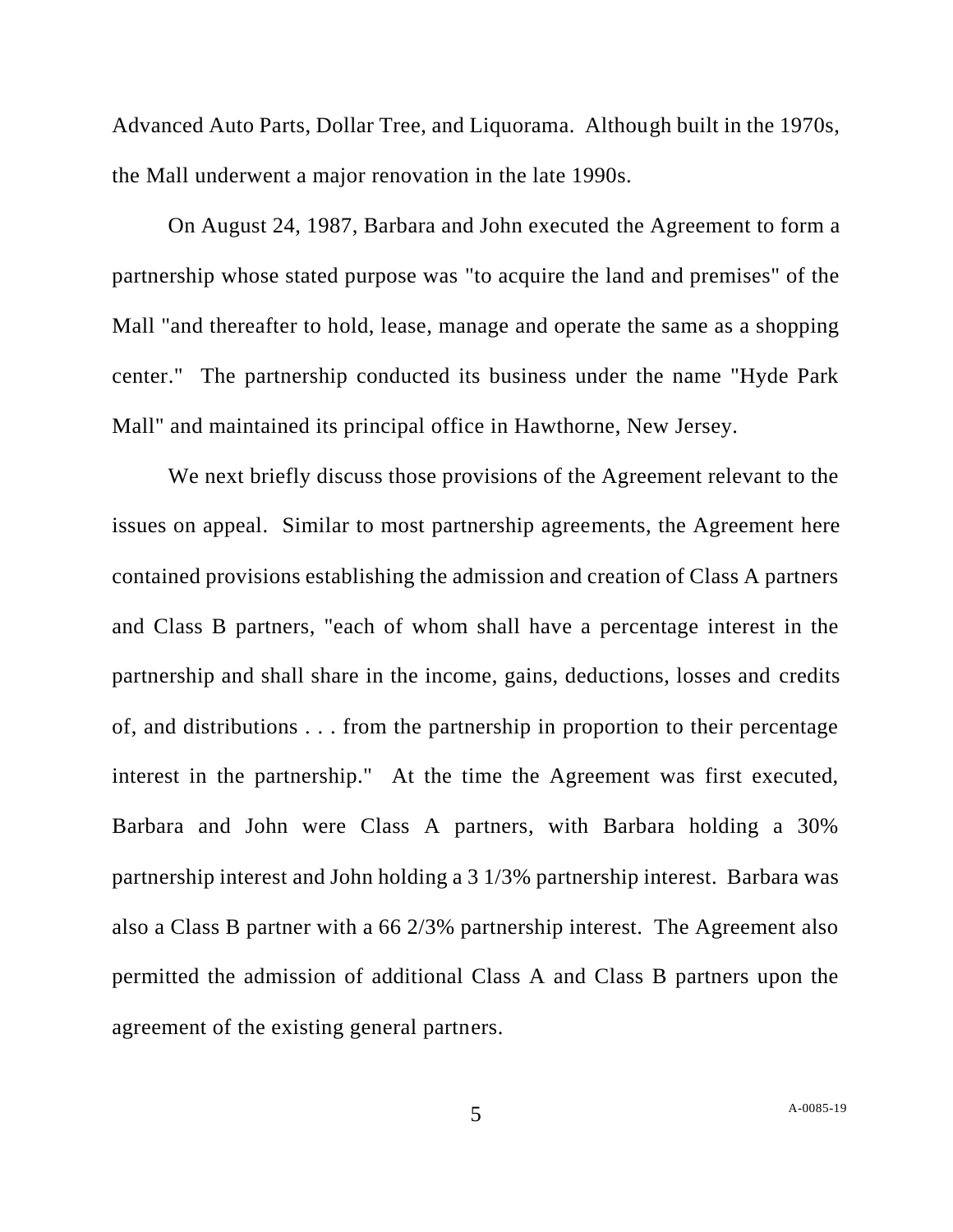Section 4 of the Agreement appointed Barbara as the Managing General Partner, with a successor to be appointed by a majority of the general partners upon her death. John was later appointed her successor and became the Managing General Partner after Barbara died in 2012.

Pursuant to Section 5, each partner's capital account was to include the "cash and fair market value of the property originally contributed by such partner to the partnership, increased by additional contributions and share profits transferred to capital and decreased by the share of the partnership losses and distributions." Section 6 required "[d]istributions to the partners shall be made at such times as determined by the Managing General Partner and shall be charged against the capital account of each partner."

The Agreement also addressed the duration of the partnership, a critical issue on appeal, in Section 12, which provided that the partnership "shall continue until the sale, exchange or other disposition of [t]he Mall or until terminated by the Managing General Partner or by a vote of a majority in interest of all of the general partners." It further stated that "[u]pon termination or other dissolution of the partnership, each general partner shall receive an amount equal to the positive balance in his capital account and shall contribute an amount equal to the negative balance in his capital account."

6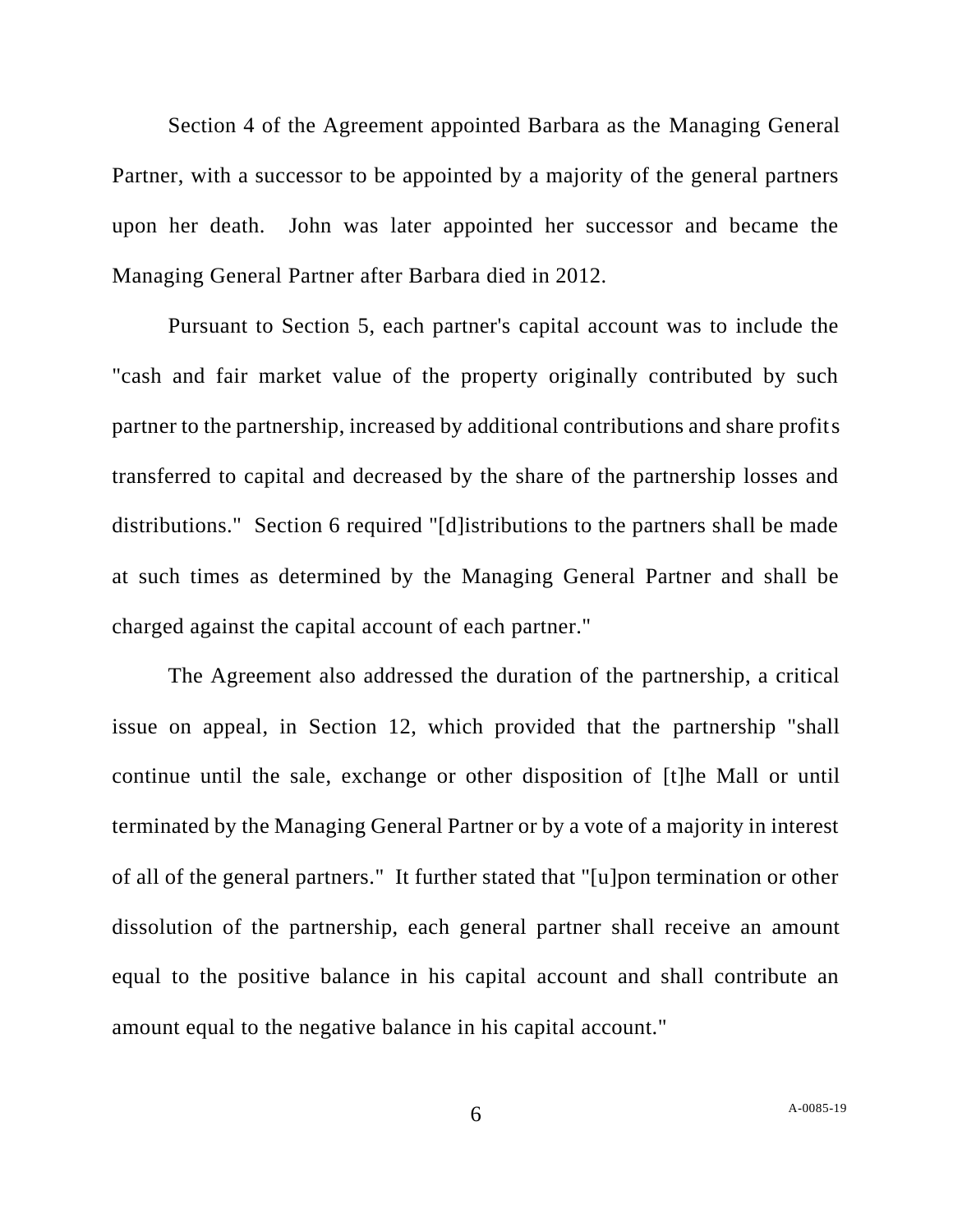Section 4 granted the Managing General Partner broad authority "to do any act or execute any document or enter into any contract or any agreement of any nature necessary or desirable, in the sole opinion of the Managing General Partner, in pursuance of the purposes of the partnership" without consent of the other general partners. That provision expressly authorized the Managing General Partner to, among other things:

> (a) acquire The Mall or any other assets deemed necessary or desirable in furtherance of the partnership business;

> (b) enter into a management agreement with Azarian Management  $\&$  Development Company<sup>[2]</sup> (the "Property Manager"), which is owned and controlled by the Managing General Partner, pursuant to which the Property Manager for a fee of 10% of base rent including percentage rent shall manage the property in accordance with such management agreement under the general direction and supervision of the Managing General Partner;

> (c) enter into an exclusive real estate brokerage agreement with John M. Azarian Realty Co.,<sup>[3]</sup> or any other real estate broker, for the leasing of premises in The Mall;

> (d) borrow monies from time to time and from any source, including one or more of the general partners, upon such terms and conditions as the Managing

 $2$  This entity is now known as The Azarian Group, LLC.

<sup>&</sup>lt;sup>3</sup> This entity is now known as Azarian Realty Co.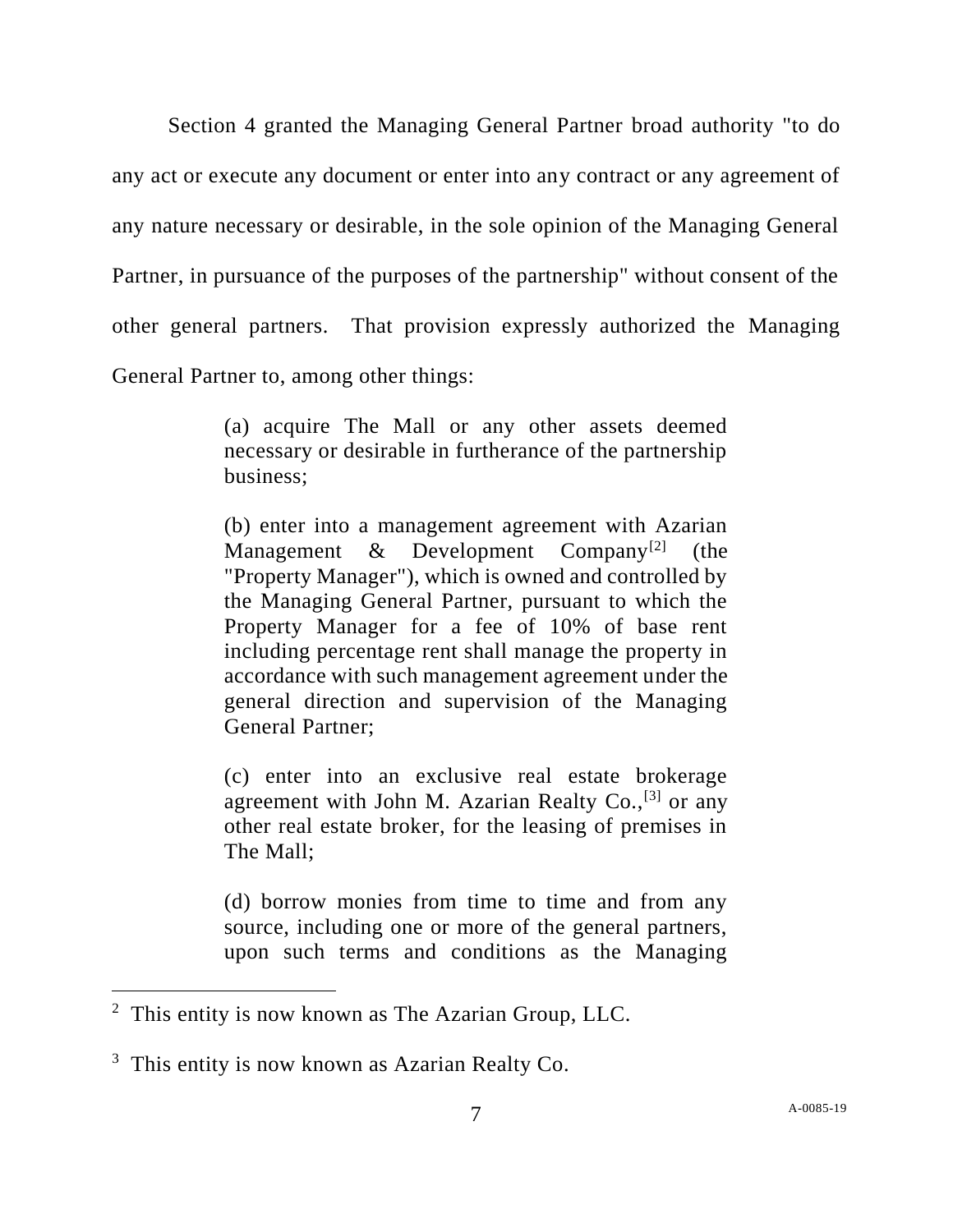General Partner may deem advisable and secure such borrowings with partnership property or any part thereof, and refinance, recast, modify or extend any of the obligations of the partnership;

(e) execute any and all instruments, and pay out of partnership funds such expenses as are necessary, to carry out the intentions and purposes of this Agreement;

(f) employ, retain or otherwise secure or enter into contracts with persons or firms to assist in the management of the partnership property, including but not limited to arrangements with property agents, construction companies, general contractors, other contractors, sales companies, attorneys, accountants, insurance companies, brokers and advertising companies (any of which may be general partners of the partnership or affiliates thereof) and any other person or firm, all on such terms and for such consideration as the Managing General Partner may deem advisable[.]

Section 9 also permitted the Property Manager "to receive the fee set forth in Section 4(b) hereof" and for the Managing General Partner and Property Manager to "be reimbursed for all out-of-pocket expenses in connection with the operation of the property."

Section 7 expressed that the partnership's intention was "to obtain financing for the acquisition of The Mall and all other funds required for the operation of the partnership from unrelated third parties." It also provided, however, "[i]n the event that the partnership has insufficient funds in the sole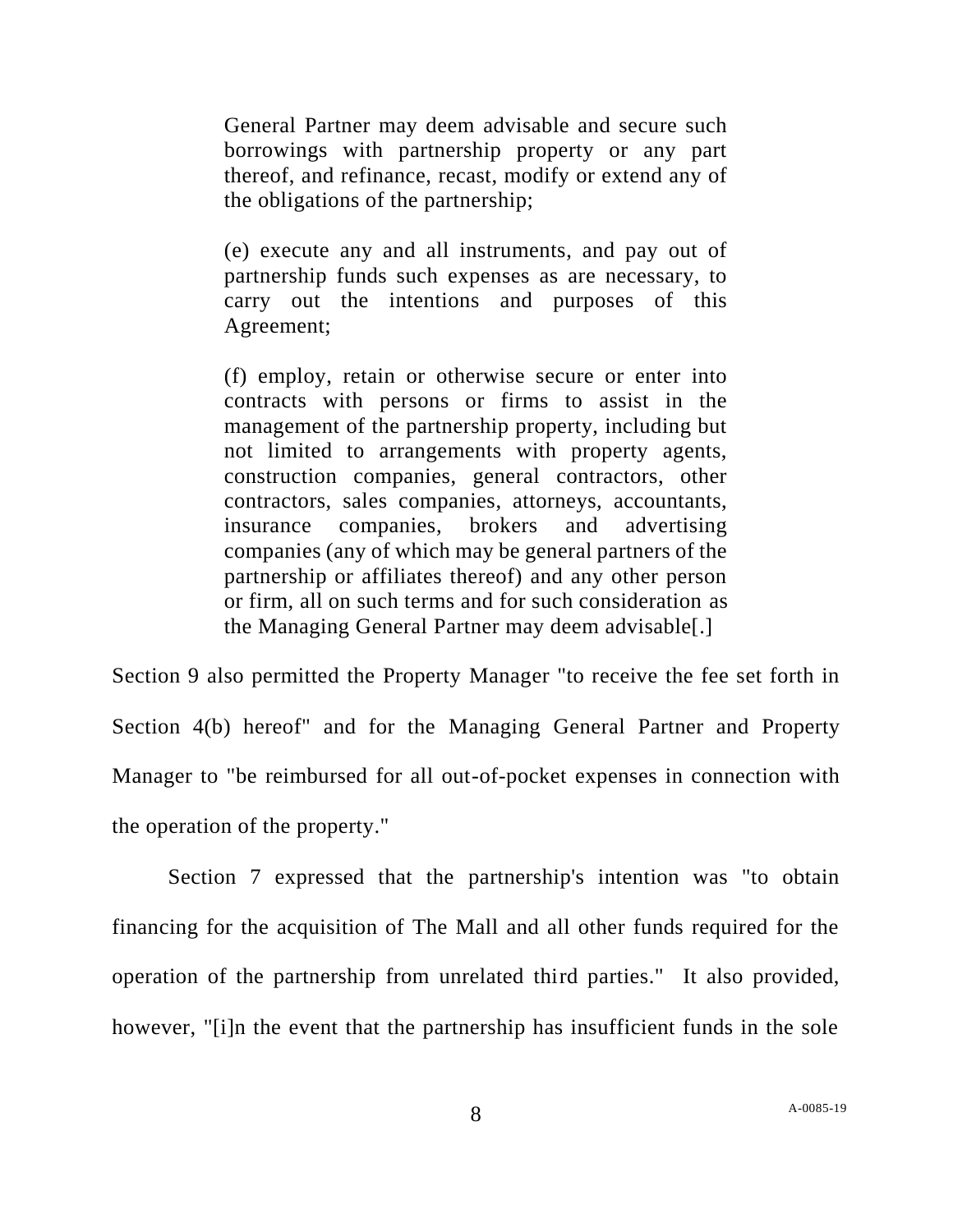opinion of the Managing General Partner, each partner shall be requested to loan to the partnership that portion of the amount being sought corresponding to the partner's interest in the partnership."

That provision also provided that if "any partner does not loan its portion of such loan, any of the other partners may, but are not obligated to, loan such amount to the partnership." "All loans to the partnership shall bear interest at a floating rate equal to the prime rate charged by Citibank, N.A. or comparable financial institution selected by the Managing General Partner" and "[s]uch loans may be repaid from time to time by the partnership as determined by the Managing General Partner and shall be repaid prior to the distribution to partners of their capital accounts on dissolution of the partnership."

# B. The September 1987 Addition of Class B Partners

Consistent with the Agreement, and with John's approval, in September 1987, Barbara transferred portions of her Class B partnership interests to the following individuals, who were subsequently admitted as Class B partners in the corresponding percentages:

| Class B Partner | Date of Transfer | Partnership Interest |
|-----------------|------------------|----------------------|
| Joyce Avedisian | 9/6/1987         | 2.77%                |
| Kenneth J. Avia | 9/19/1987        | 2.77%                |

A[-0085-19](#page-0-0)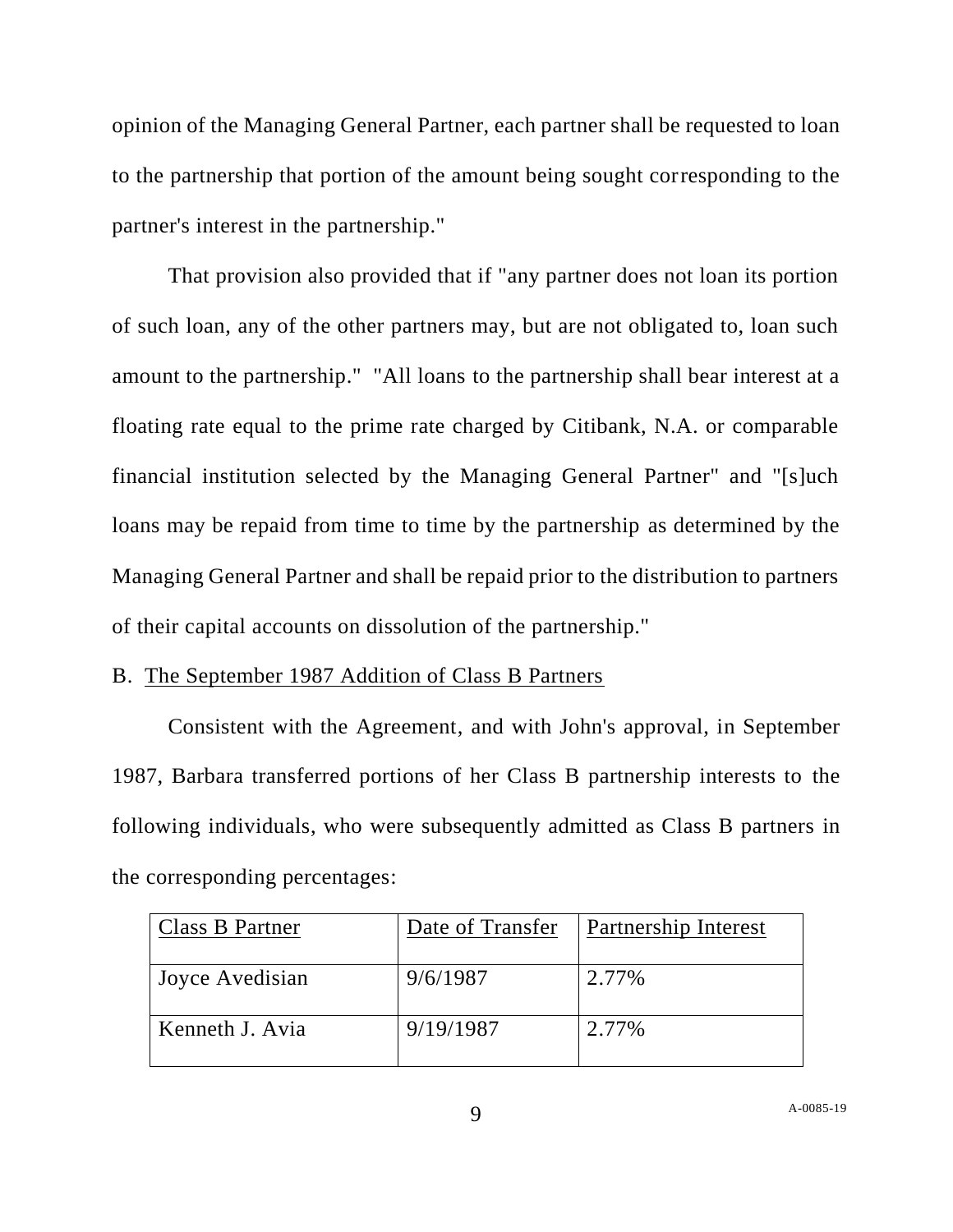| Jon Birgé                            | 9/10/1987 | 5.56%  |
|--------------------------------------|-----------|--------|
| Ann M. Fagan                         | 9/3/1987  | 2.77%  |
| Arnold & Jill Kapleau                | 9/14/1987 | 5.56%  |
| Barbara McCullough                   | 9/2/1987  | 22.23% |
| Jeffrey A. & Annette C.<br>Monachino | 9/16/1987 | 5.56%  |
| James G. & Kathleen J.<br>Robertson  | 9/19/1987 | 5.56%  |
| Steven M. & Suzanne C.<br>Sfugarus   | 9/8/1987  | 5.56%  |
| Paul R. & Anita L.<br>Smith          | 9/1/1987  | 5.56%  |
| William C. Swatek                    | 9/16/1987 | 2.77%  |

# C. The May 2000 Property Management Agreement

On May 16, 2000, Barbara, on behalf of the partnership, entered into a Management Agreement with AM&DC resulting in it becoming the "sole and exclusive managing agent and the exclusive leasing broker to manage, operate and lease the Hyde Park Mall," along with Azarian Realty Company, which became "the exclusive leasing agent" for the property. The initial term of the Management Agreement was ten years, to continue thereafter until terminated by either party upon sixty days written notice.

Pursuant to the Management Agreement's terms, AM&DC agreed to keep the property rented and to negotiate leases; collect all rent and other income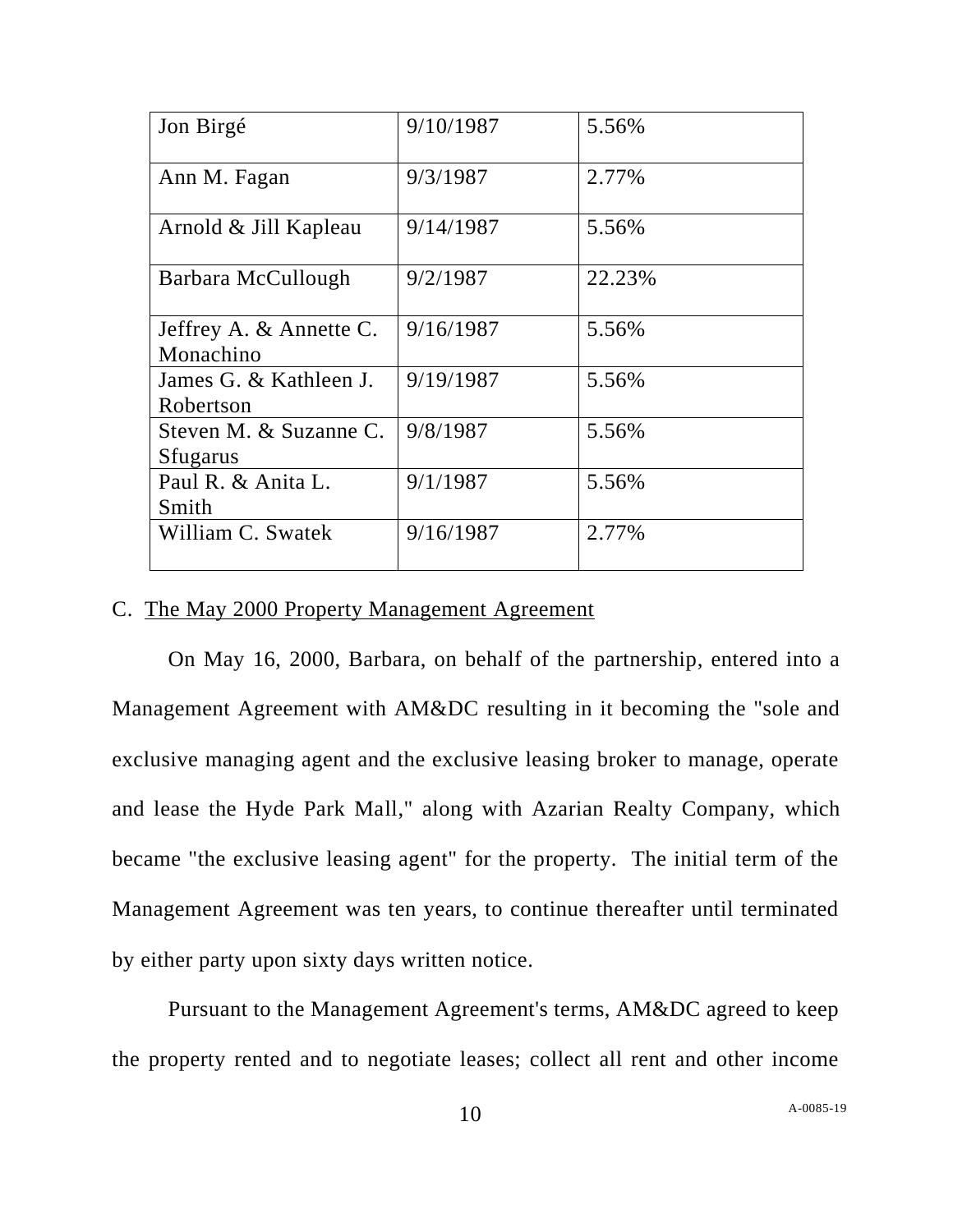from the property; employ, discharge and pay any necessary contractors including those for utilities; make repairs and improvements; and maintain full books, including monthly detailed statements of receipts and disbursements.

In exchange, the partnership agreed to pay AM&DC: (1) "an annual compensation equal to ten (10%) percent of the 'Gross Rent Receipts'" payable on or before the first day of each month; (2) a "Supervision Fee" in one lump sum equaling "five percent of the cost of constructing tenant improvements and other construction activities from time to time on the property"; and (3) an "Administrative Fee" equaling the "percent of the gross salary or salaries paid to on site maintenance, personnel and janitors" to "cover the administrative payroll costs and expenses for such onsite maintenance and personnel." The partnership also agreed to reimburse AM&DC monthly for administrative, out of pocket, and overhead expenses specifically attributable to the property.

As for Azarian Realty Company, the partnership agreed to pay it "a commission equal to six (6%) percent of the gross aggregate base rent payable for the entire lease term" upon the lease signing or signing of subsequent options, renewals, extensions, additions, or expansions. The Management Agreement required that Azarian Realty Company refer all property inquiries to AM&DC to be negotiated either solely by AM&DC or under its direction.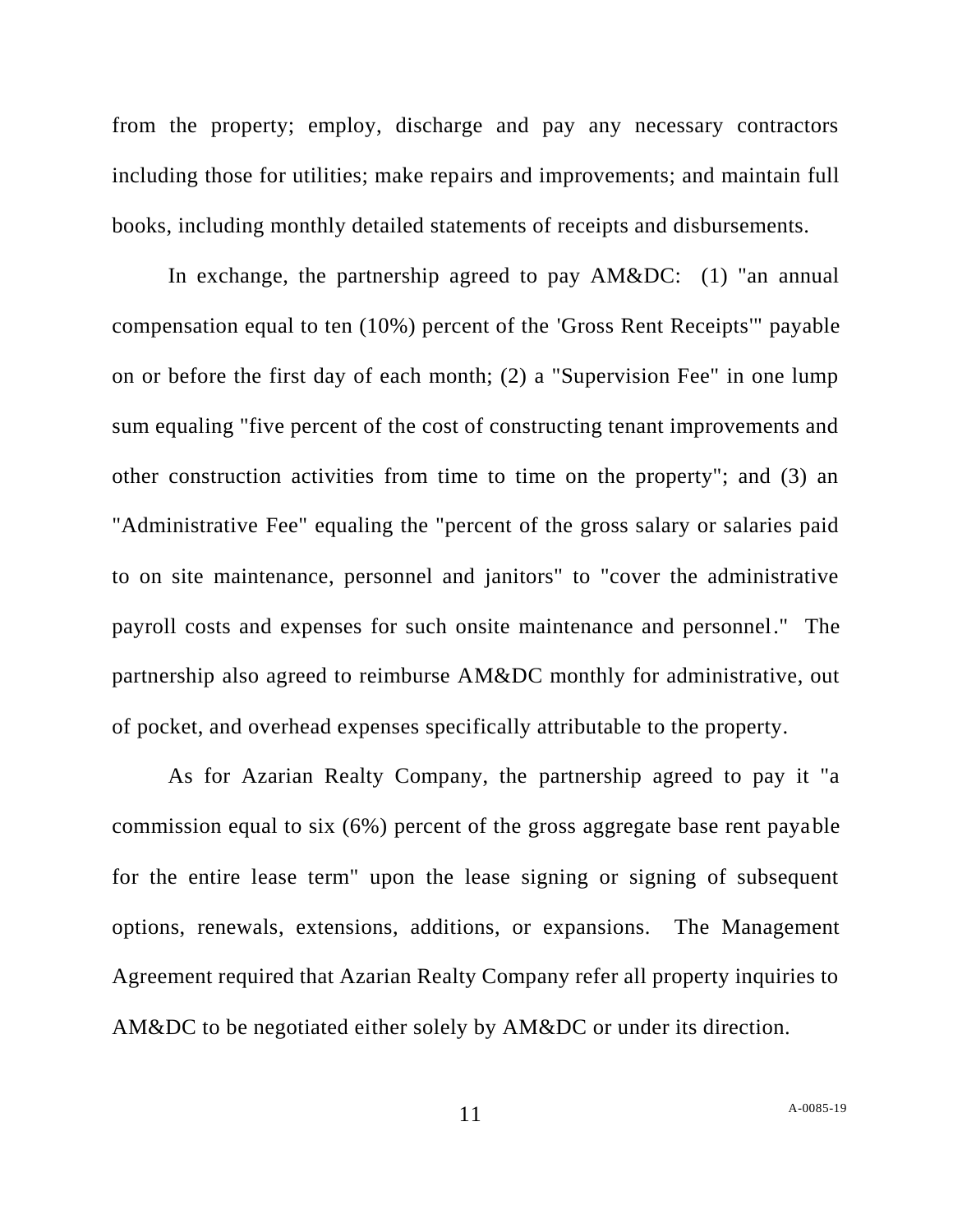John testified at trial that the other partners were not notified about the execution of the Management Agreement, or provided with a copy prior to the filing of this action. He claimed that the Management Agreement "was prepared because a bank [he was] dealing with wanted it," that he and Barbara "never" followed it, nor was he seeking "to enforce any of [its] terms."

#### D. The Partnership's Financial Difficulties

John also testified that the Mall experienced financial problems "almost from the very beginning" caused primarily by high vacancy. Although the initial larger anchor tenants included a 33,000-square-foot Shop-Rite supermarket and a 65,000-square-foot Jamesway store, in the early 1990s, Shop-Rite moved to a shopping center across the street. John tried to recruit a replacement tenant for the vacant Shop-Rite space but described those efforts as "quite a challenge."

Shortly after Shop-Rite vacated the property, Jamesway filed for bankruptcy and left their space. By that point, 100,000 square feet of the 135,000-square-foot shopping center were empty. According to John, the remaining smaller stores suffered as a result, and "excessive vacancy" ensued.

Despite the Mall's challenging financial outlook, according to a letter from John to the partners in 1998, the property underwent "major renovation" funded by Barbara. John testified that during the 1990s, Barbara loaned a substantial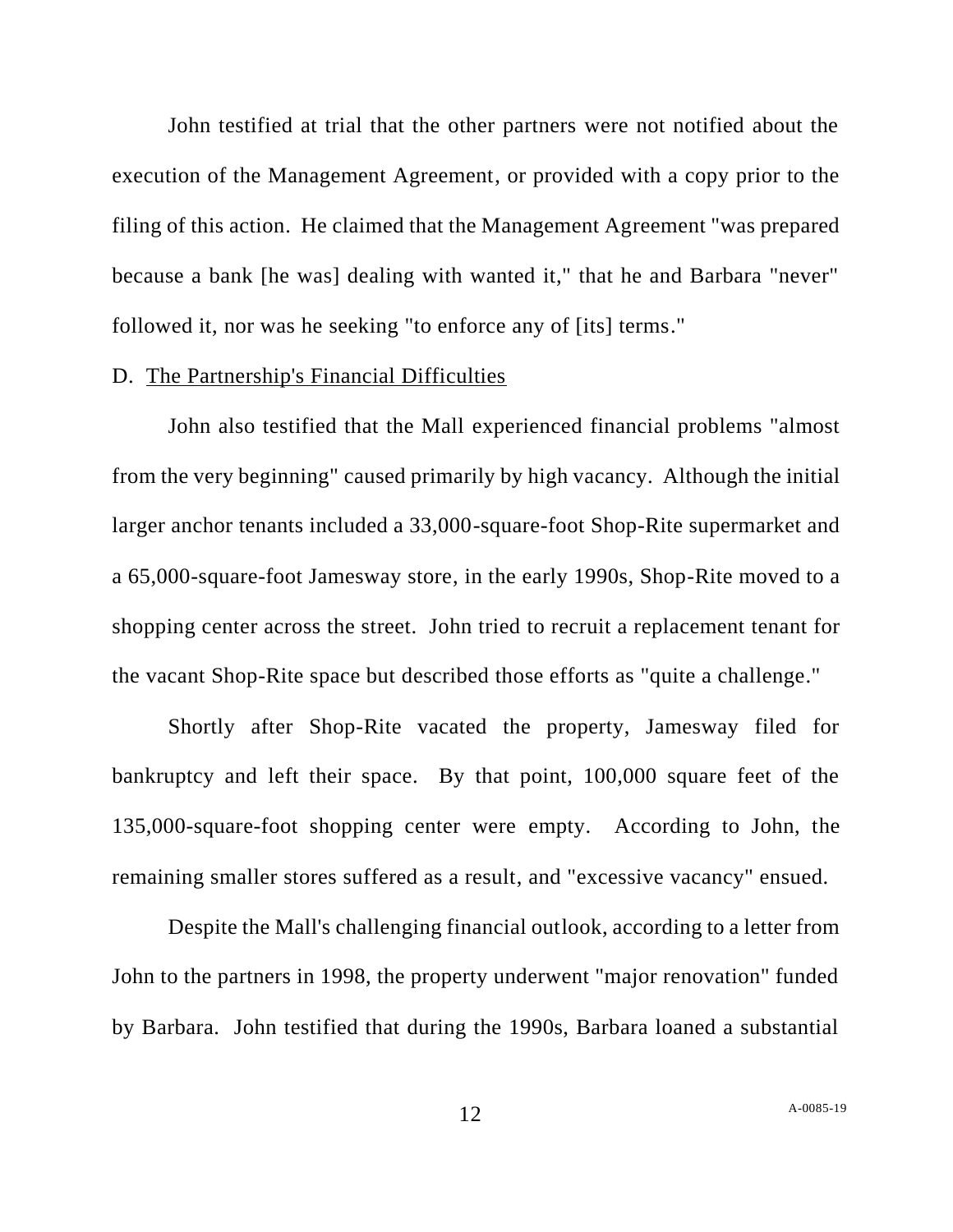amount of money to the partnership each month, usually between \$25,000 and \$50,000, due to "cash flow shortage." In addition, the partnership's lender reduced the partnership's monthly mortgage payment for several months because it could no longer afford the payments. John also stated he deferred collection of duly owed management fees and brokerage commissions and, according to a letter from Barbara, was owed \$578,420.02 as of May 27, 1998.

In 1999, an Ames department store opened in the space previously occupied by Jamesway. That good news was shortlived, however, as it, too, filed for bankruptcy and closed its store two or three years later. To keep the property afloat in the interim, John stated he requested capital calls from the partners during in-person meetings. Some partners participated; others did not. For her part, Barbara asked the partners to make individual loans to the partnership and certain partners agreed to do so. But, according to John, none of the partners other than he and Barbara made any capital calls or loans to the partnership after 2002 or 2003.

John also testified that the partners had periodic discussions about selling the property, but that "the consensus was to stabilize the property and then consider putting it up for sale" so that "it could be sold at hopefully a profit"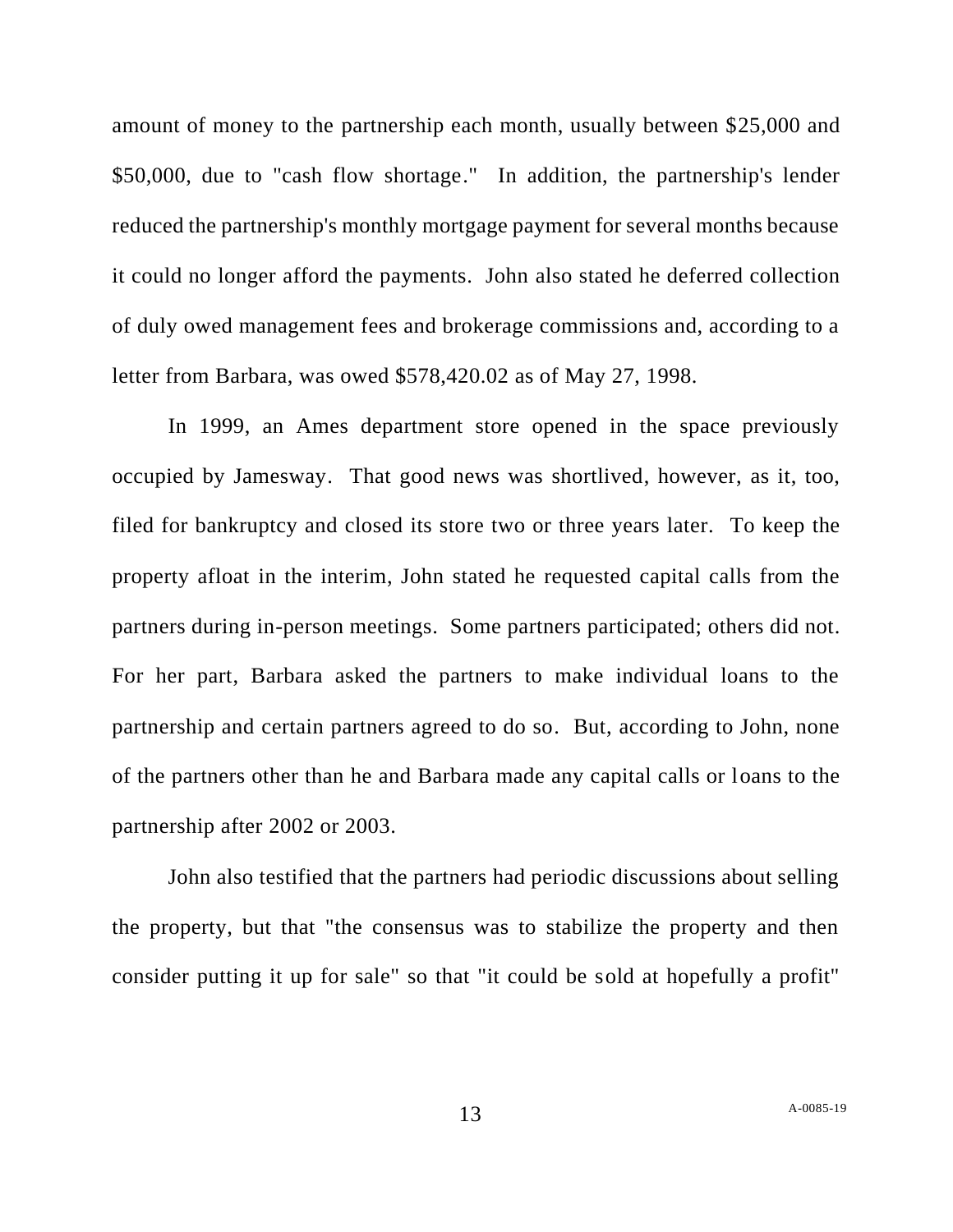instead of a loss. For instance, in 2002, according to one appraisal, the Mall had a negative value of \$733,538.

## E. Barbara & John's 2006 Loans from Provident Bank

John testified that once Barbara "was pretty much tapped out," she and John went back to the partnership's primary lender, Provident Bank, and asked for additional financial assistance. The bank, however, refused to loan them "any more money against Hyde Park [Mall] because of regulations" and "because the property was underwater" by about \$200,000 or \$300,000 annually. According to John, the bank alternatively offered to set up credit lines for him and Barbara "of a million dollars each that we could use to fund the property further."

In April 2006, Barbara and John accepted the bank's offer and obtained \$1,000,000 lines of credit, referred to in the record as loans. John testified that although the lines of credit were reflected as personal loans, they were "absolutely" used for the partnership purposes "until they were exhausted" in around 2009 or 2010. He also testified that the lines of credit were set up as "commercial line[s] of credit." Consistent with John's testimony, certain documents in the record refer to those obligations as commercial loans.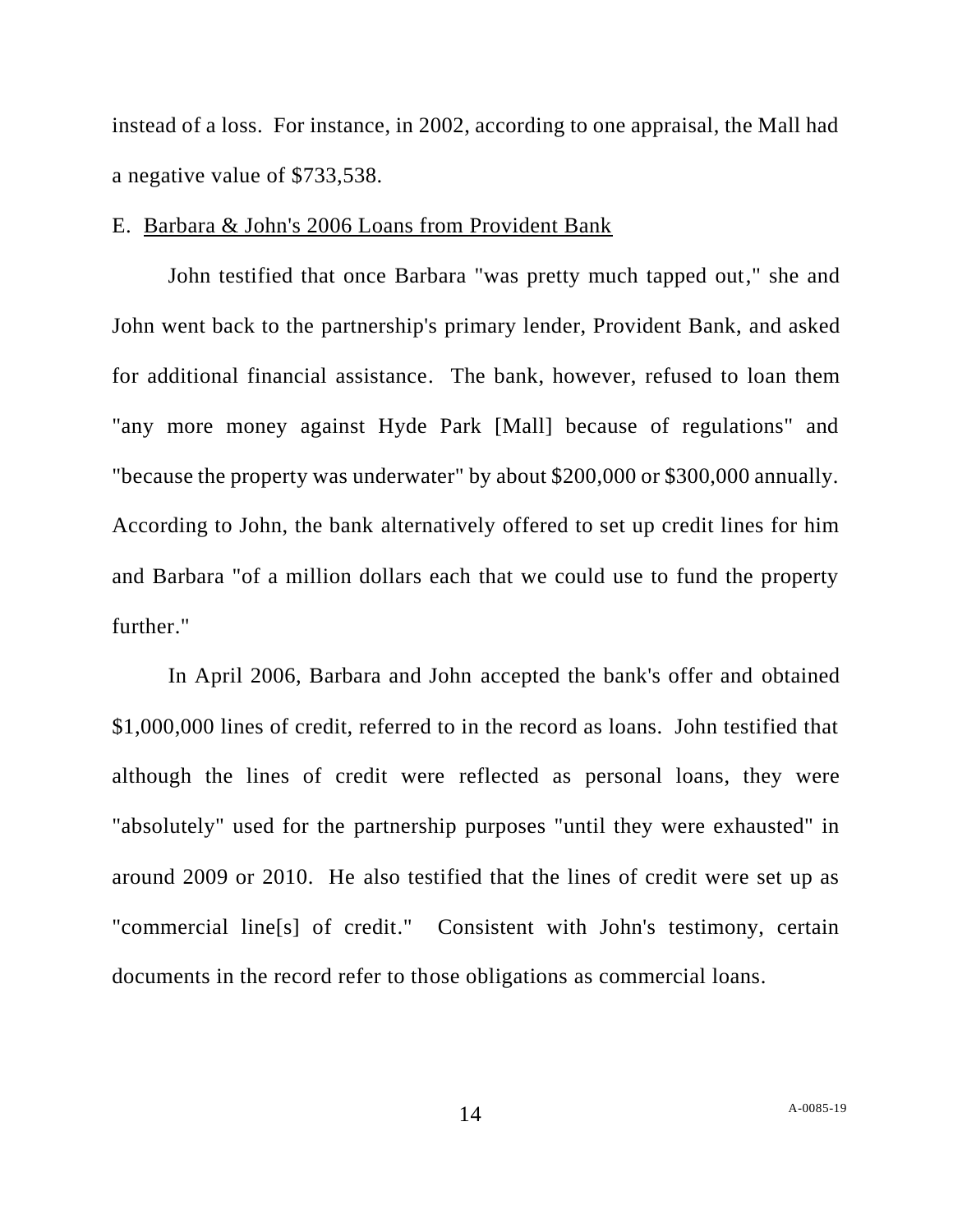Although the credit lines were intended to be "very short term," the bank ultimately agreed to extend the terms in June 2009, with Barbara and John agreeing to a modification agreement of the related note that extended the maturity date of the loans to May 15, 2010, and which further secured the loans by third and fourth mortgages. A Provident Bank Loan Committee Memorandum stated that the credit line proceeds were utilized for the Mall's "development costs."

John testified that the bank would not extend the maturity date of the loan "unless there was something taken against the property," that the bank "recognized the funds were going into the property," and the other partners were not informed about the mortgages. In July 2012, he entered into a further Mortgage Loan Modification and Extension Agreement in connection with the \$1,000,000 loans.

#### F. The 2013 Columbia Bank Refinancing

On March 13, 2013, the partnership negotiated a new mortgage and note with Columbia Bank for \$10,875,000. Most of the loan proceeds were used to pay off existing partnership mortgages and loans, for construction expenses, and to repay partners (including Barbara, John, and some plaintiffs) who loaned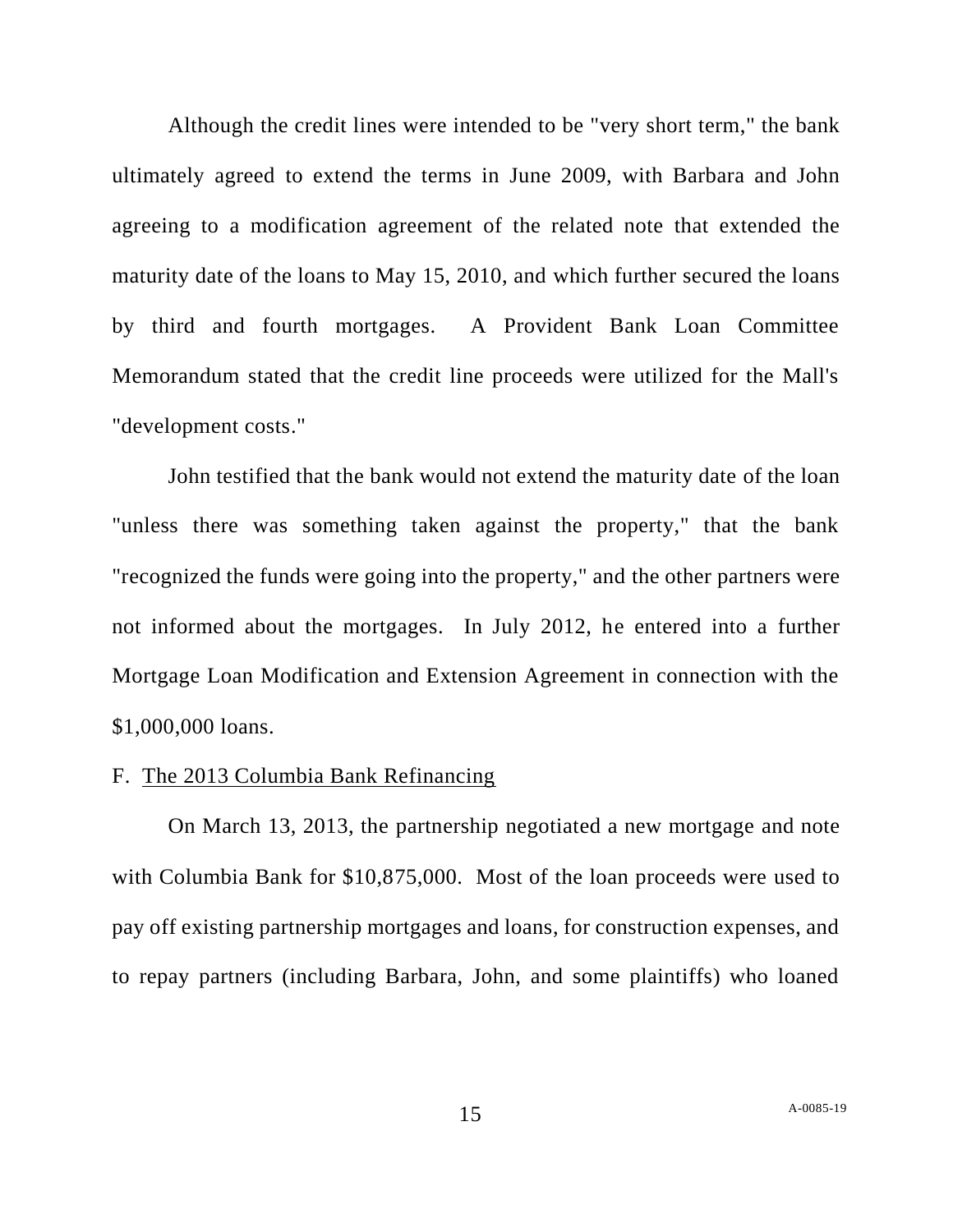money to the partnership. Barbara and John's \$1,000,000 lines of credit from Provident Bank were also repaid as part of this transaction.

John intended for the remaining balance of \$1,675,000 on the \$10,875,000 loan to be advanced for construction expenses and "to pay down a substantial part of what [was] still due [him] and [Barbara's estate]." He testified, however, that he and Barbara did not receive "close to . . . 100 percent of what was due" to them as they "paid off the partners first." He did not know how much was owed to Barbara's estate, which he inherited, but said that the outstanding balance was only for interest and not principal.

John also stated he received \$1,671,089 that had been due to Barbara as part of the refinance but claimed that he did not know how much money he got toward repayment of his own loans to the partnership. Overall, he claimed that the partnership still owed him six or seven million dollars, inclusive of money owed to his mother's estate.

# G. The December 2016 Notices of Dissociation and Withdrawal

As of December 2016, according to the partnership's 2016 federal income tax return, the following individuals maintained an interest in the partnership<sup>4</sup>:

<sup>&</sup>lt;sup>4</sup> For reasons not explained in the record, plaintiffs Jill Kapleau, Annette Monachino, and Suzanne Sfugarus were not listed on the 2016 tax return as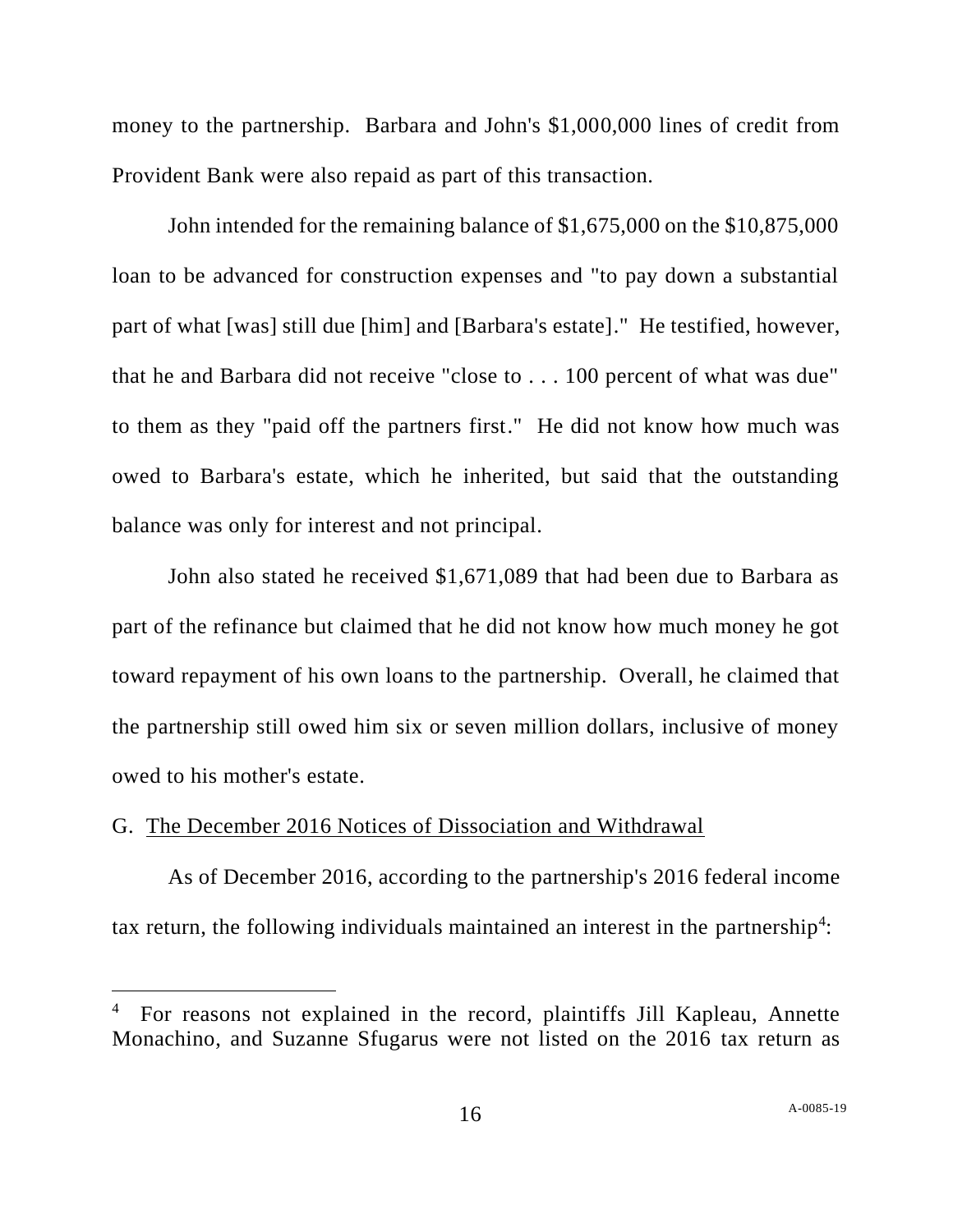| Class A/B Partner                      | Partnership Interest |
|----------------------------------------|----------------------|
| John M. Azarian                        | 44.44%               |
|                                        |                      |
| Class B Partners                       | Partnership Interest |
| Joyce Avedisian                        | 2.77%                |
| Kenneth J. Avia                        | 2.77%                |
| Jon Birgé                              | 5.56%                |
| Ann M. Fagan                           | 2.77%                |
| Arnold Kapleau                         | 5.56%                |
| Jeffrey Monachino                      | 5.56%                |
| <b>James Robertson</b>                 | 2.78%                |
| <b>Steven Sfugaras</b>                 | 5.56%                |
| Smith/Stinneford Family,<br><b>LLC</b> | 11.12%               |
| Ellen Muller                           | 5.56%                |
| <b>Roslyn Swatek</b>                   | 2.77%                |
| <b>Kathy Robertson</b>                 | 2.78%                |

having partnership interests although it is uncontested that they are plaintiffs in this matter who continued to hold partnership interests in December 2016. As best we can discern, it appears their spouses were listed as holding both their own, and their wives', partnership interests.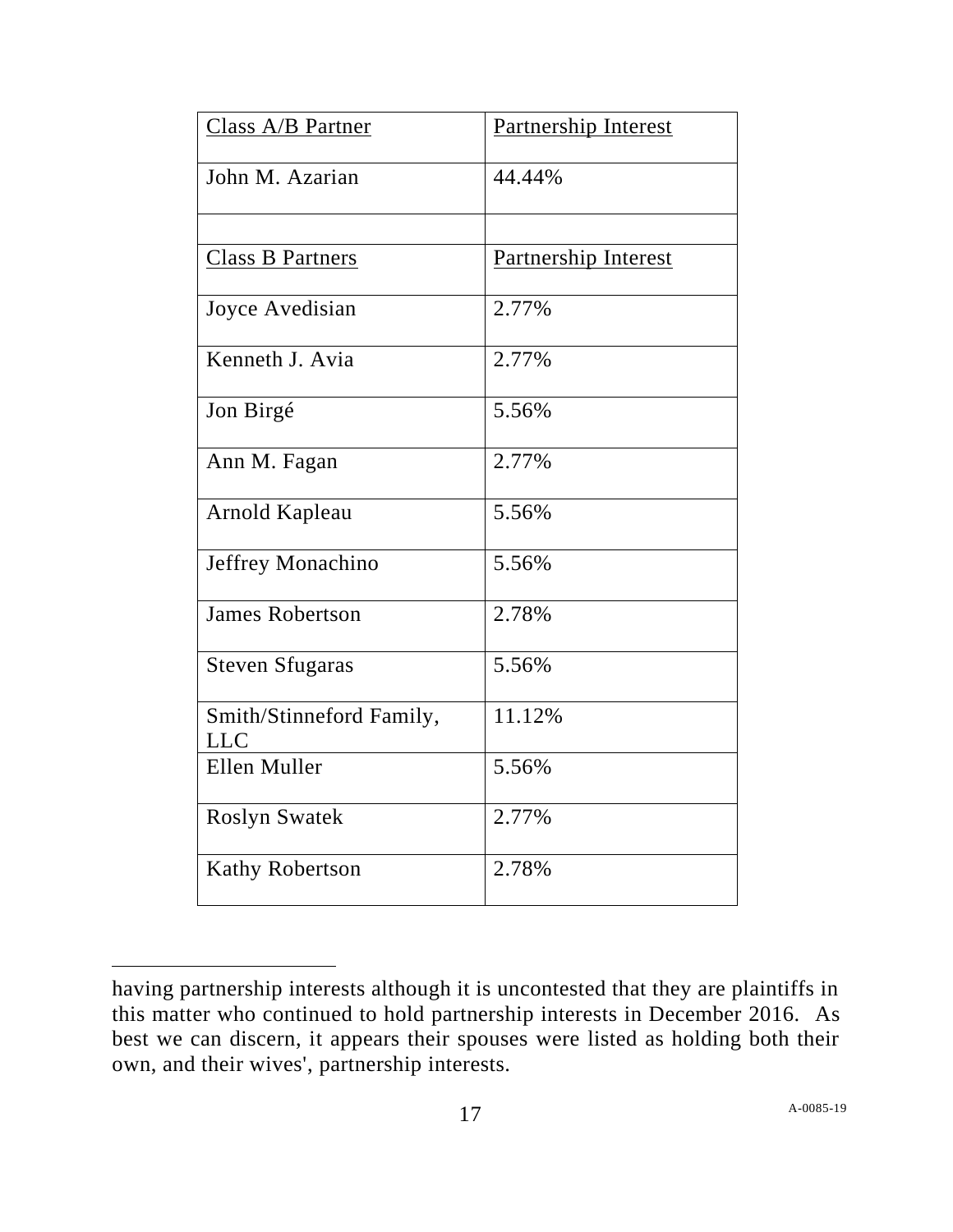On December 9, 2016, each plaintiff in this action sent a "Notice of Dissociation and Withdrawal" to the partnership via certified mail. The Notices stated that each plaintiff intended to dissociate from the partnership effective January 1, 2017. They advised the partnership that it was required to purchase each plaintiff's partnership interest for a buyout price pursuant to N.J.S.A. 42:1A-34(a), and requested that the partnership provide them "with [its] tender, an explanation of [its] estimate of the buyout price," no later than the 120-day period allowed by law, to include:

> a) a statement of the partnership's assets and liabilities as of 12:01 a.m. on January 1, 2017;

b) an up-to-date partnership balance sheet and income statement; and

c) an explanation of how the estimated amount of the proposed buyout price has been calculated.

According to James Robertson, a plaintiff and former partner, neither he nor any of the other non-Azarian partners ever received distributions from the partnership despite assurances from John on several occasions that they were forthcoming. John confirmed Robertson's testimony, in part, by admitting the partners never received distributions although he had notified them via letter that he had anticipated providing distributions in 2014.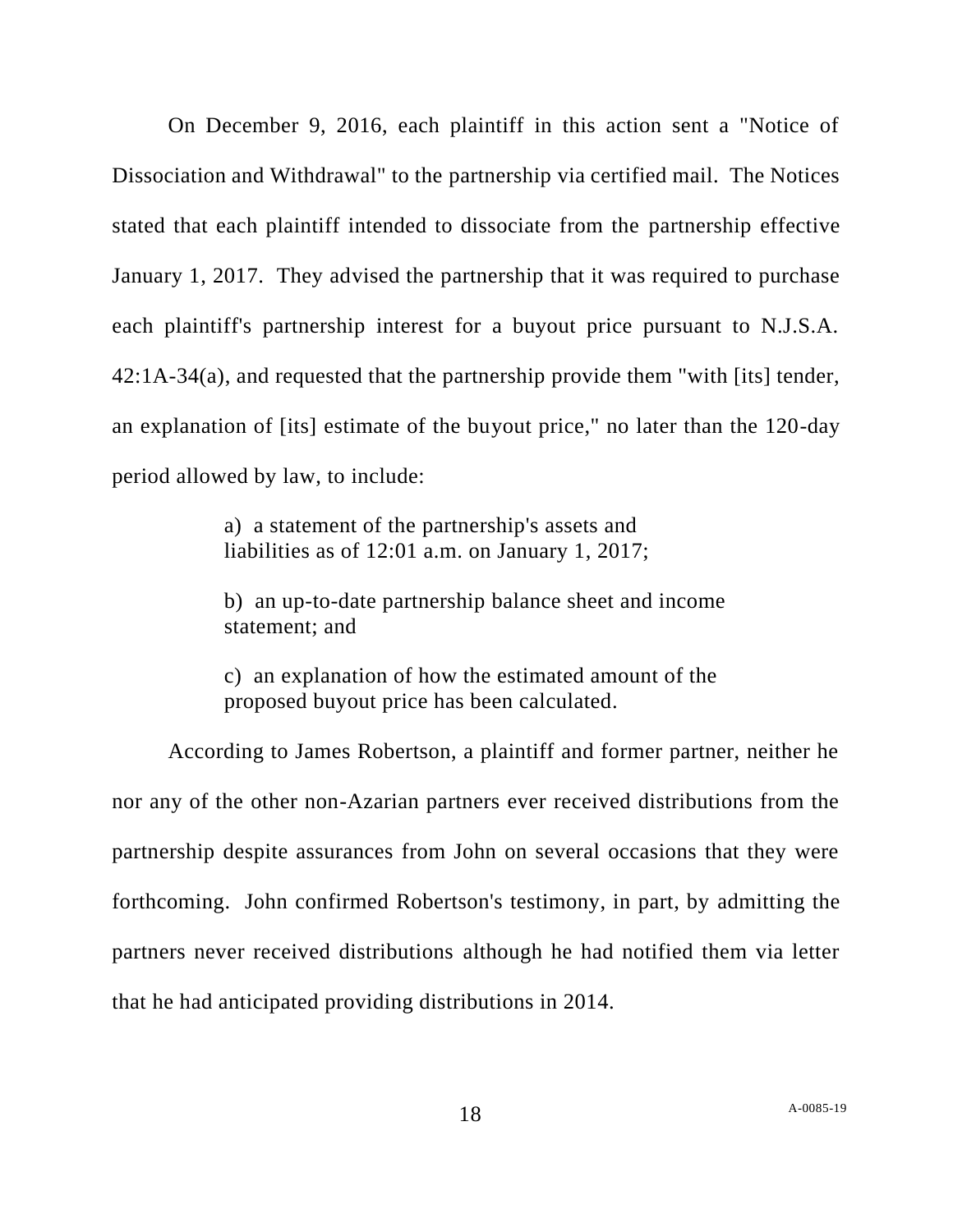Robertson also stated he was one of the few minority partners who personally responded to seven or eight capital calls and provided approximately \$100,000 to the partnership that was never reimbursed. He did acknowledge, however, that he received a loan repayment following the 2013 refinancing and stated that he signed a release. Although the record reveals that some other plaintiffs also signed releases after the 2013 refinance, none of those documents are included in the record on appeal.

Jon Birgé, another plaintiff and former partner, also contributed to capital calls and provided approximately \$160,000 to \$170,000 in unreimbursed funds. He explained that at some point in 2015, he "saw items in the financial statements that did not seem to make sense," which led to plaintiffs' dissociation. When he "started asking questions [of John] about the money that was owed by the partnership . . . [he] couldn't get a sense of how much was actually owed. And it occurred to [him] that [plaintiffs] would never see [their] money."

According to Birgé, plaintiffs collectively contributed \$2 million to the partnership, and two lists in the record prepared by defendants' accountant corroborated his testimony. John testified that the list of partner loans was prepared at the end of March 2013 at his direction by Joel Weinberg, an accountant who worked for John, Barbara, and various Azarian entities.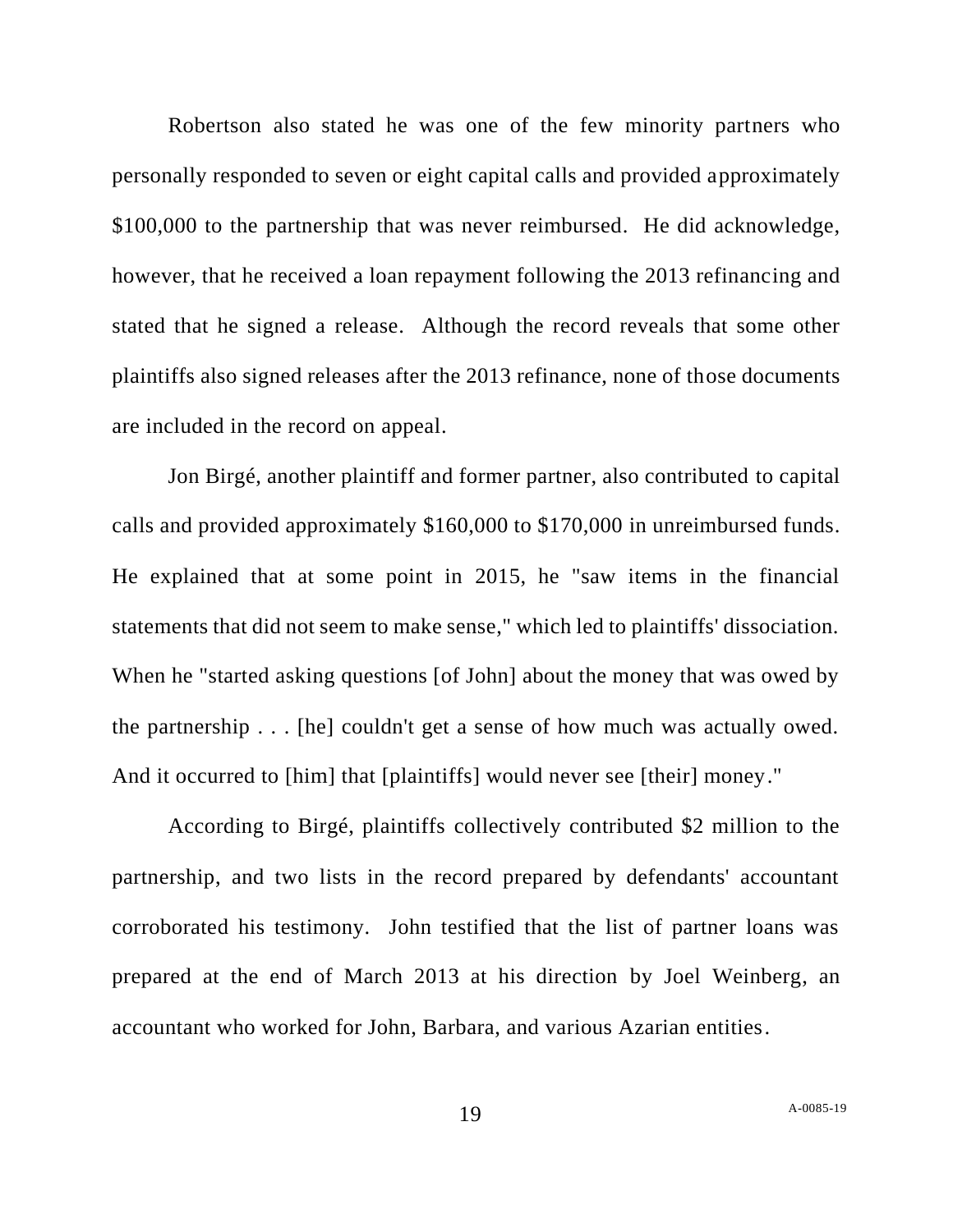# H. Plaintiffs' Expert's Appraisal of the Mall

Plaintiffs retained Michael J. Bernholz, owner of the Hudson Valley Appraisal Corporation in Port Ewen, New York, to appraise the market value of the Mall as of January 1, 2017. Bernholz, who the court admitted as an expert in commercial real estate appraisals, prepared a July 18, 2018 report, which the court admitted in evidence. He opined in his report that the market value of the leased fee interest in the property was \$14,300,000, but later reduced that figure at trial to \$13,800,000.

As part of his appraisal, Bernholz visited the property for approximately thirty minutes, entered some of the stores, inspected relevant public records, and reviewed various documents provided by plaintiffs, including income summaries for 2016 and 2017, profit and loss statements for 2016, statements of revenues and expenses for 2015 and 2016, and rent rolls as of May 15, 2015. He also "inspected the subject market area" and collected "information on sales of properties similar to the subject throughout Dutchess County."

Bernholz relied primarily upon the income capitalization approach in conducting the valuation, which "value[d] the property based on an investor's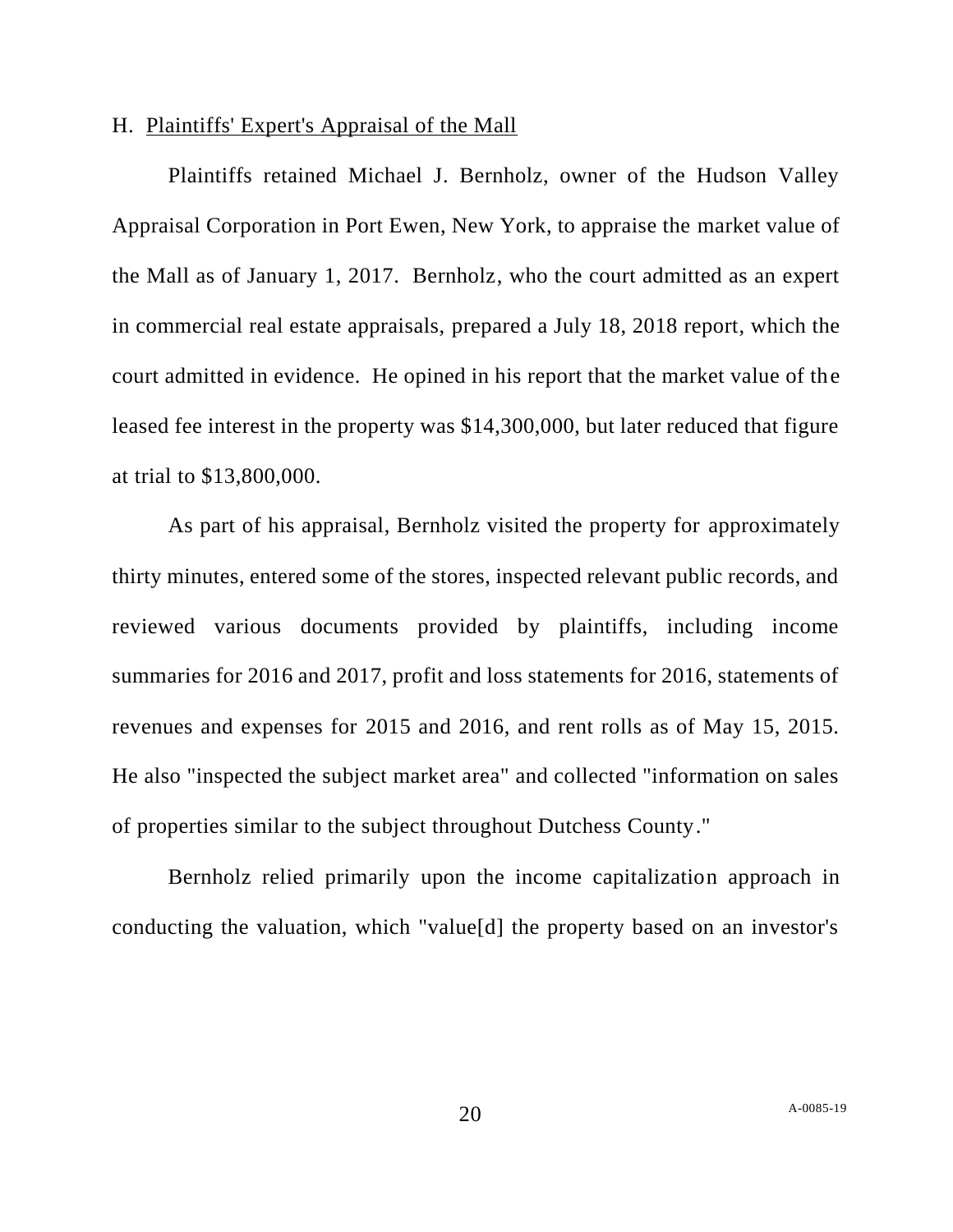anticipated future returns."<sup>5</sup> Using this approach, he applied the direct capitalization method, as opposed to the discounted cash flow method, "to convert a single year's estimate of income into a value indication." He used the direct capitalization method because "the property has been operating for many years" and was assumed to be "at or near stabilized occupancy." He declined to use the discounted cash flow method utilized by defendants' expert because it relied upon too many projections and assumptions, although he admitted that "[i]t could work as well" as the direct capitalization method if "all the right assumptions" were made.<sup>6</sup>

Bernholz also considered the rent rolls, evaluated whether they were "in line with the market," and evaluated the Mall's expenses to arrive at a net operating income (NOI). He acknowledged that the property had a vacancy rate of 17.7% as of May 2015, but instead used a vacancy rate of 10% in his analysis and admitted that this was an "assumption." He testified further that he did not

<sup>&</sup>lt;sup>5</sup> Bernholz performed a secondary analysis using the sales comparison approach but relied primarily upon the income capitalization approach.

<sup>&</sup>lt;sup>6</sup> Bernholz's report explained that the discounted cash flow method "is a detailed analysis used when the future income is expected to fluctuate, usually as a result of numerous lease obligations and/or anticipated changes in income and expenses."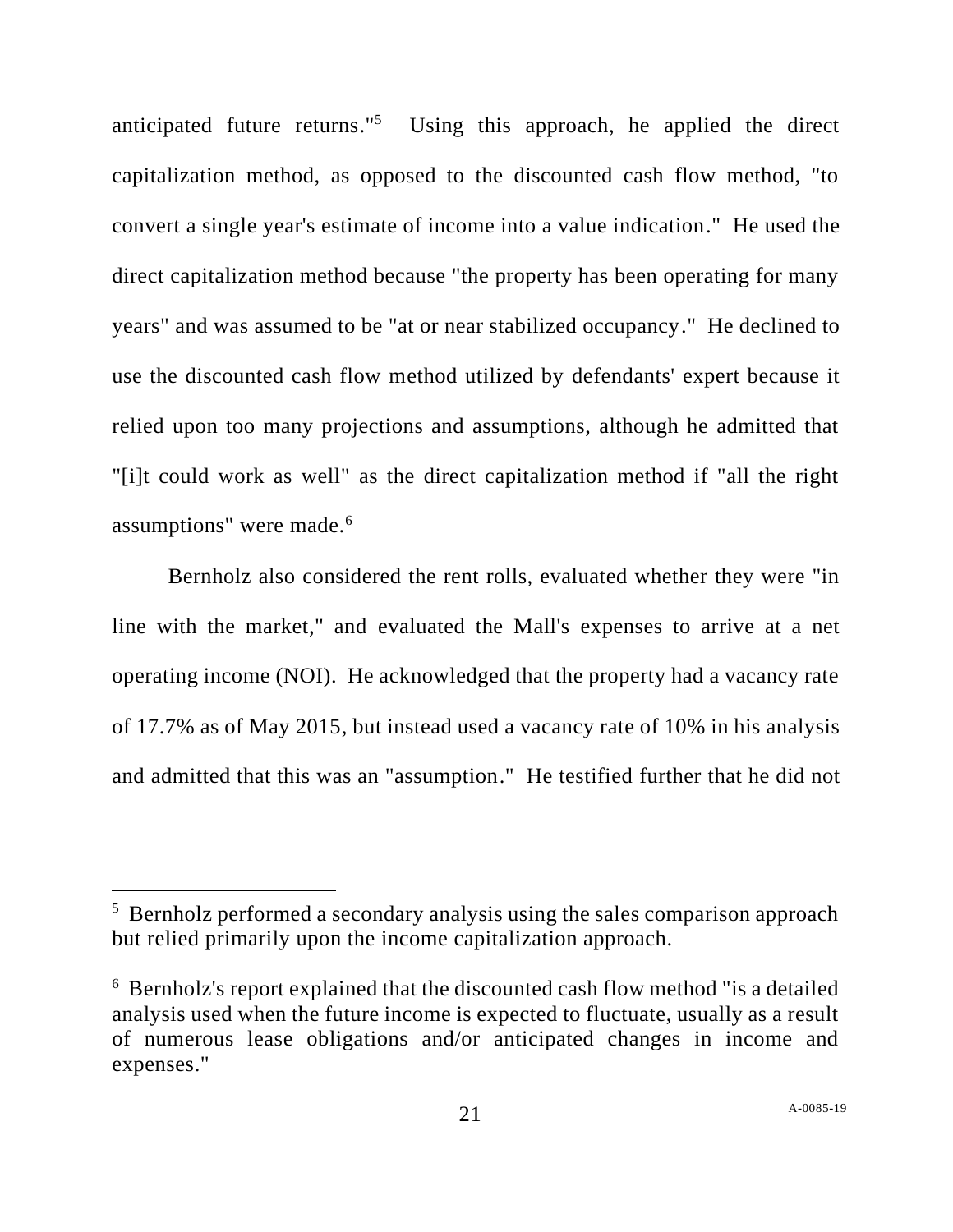use the actual vacancy rate because it was "overinflated and it would devalue the property."

Bernholz further explained it was his opinion that the "higher [vacancy] rate which currently exists is probably not really representative of the mall's potential" given its proximity to Marist College and the Culinary Institute of America "and the general lack of competition in the immediate area." He explained that the area was growing and that the Mall was "positioned now . . . very well in the market" but admitted that he did not have any data to support his opinion. He instead based his opinion on this point by driving through the area, looking at other properties and how they were faring, speaking to other real estate brokers, and considering "the vibrance of the area."

Bernholz also added back "base rent" of \$16 per square foot, "expense pass throughs" for common area maintenance (CAM) of \$11,877 to adjust for the 10% vacancy rate, and real estate taxes of \$28,115. His report reflects that he utilized a reduced management fee of 4% of effective gross income in his analysis (although he testified that he used 5%), upon determining that defendants' management fee was "excessive based on industry standards."

To conclude his analysis, Bernholz divided the stabilized annual NOI of \$1,028,417 by the composite capitalization rate of 7.2% to arrive at an appraised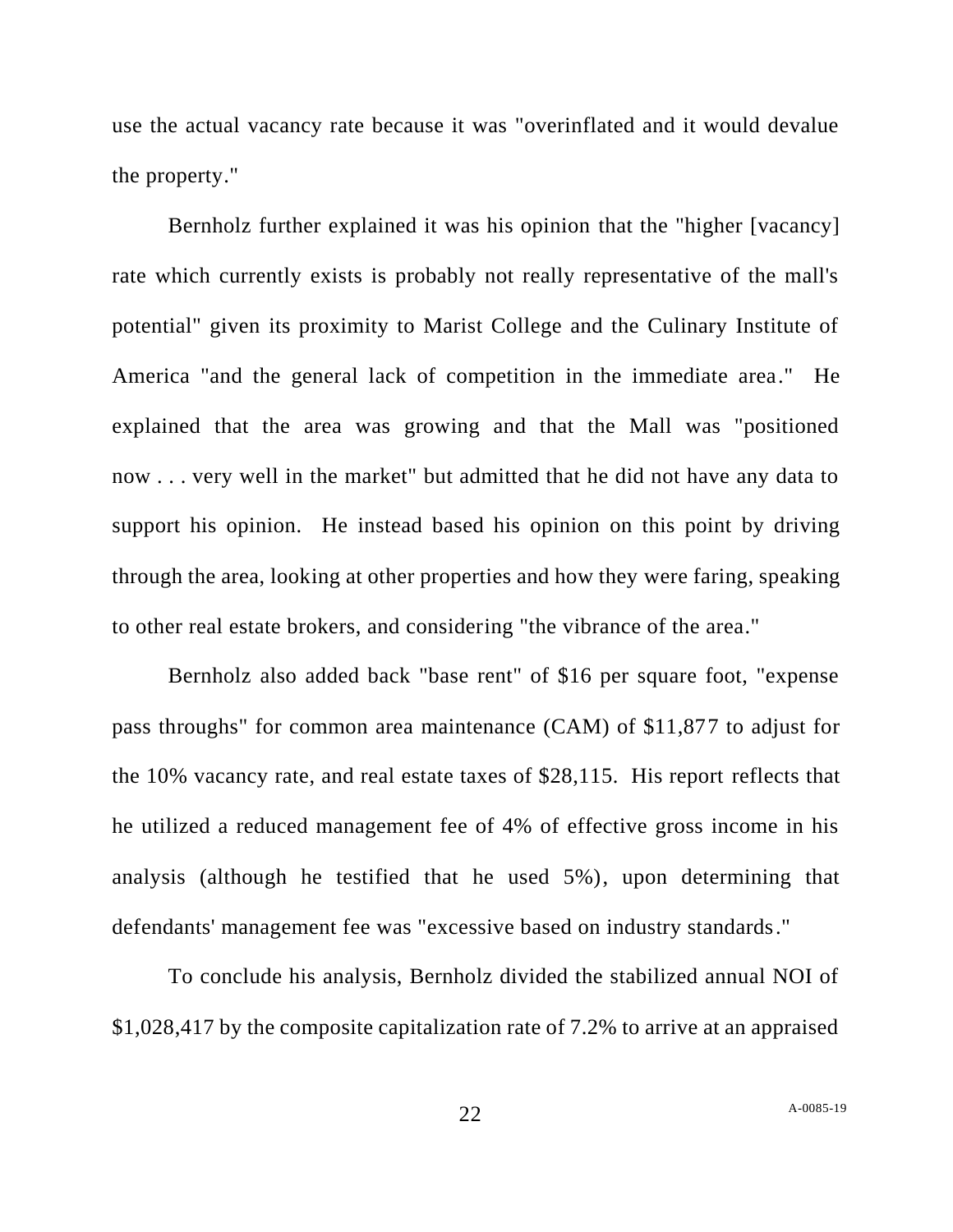value of \$14,283,569, rounded up to \$14,300,000. He explained he used 7.2% because it fell between the rate he calculated based upon the property's mortgage and equity of 7.3% and the published capitalization rate of 7.1%.

At trial, Bernholz reduced the appraised value to \$13,800,000. He testified that after he wrote his report, he obtained additional information pertaining to property taxes paid by Stop & Shop for 2016 that differed from what was shown on the 2016 profit and loss statements, which caused him to reduce the appraised value. He also admitted that had he utilized the actual 17.7% vacancy rate in his analysis, the appraised value would have been further reduced to \$11,666,125.

Bernholz conceded that defendants' expert's appraisal report was a "good report." He explained that the defense expert's appraised value differed from his because the defense expert used the income approach with the discounted cash flow method and a sliding vacancy rate instead of a stabilized vacancy rate of 10%. In addition, the defense expert valued the vacant space at between \$6 and \$8 per square foot, while he valued it at \$16 per square foot. He disagreed with the defense expert's choice of properties used to estimate the vacancy rate as some of them were not located near the Mall.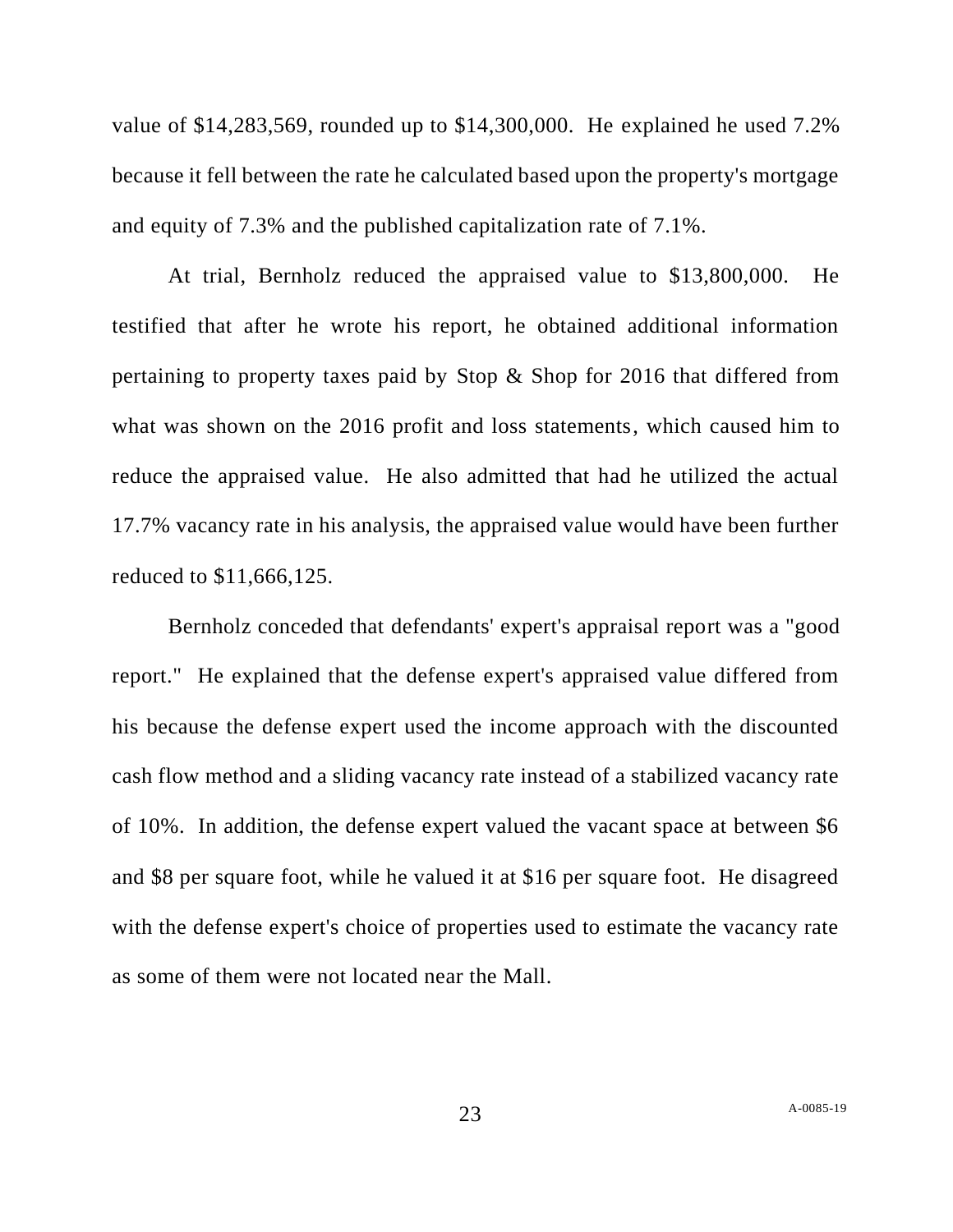### I. Defendants' Expert's Appraisal of the Mall

Defendants retained Gerald M. Carey of McGrath & Company, Inc., who, over plaintiffs' objection, was qualified by the court as an expert as to the value of the Mall. Carey issued an appraisal report on or about September 7, 2018, which the court also admitted in evidence. He appraised the property previously in 2012 or 2013 for \$8,670,000 in connection with Barbara's estate. As of January 2017, however, he stated that the property increased in value to \$11,835,000.

As part of his most recent appraisal, Carey inspected the property for about forty-five minutes. He too reviewed pertinent background information including deeds, real estate and tax assessments, county, town, and neighborhood data. He investigated comparable shopping centers in the area. He considered the rent roll as of January 1, 2017; the tenant leases; and the property's 2015 and 2016 financial statements.

As noted, Carey utilized the income approach with the discounted cash flow method. He admitted that the discounted cash flow method involved "making assumptions" about the property's income and expenses "over the next few years." For instance, he projected that Mall's vacancy rate would decrease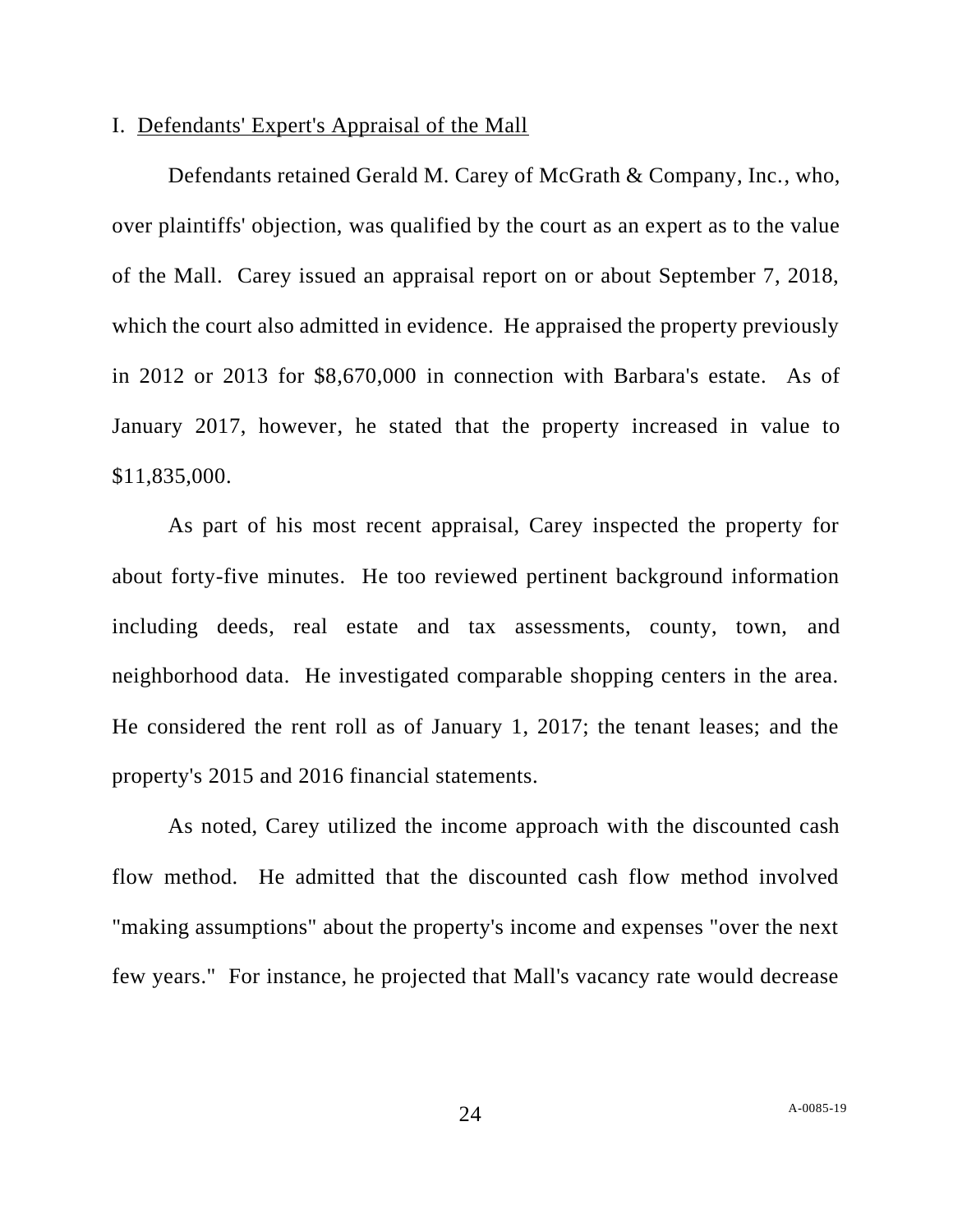from 21% to 15% over time. When considering expenses, he used a management fee of 5% in keeping with industry standards.

Carey applied a discount rate of 9% even though it was above the national average of 7.39% because the property had "a significant amount of vacancy" of 21% overall, had "never . . . reached stabilized occupancy," and required upgrades to the vacant spaces which lacked ceilings, utilities, bathrooms, and HVAC systems. He admitted, however, that he did not know whether the landlord or tenant would be responsible for payment of the fit-out or build-out expenses.

Carey further testified that, historically, the Mall's vacancy rate has "been very high." He opined that approximately 8,000 square feet of the vacant space "will probably never be leased due to the depth of the original grocery store that was on the site." He explained that "when someone rents satellite space [meaning non-anchor store space], they don't want the depth that is available there." He added that there is a 46,000 square foot shopping center nearby undergoing a renovation that will "become direct competition" with the Mall for tenants. He also considered the "lack of growth in the local retail market" and the area population.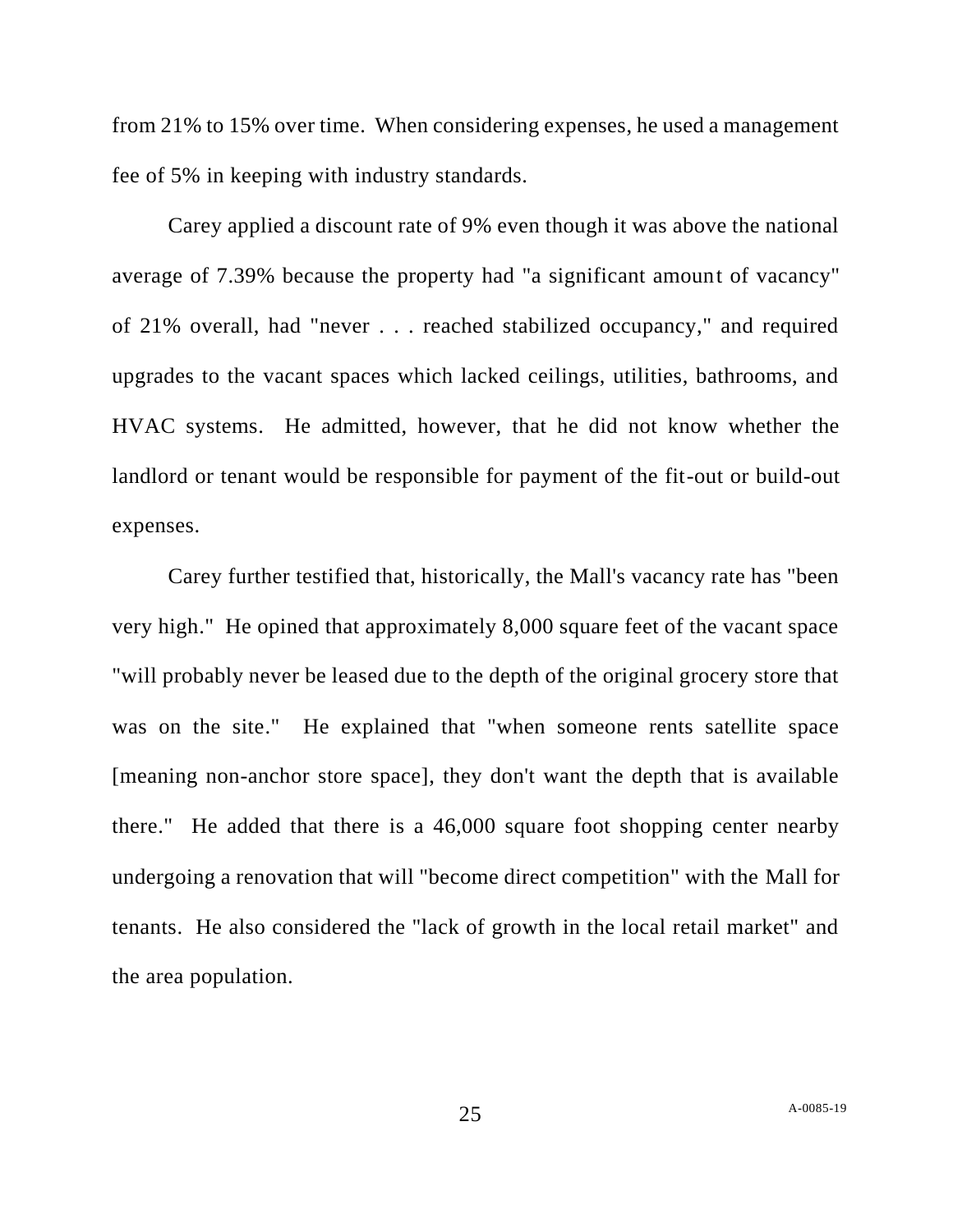Carey's report indicated that, under the income approach with the discounted cash flow method, the market value of the property as of January 1, 2017, was \$12,350,000. That calculation, however, assumed that the property was "complete." Because "there were extensive fit-up and upgrades to be made to the unoccupied space to provide rentable floor area for subsequent or potential tenants," Carey deducted "actual or estimated" fit-up costs which resulted in a final appraised value of the property "as improved" of \$11,835,000.

When asked about plaintiffs' expert's appraisal, Carey questioned Bernholz's use of the direct capitalization method and testified that Bernholz's calculations involved "double-dipping" of about \$40,000 because he added on CAM and real estate pass-through expenses that were already included in the tenant gross rents. He believed Bernholz erred by including "another \$70,000 worth of income that was not real" when calculating Stop & Shop's property taxes.

Carey also testified that he and Bernholz valued the vacant space differently. While Bernholz looked at average rents at the subject property, Carey studied the "more recent" current market conditions for current leases in the area. He arrived at \$13 per square foot for the "prime retail space" and \$8 per square foot "for the rear space" that was undesirable due to its depth and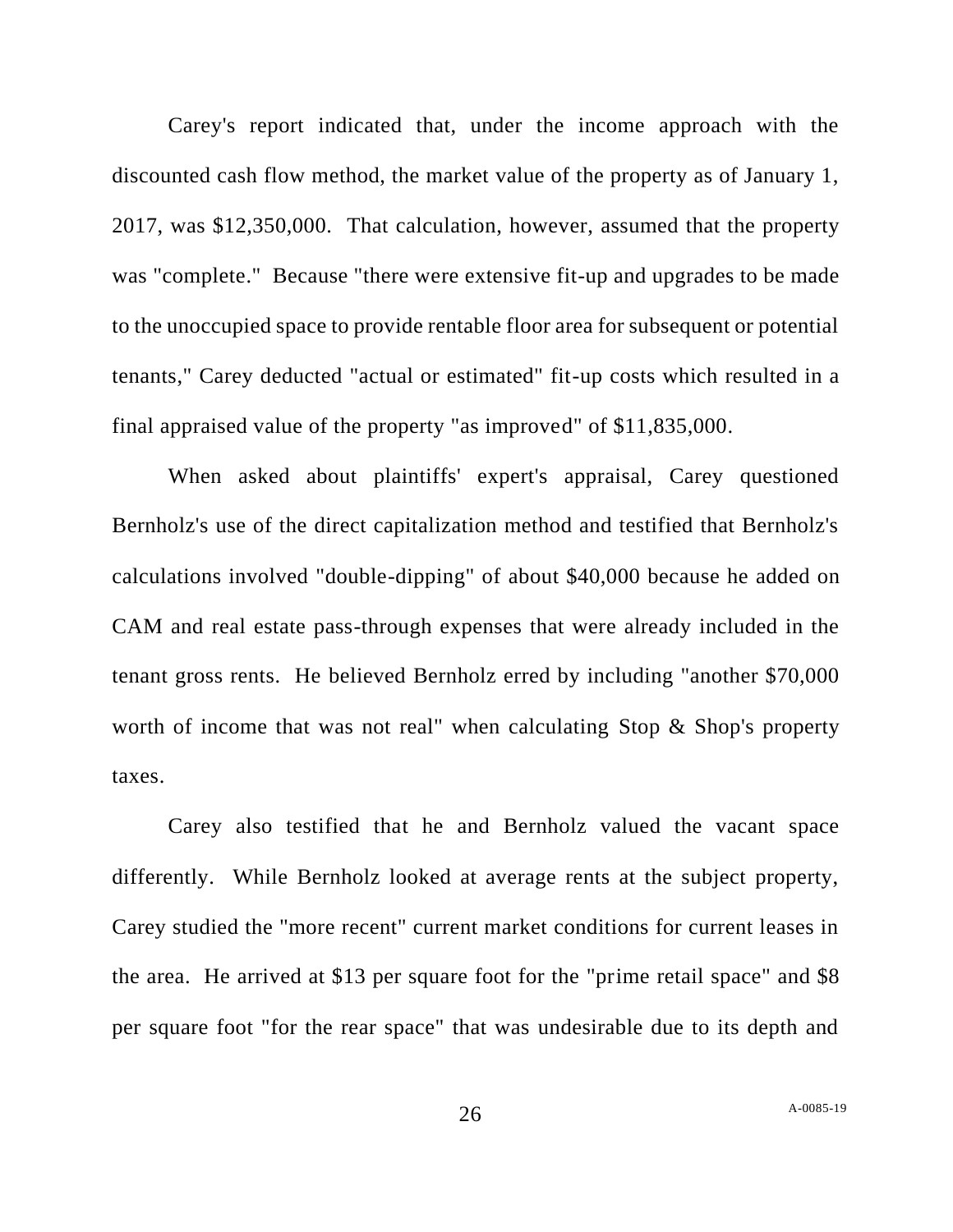"probably . . . not rentable." He conceded, however, that an antique store had previously rented the rear space.

## J. Defendants' Marketability & Minority Discounts Expert

Henry L. Fuentes, CPA, ABV, CFE, of Fuentes Forensics, LLC, also testified. He was retained "to appraise the fair market value of a 1% nonmarketable minority partnership interest in Hyde Park Mall." After the court qualified him as an expert in business valuation, he testified regarding a valuation report he prepared in which he concluded "that the fair market value of a 1% nonmarketable minority interest in Hyde Park Mall as of January 1, 2017, [was] \$7,900." Fuentes explained that he conducted the valuation "under the fair market value standard" which "assum[es] a hypothetical willing buyer and a hypothetical willing seller."

As for the methodology he employed to support his opinion, Fuentes stated he relied upon Carey's appraisal of the property as a "starting point," but subtracted the value of the mortgage and other liabilities to arrive at a net asset fair market value of a controlling interest equal to \$1,034,000. He did not undertake any independent research to confirm the validity of Carey's valuation and was not provided a copy of Bernholz's appraisal. Nor did he consider "any of the unpaid fees, commissions and interest on loans which have been claimed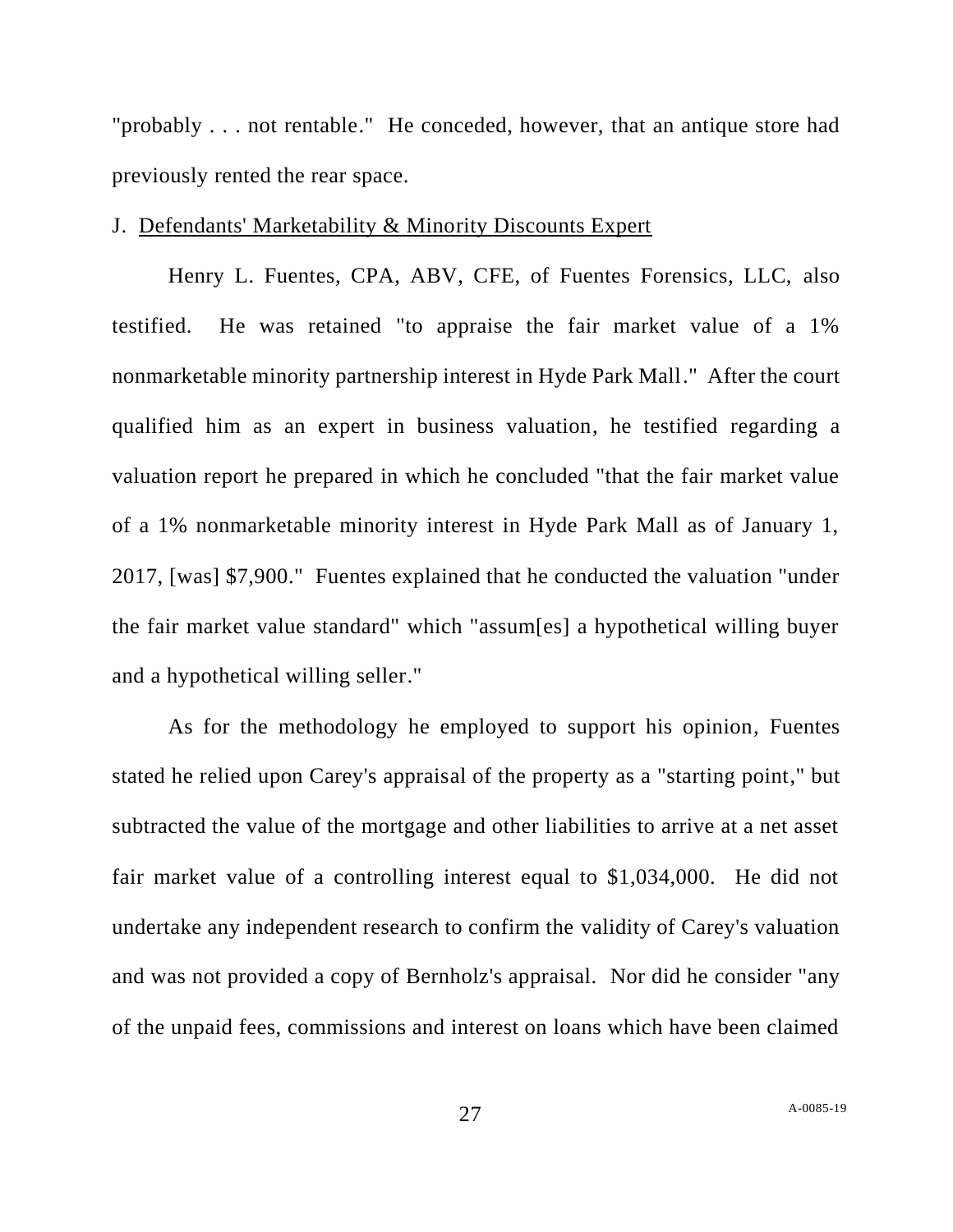to be owed" since those amounts are disputed or "the fact that the partnership was losing money."

Fuentes did discount the net asset fair market value of a controlling interest for lack of control and lack of marketability. He testified that the discount for lack of control "was appropriate" because a "one percent ownership interest is not control" and the managing partner had "most of the decisionmaking authority." As for the lack of marketability discount, he testified that he "took a small discount" because Carey's appraisal "already took some of that into consideration by using a higher cap rate" and that it was appropriate because the property "was privately held."

More specifically, Fuentes deducted \$155,100 (15%) for lack of control based upon "published research data," arriving at \$878,900 as the fair market value of a marketable, non-controlling interest. He then applied a 10% discount of \$87,890 for lack of marketability, though he testified that "[e]ffectively, it was eight and a half percent." Ultimately, he concluded that the fair market value of a 1% partnership interest in the Mall as of January 1, 2017, was \$7,910, rounded to \$7,900. Had he used a 10% management fee instead of the 5% management fee utilized by Carey's appraisal upon which he relied, "the resultant value of a 1% interest . . . would have been approximately \$4,000."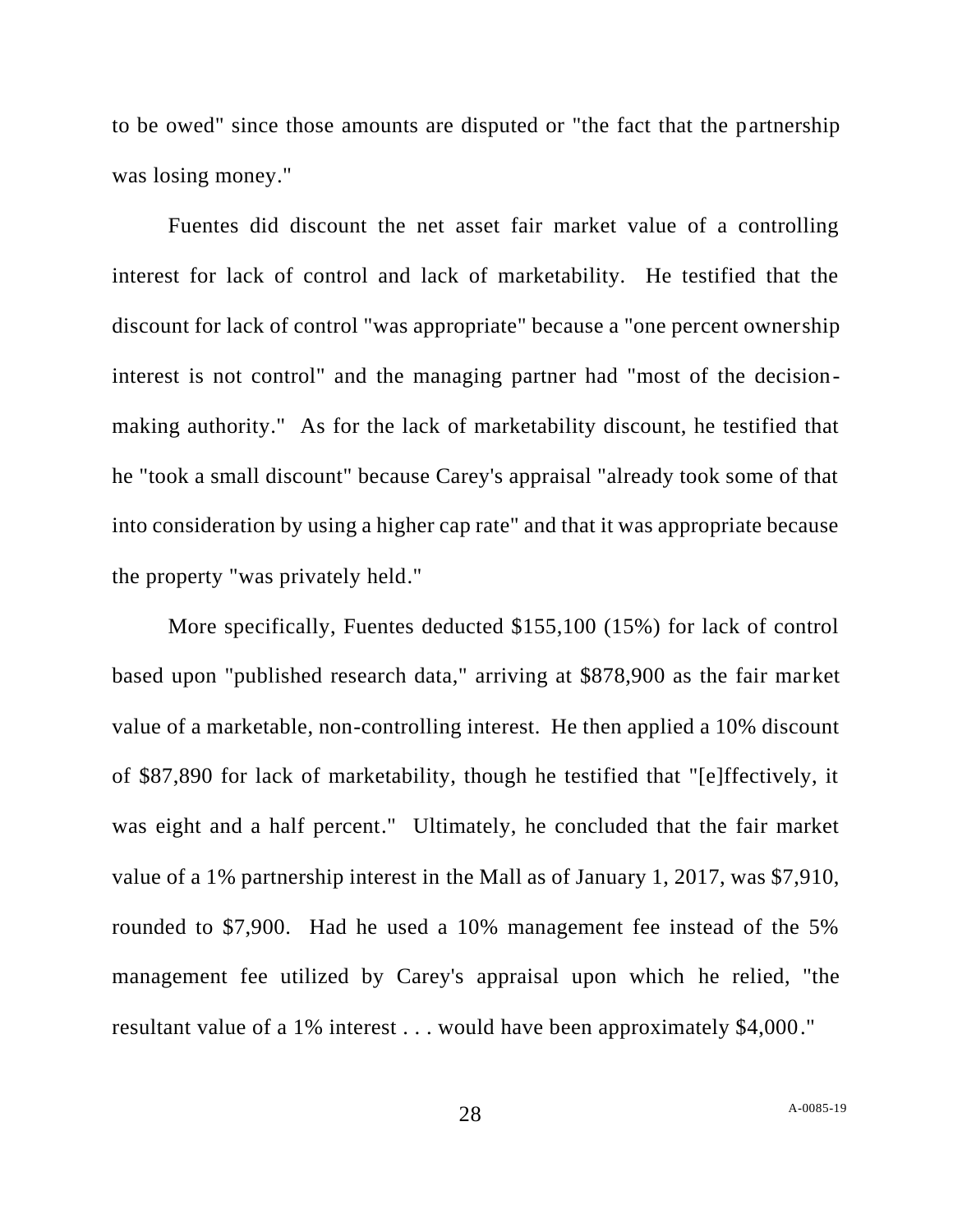#### K. Potential Adjustments to the Fair Value

At trial, defendants asserted that the partnership's fair value should be reduced by: (1) amounts owed by the partnership to various Azarian entities for management fees plus interest, accounting fees plus interest, and brokerage commissions plus interest; and (2) loans made by Barbara and John to the partnership plus interest. For their part, plaintiffs asserted that the partnership's fair value should be increased by \$2 million to account for Barbara and John's \$1 million personal lines of credit from Provident Bank that were repaid after the refinance because the money was not used for partnership business. We address each issue separately.

# 1. Management Fees, Accounting Fees, and Brokerage Commissions Plus Interest

In support of this category of discounts, defendants relied upon largely illegible lists prepared by the partnership's accountants, Lota & Bernard, LLC, to contend that millions of dollars in management fees, accounting fees, and brokerage commissions plus interest incurred between 1987 and 2018 and owed by the partnership to other Azarian entities should be deducted from the partnership's fair value.

For the management fees plus interest component, defendants supplied a list indicating that the partnership owed \$980,926 in fees plus interest of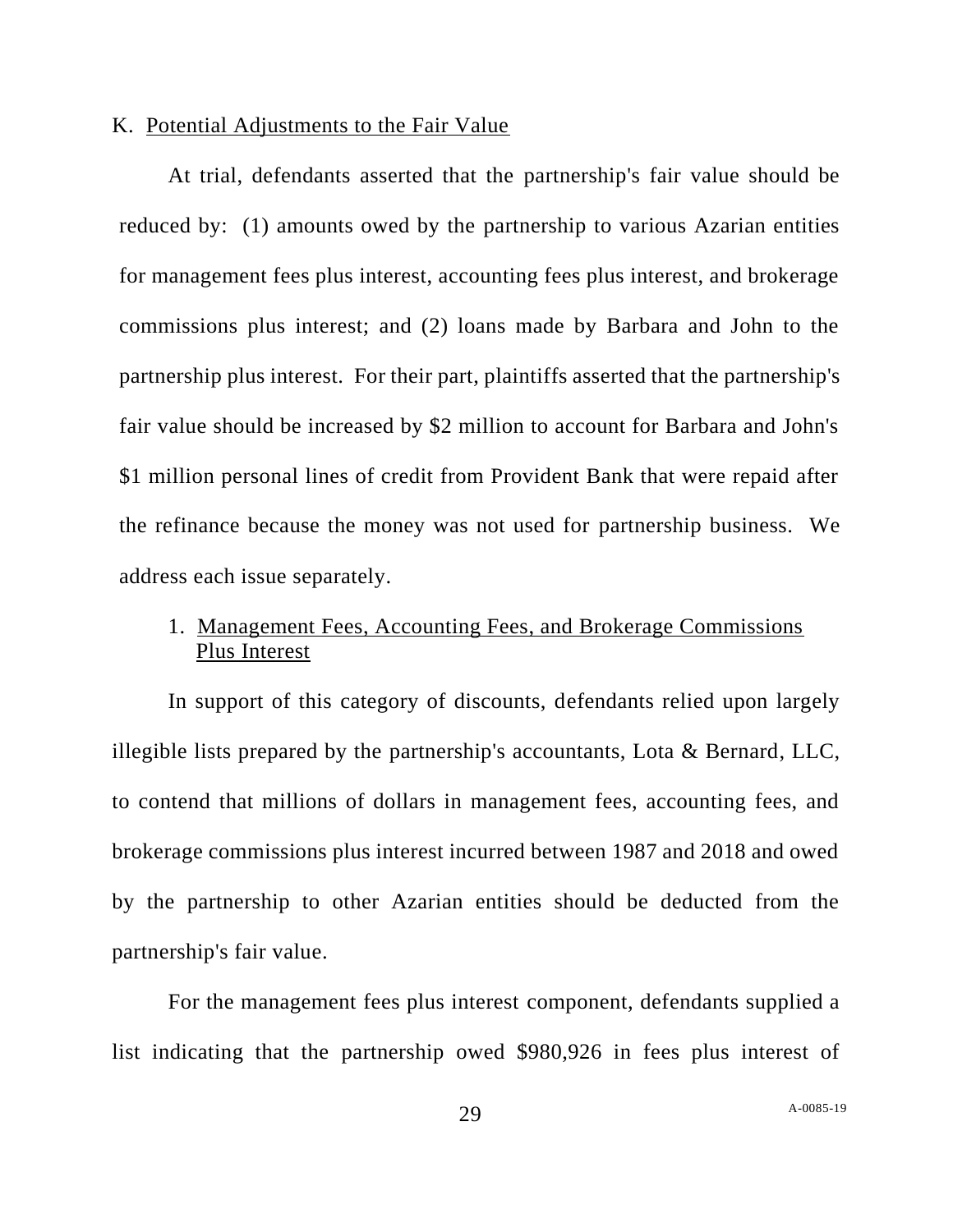\$1,750,501 for a total of \$2,731,427. The list stated that the management fees were "estimated" for years 1987 through 1991 and that the partnership made at least partial payments in 2000, 2002 through 2005, and 2012 through 2017.

As for purported accounting fees and interest deductions, defendants supplied a separate list which stated the partnership owed \$569,724 in fees plus \$846,427 in interest for a total of \$1,416,151. It further provided that the partnership made at least partial payments between 2000 and 2006, and between 2012 and 2017. With respect to brokerage commissions, defendants introduced into evidence a list indicating that the partnership owed \$1,452,134.52 plus \$954,599.61 in interest, and certain payments were made.

Kathleen Bernard, a certified public accountant at Lota & Bernard, testified that she had done the accounting for the partnership since "year end 2013." John asked her to prepare the aforementioned lists and she did so "based upon what John told [her] the numbers were." She and John testified that the lists were accurate.

Bernard admitted that she "didn't see any bills" for any fees incurred prior to when she began doing the accounting in 2013. She claimed that the outstanding management fees, accounting fees, and brokerage commissions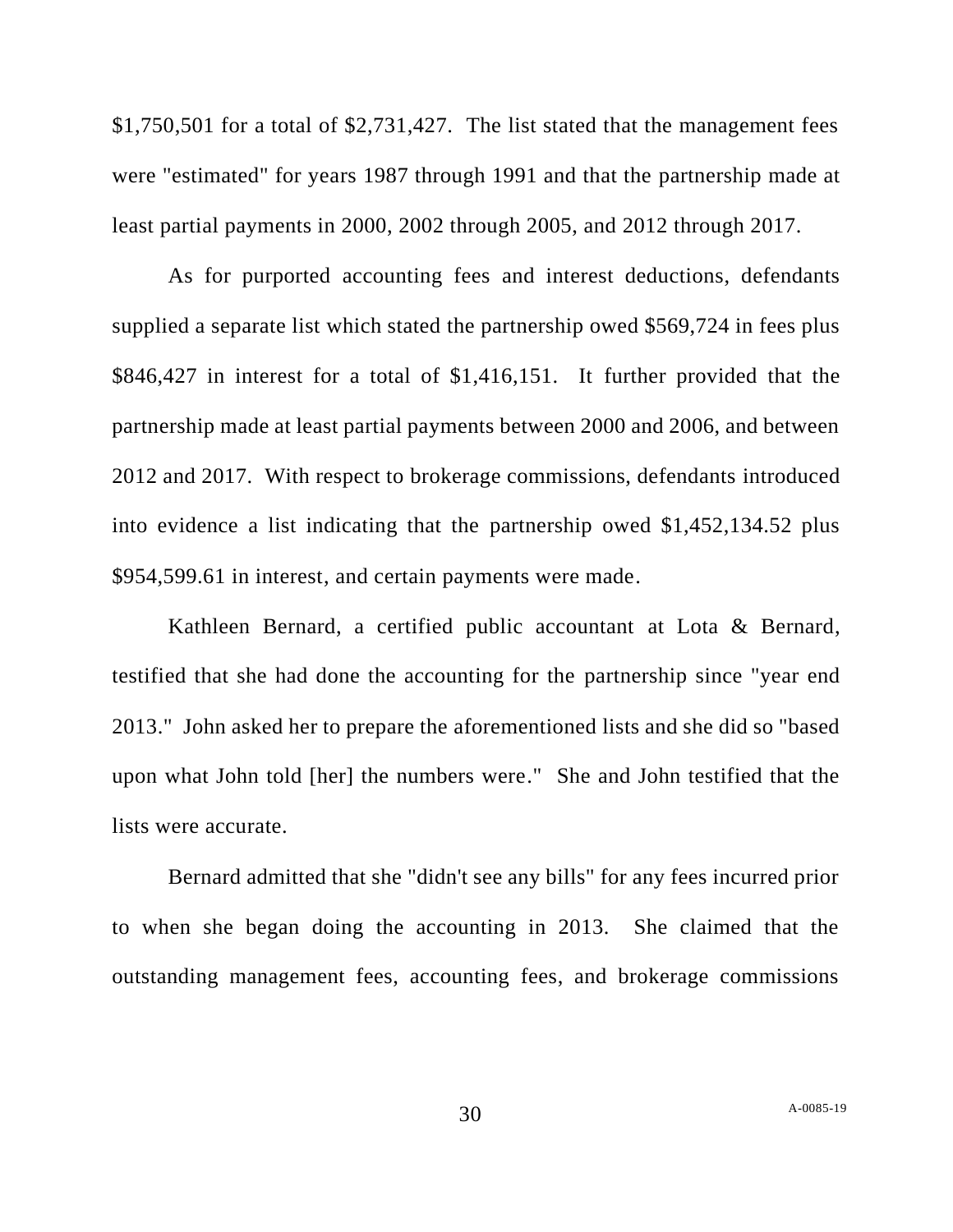were not shown on the partnership's financial statements "[b]ecause they're cash basis financial statements, which reflect expenses when actually paid."

Additionally, Bernard testified that, as of December 31, 2013, the partnership did not owe any accounting, management, or brokerage fees as they had been repaid in connection with the 2013 refinancing. In April 2014, however, John sent the partners a letter claiming that he was only "paid for a portion of deferred fees" and there was "still a balance of fees due" to him. In a March 12, 2015, letter, John wrote to the partners and advised them that he would begin "taking monthly management fees as well as professional fees" as he was "still due a considerable balance for deferred fees which have accrued over the years."

With respect to the accounting fees specifically, Azarian & Company, owned by Barbara, initially did the bookkeeping, accounting and tax work for the partnership. Joel Weinberg worked for Barbara at Azarian & Company from 1987 until around 1998. Between 2000 and 2009, he worked directly for John doing accounting and tax work for various Azarian entities, including the partnership. He prepared tax returns, K-1s, and financial statements for the partnership, which took him approximately twelve hours per quarter, but could not recall what his hourly rate was at that time.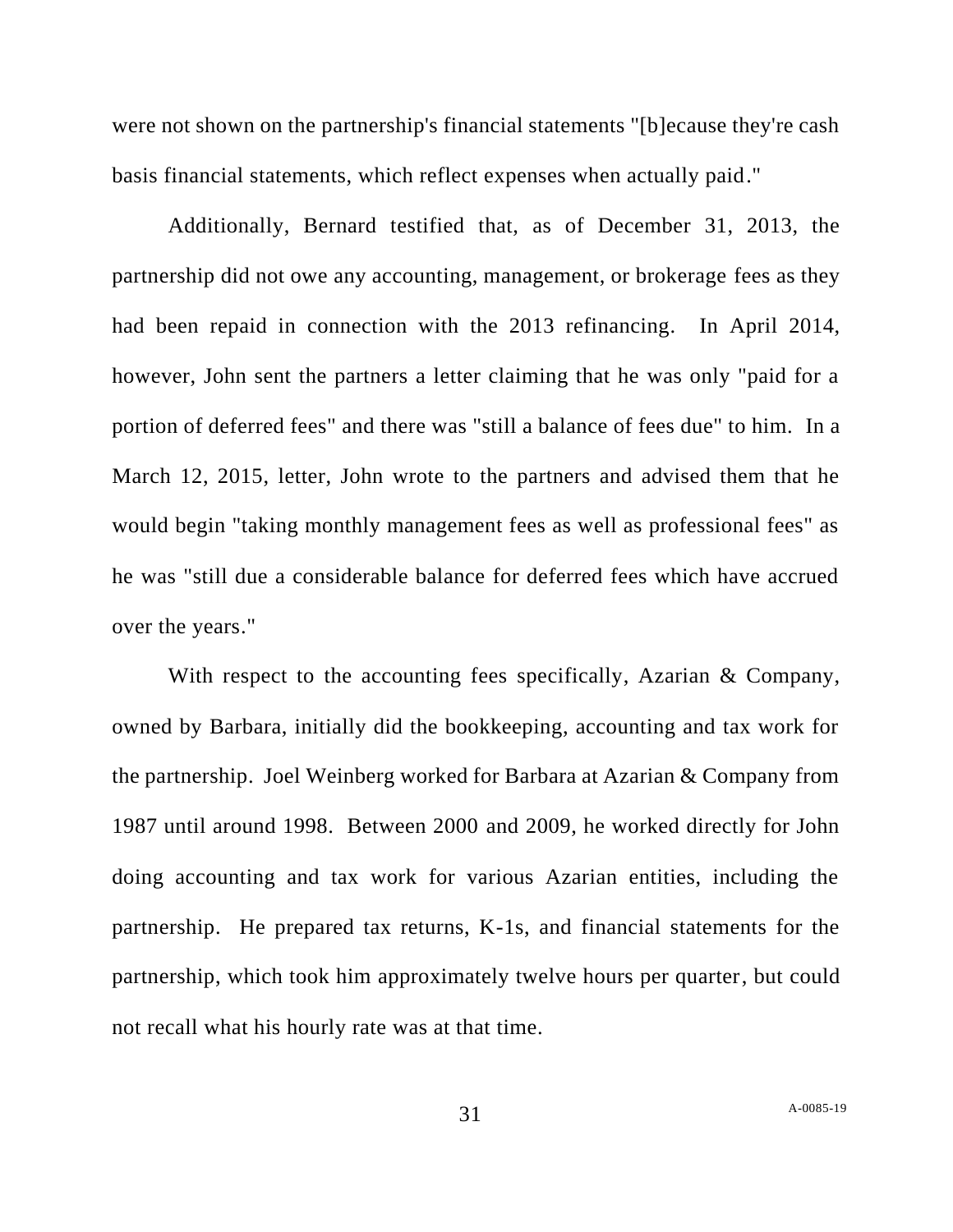In or around 2009, John's wife Donna's company, Azarian & Associates, began handling the accounting and tax work for the partnership. Weinberg worked for Azarian & Associates until December 2013 performing the same functions as he did previously. According to Donna, although she owned Azarian & Associates, Barbara ran the company until around 2009 when she got ill and Donna has only worked there full-time since December 2013.

Donna also testified concerning the accounting fees owed to both Azarian & Company and Azarian & Associates by the partnership. She said that no invoices or bills were sent to the partnership for the accounting work performed by either entity "because the property could not pay the bills." Bernard's list of the accounting fees owed, however, reflected partial payments made between 2000 and 2006 and between 2012 and 2018. Regardless, Donna believed that the partnership owed Azarian & Associates "well over \$500,000."

In terms of how the fees were calculated, Donna initially testified that Azarian & Associates charged a \$650 per month retainer to the partnership for accounting services that was "receive[d]." She later testified that the retainer was not paid "every time," that she did not recall if it was paid at all prior to the refinance, but that it was paid since then. She said that the retainer was "based upon a certain amount of hours . . . anticipated" for accounting work each month,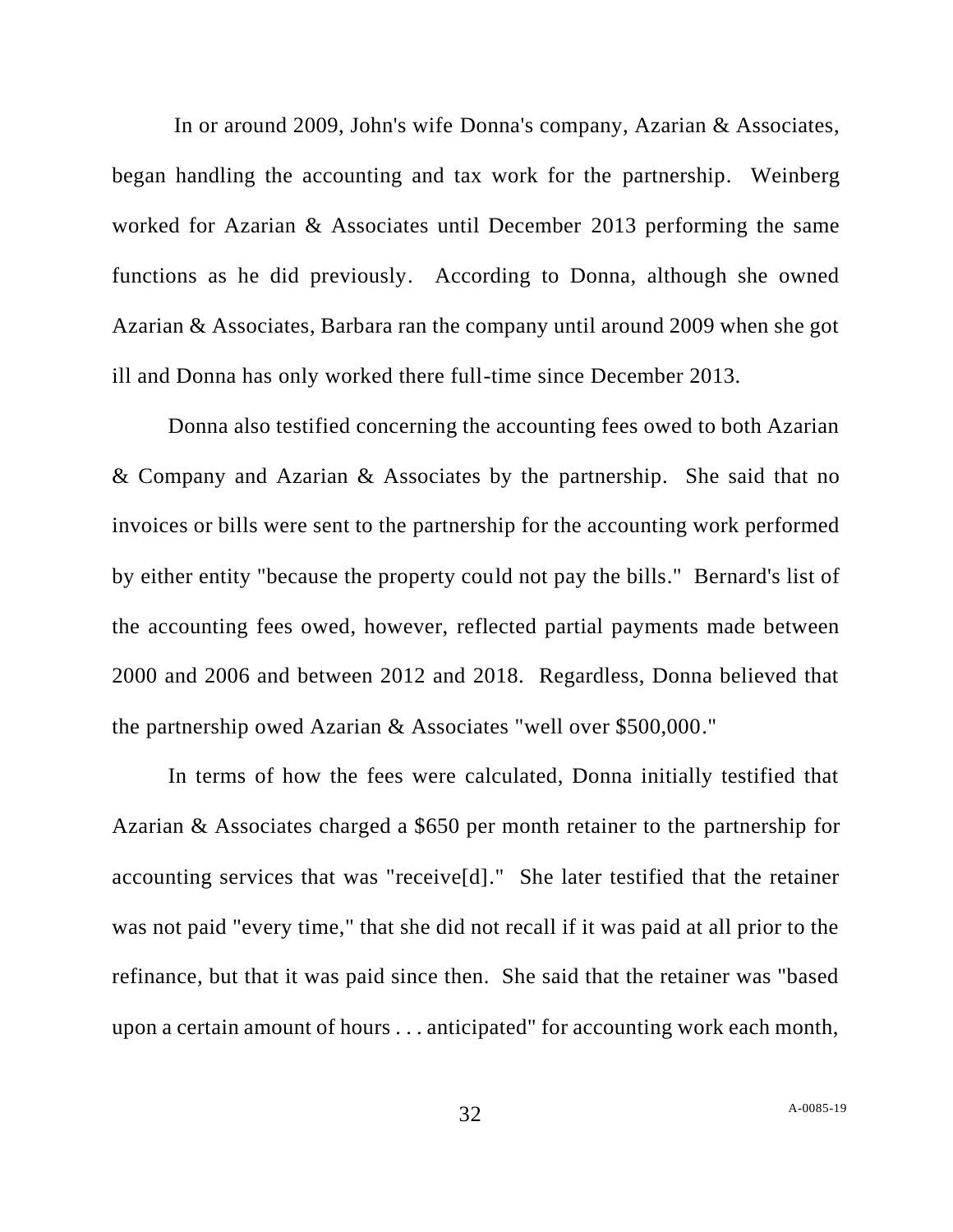billed at "about \$150 an hour." Donna claimed that she kept a list of hours worked but could not produce the list at the time of trial.

Additionally, Donna testified that she had not "trued up" the accounts since December 2013 to determine whether the retainer charge accurately reflected the actual number of hours worked. At any rate, she was charging eight percent compound interest on the overdue balance and did not know whether there was a written agreement in place between her company and the partners regarding the interest charge. John's testimony confirmed that the partners were not aware of this interest rate.

Donna claimed "extra time" of, at a minimum, ten to fifteen hours spent doing the "year-end stuff" related to taxes. She could not explain why the list prepared by Lota & Bernard reflected that the partnership was charged a flat fee of \$24,000 per year for accounting fees since 1987 and how that related to the monthly retainer fee, other than to say that the \$24,000 "amount has never changed throughout the years" and was put in place by Barbara. John also testified that Barbara established the \$2,000 monthly charge for the accounting fees "30 years ago" and that it "never changed over the years."

John confirmed that the entities owned by Barbara and Donna never sought to collect the outstanding accounting fees in writing or via the filing of a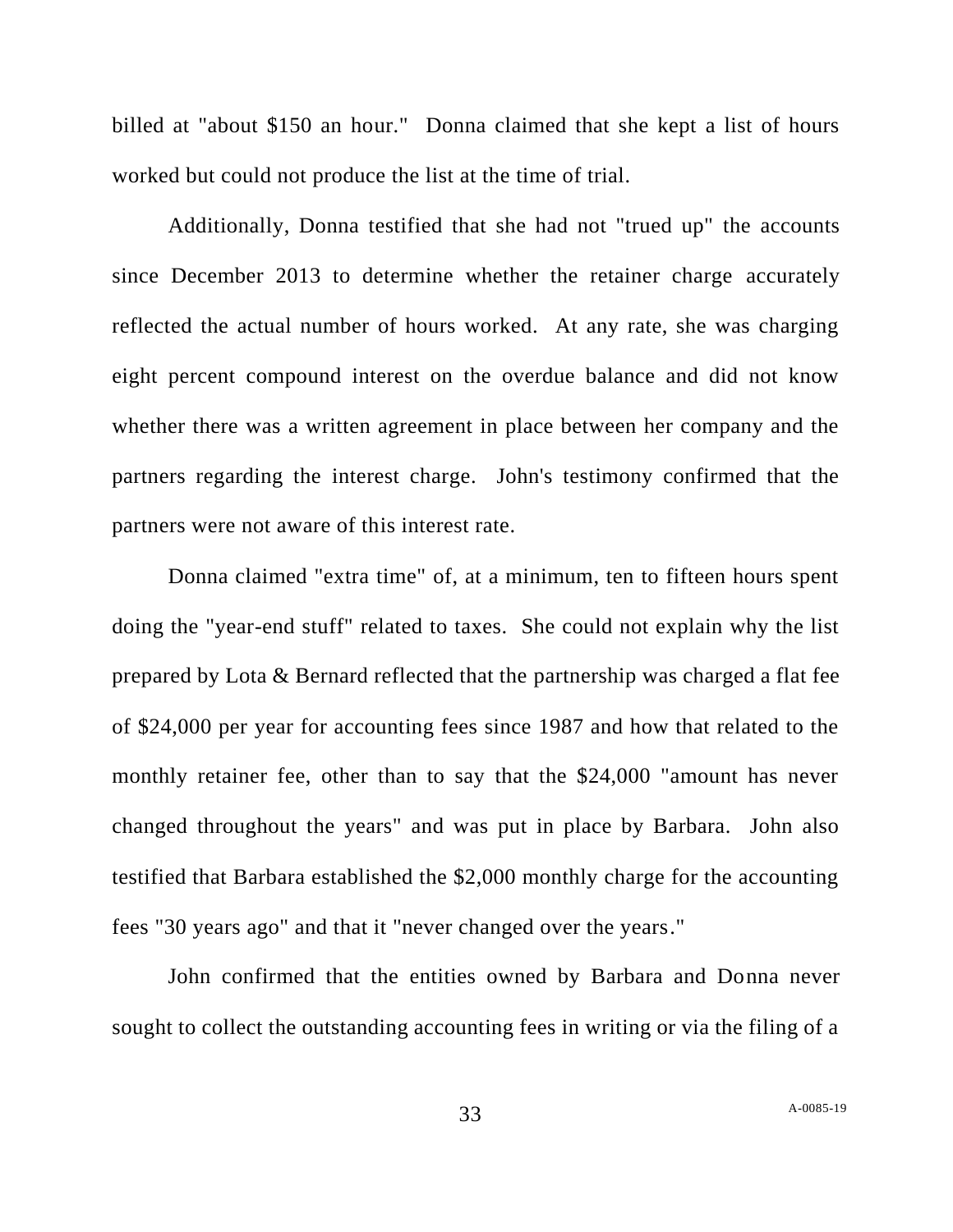lawsuit, and that he never advised the partners how much the partnership owed for accounting fees. Donna said that she never demanded payment via letter or legal action because "why would [she] sue [her] husband to get the money that he would just have to put in to pay the lawsuit." She acknowledged that her company received approximately \$58,000 after the refinance toward unpaid fees.

## 2. Barbara & John's Loans to the Partnership Plus Interest

Weinberg testified that Barbara was owed \$4,012,587 in loans made to the partnership plus interest. John testified that Barbara's estate was still owed close to \$2.5 million of that amount, primarily in interest. Bernard testified that the interest owed to Barbara was \$2,275,051, but admitted that John had provided that number to her.

John stated that in 2015, he made a personal loan to the Mall in the amount of \$291,000, to pay the real estate taxes and did not inform the partners about it. He also stated that he "issued a promissory note for the amount." The record contains a check from The Azarian Group, LLC to Hyde Park Mall for \$291,000 dated April 28, 2015, consistent with John's testimony and a list that Donna prepared. Donna testified that she wrote the check, and Bernard testified that the \$291,000 loan was reflected on the partnership's 2015 financial statement.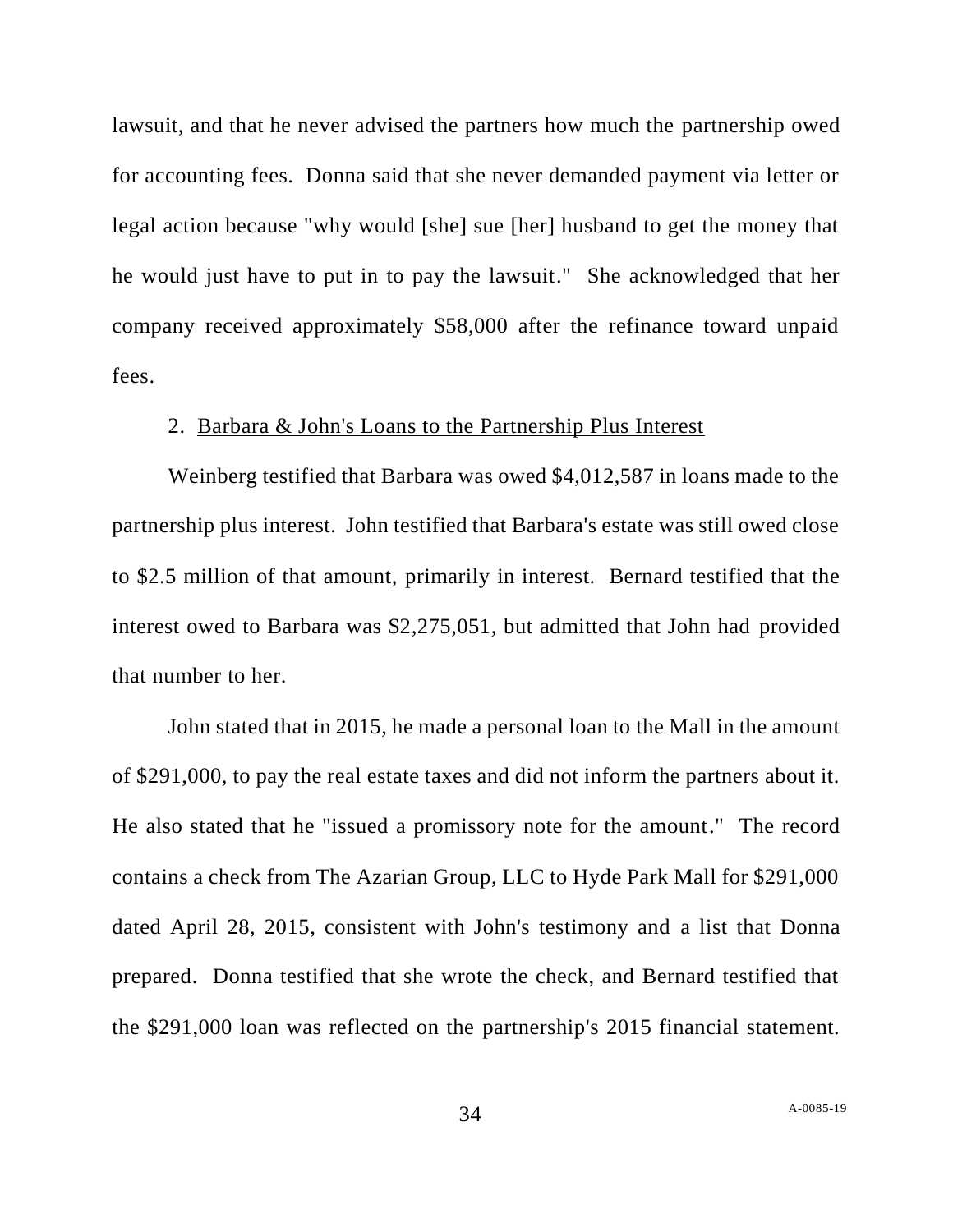A document prepared by Bernard states that John is owed \$17,101 in interest on the loan. John continued to loan the partnership hundreds of thousands of dollars in 2018, after plaintiffs dissociated, to cover real estate taxes and mortgage payments.

# 3. Barbara & John's 2006 Provident Bank Loans

Plaintiffs sought to establish at trial that Barbara and John did not use the loan proceeds from Provident Bank for the benefit of the partnership. On this point, plaintiffs challenged John at trial regarding various transactions shown on his Provident Bank (later known as Sterling National Bank) individual account statements. John testified that this account was an "intermediary" account in that he transferred money into it that was then automatically debited for monthly payments due on the \$1,000,000 loan. His account statements showed that beginning in January 2007, the account routinely received deposits from "Azarian Mgmt" and that said money was then used for monthly payments due on the loan. He said that he did not use partnership money to pay down the loan because "[t]here weren't any funds to pay it with."

John's account also received numerous deposits from Barbara's line of credit. A July 20, 2007, account statement showed a \$100,000 deposit from Barbara's line of credit into the account along with a \$6,758.34 deposit from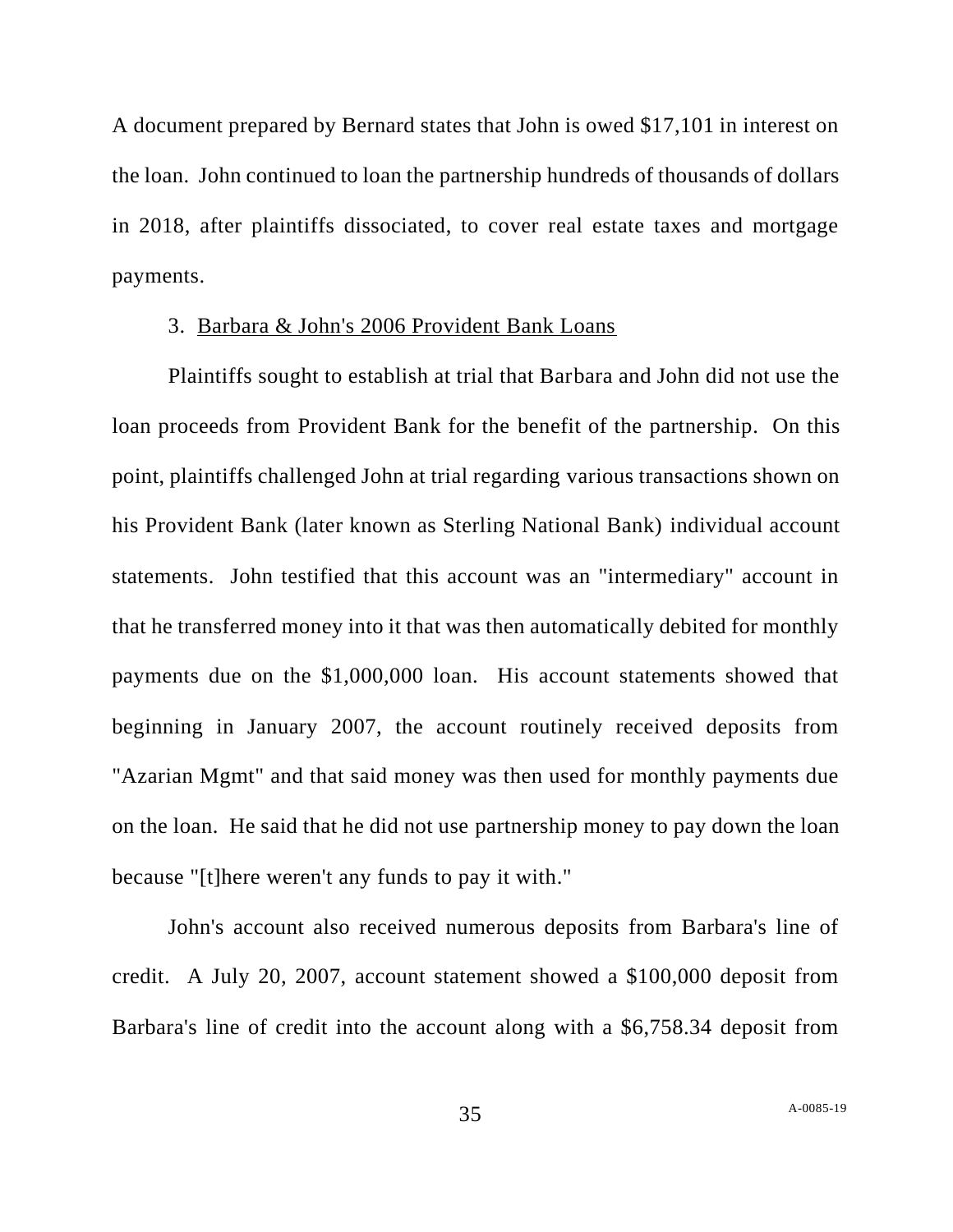"Azarian Mgmt." Thereafter, the statement reflected a \$100,000 transfer to "Azarian Mgmt" and a payment of \$6,758.34 toward John's line of credit. John did not know why the \$100,000 transfer was made to "Azarian Mgmt."

A similar series of transactions appeared on the September 20, 2007, account statement, with \$275,000 deposited from Barbara's line of credit into the account followed by a \$275,000 outgoing wire transfer to "Azarian Mgmt." John testified that his "educated guess" was that the wire transaction was "to pay real estate taxes" for the Mall, but that he did not have any documentation to demonstrate same. He conceded that the \$275,000 was not reflected on the partnership's 2007 financial statements as a loan.

Another account statement dated January 22, 2008, showed a \$300,000 deposit from Barbara's line of credit into John's account made on January 16, 2008. The statement also showed a \$272,000 outgoing wire transfer made to the Knee Law Firm two days later. John testified that he did not believe the \$272,000 was used "for Hyde Park Mall business" but that the transaction "was something between [his] mother and the Knee Law Firm."

Peggy Knee, an attorney at the Knee Law Firm, testified that she represented John and Barbara in matters concerning Barbara's estate. She denied ever representing the partnership. She confirmed that she received a \$272,000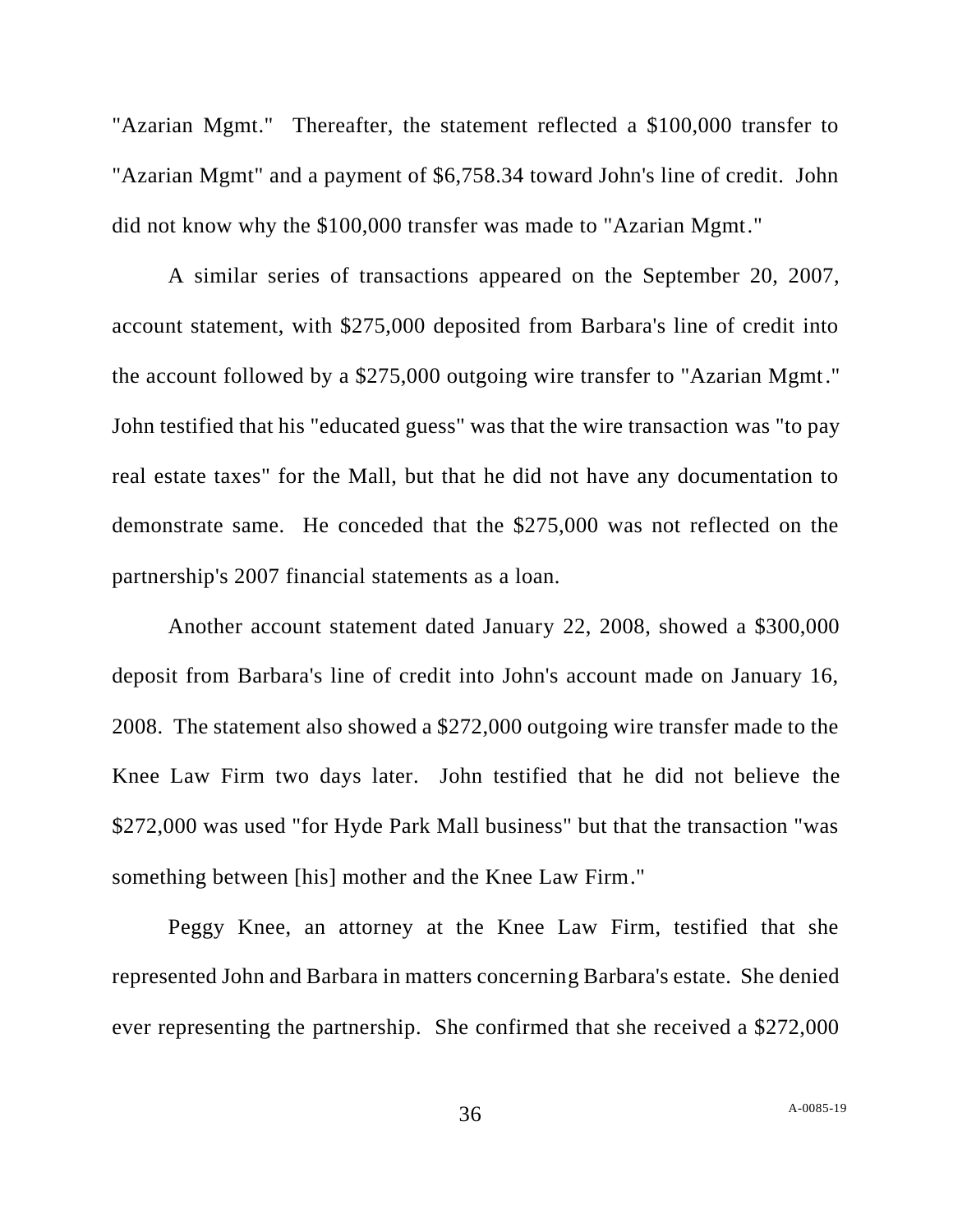wire transfer from John in 2008 into her attorney trust account that was then "disbursed to one of the partners of another partnership."

# L. The Court's Determination of the Buyout Price of Plaintiffs' Interests

The court determined that the value of the Mall was \$11,835,000. To determine its fair value, the court reduced that figure by: (1) \$10,457,527, the mortgage balances owed to Columbia Bank as of January 1,  $2017$ ;<sup>7</sup> and (2) \$352,837.50, the balance owed to John in connection with the April 28, 2015, promissory note for \$291,000 plus interest of \$61,837.50. Thus, it concluded that the fair value of the Mall was \$1,024,635.50, and each 1% partnership interest had a value of \$10,246.36.

In its amended final judgment, the court concluded that plaintiffs dissociated from the partnership effective January 1, 2017, "and [they] shall have no further liability with regard to the partnership after such date." It ordered the partnership to pay each plaintiff the buyout price in accordance with N.J.S.A. 42:1A-34(i) on or before August 23, 2019, as follows:

| Partner         | Partnership Interest | Fair Value  |
|-----------------|----------------------|-------------|
| James Robertson | 2.78%                | \$28,484.88 |

 $7$  In the court's attendant July 24, 2019, opinion, it stated that the parties "agreed" that the outstanding mortgages against the Mall should be deducted from the Mall value," in the amounts of \$9,882,527 and \$575,000. The parties do not contest that reduction.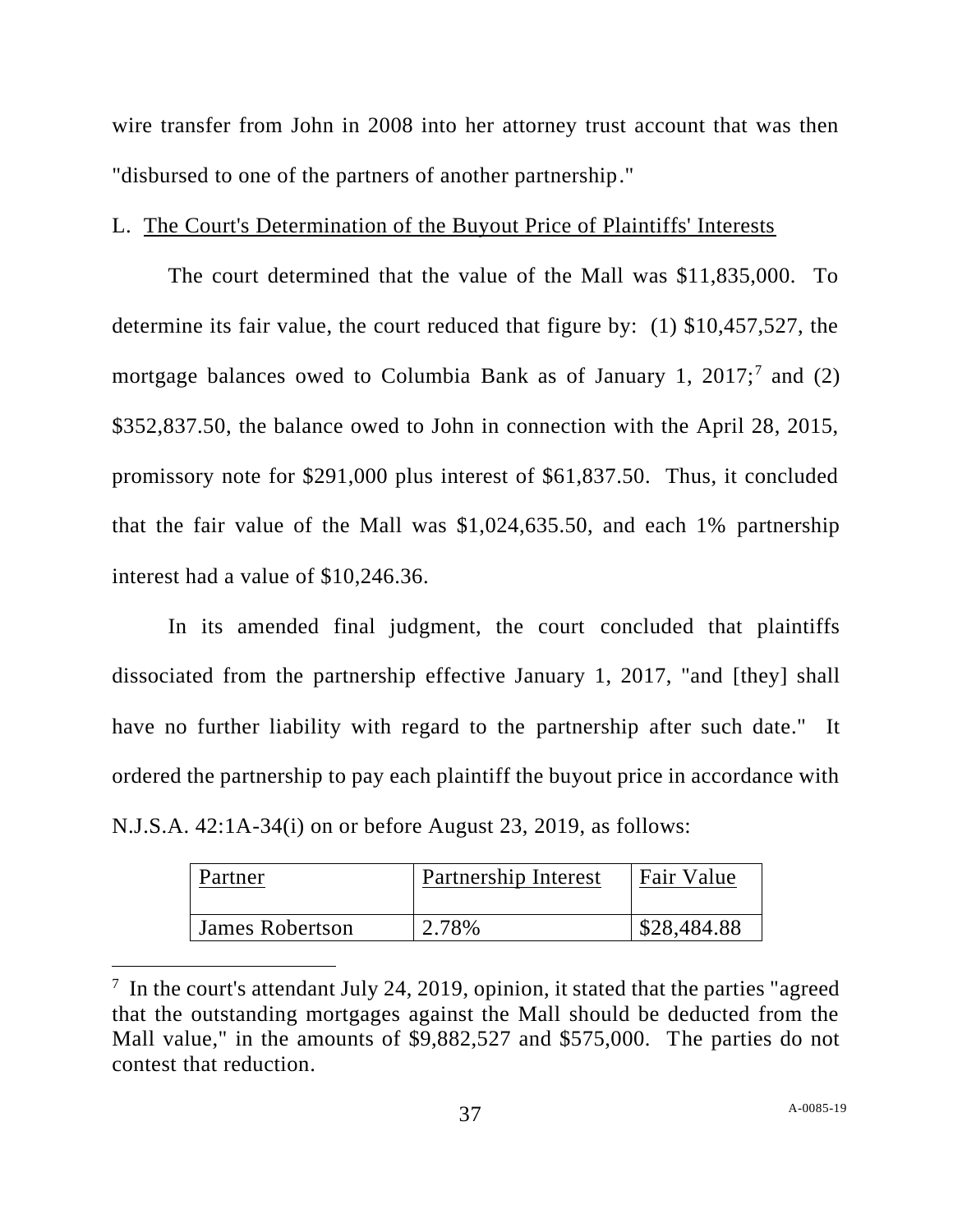| Kathleen Robertson             | 2.78%  | \$28,484.88  |
|--------------------------------|--------|--------------|
| <b>Steven Sfugarus</b>         | 2.78%  | \$28,484.88  |
| Suzanne Sfugarus               | 2.78%  | \$28,484.88  |
| Kenneth Avia                   | 2.77%  | \$28,382.42  |
| Smith/Stinneford,<br>LLC       | 11.12% | \$113,939.52 |
| Jeffrey & Annette<br>Monachino | 5.56%  | \$56,969.76  |
| Arnold & Jill Kapleau          | 5.56%  | \$56,969.76  |
| Ann M. Fagan                   | 2.77%  | \$28,382.42  |
| John Birgé                     | 5.56%  | \$56,969.76  |
| Ellen Muller                   | 5.56%  | \$56,969.76  |

### II.

In their first two points on appeal, defendants contend that the court erred by failing to find that plaintiffs' dissociation was wrongful and that they were liable to the partnership for damages. We disagree.

We first address the standard of review that guides our analysis. In a nonjury case, "[f]indings by the trial judge are considered binding on appeal when supported by adequate, substantial and credible evidence." Rova Farms Resort, Inc. v. Invs. Ins. Co., 65 N.J. 474, 484 (1974). We do "not disturb the factual findings and legal conclusions of the trial judge unless . . . convinced that they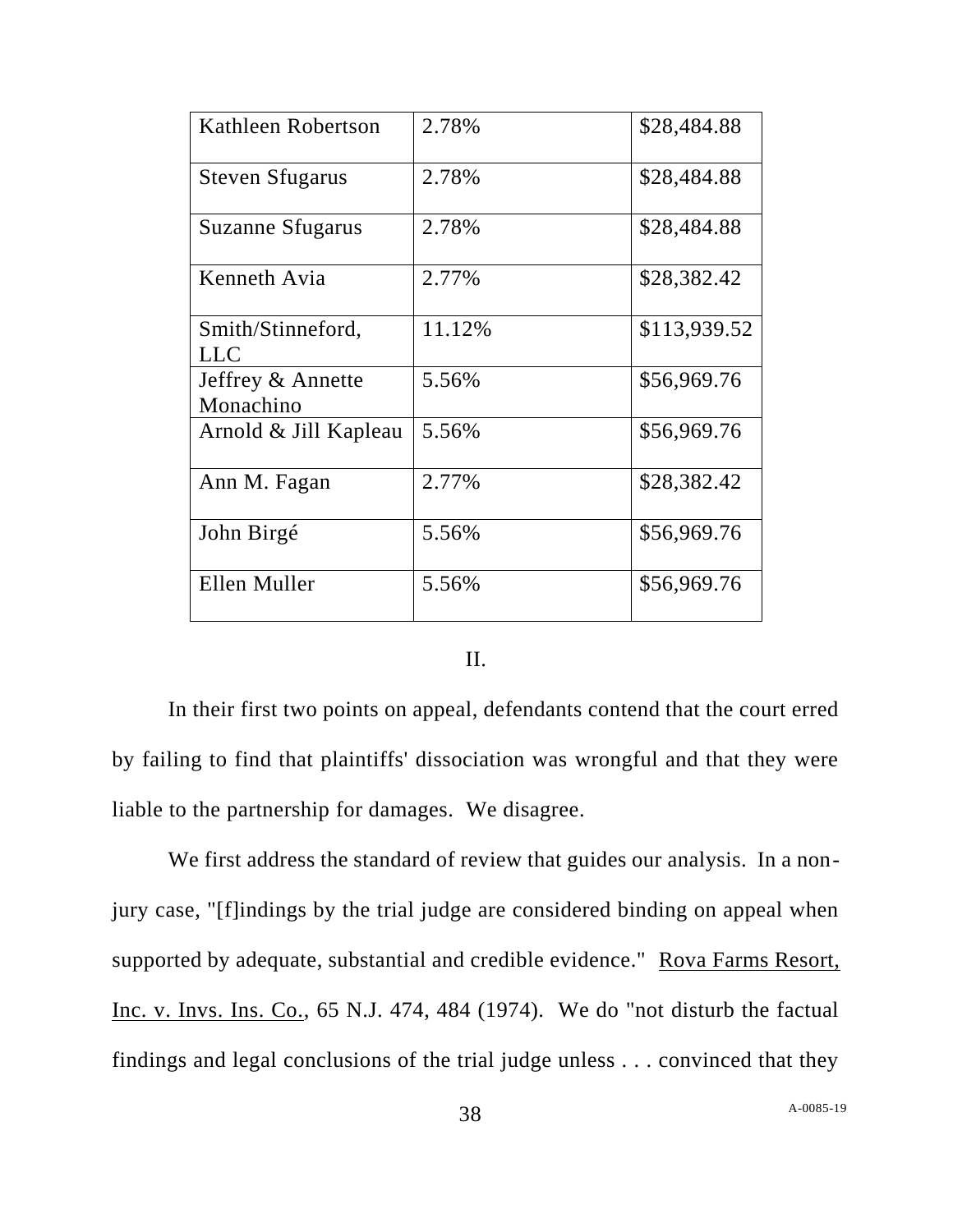are so manifestly unsupported by or inconsistent with the competent, relevant and reasonably credible evidence as to offend the interests of justice." Ibid.; accord Griepenburg v. Twp. of Ocean, 220 N.J. 239, 254 (2015) (holding that deference is owed to the trial court "that heard the witnesses, sifted the competing evidence, and made reasoned conclusions"). A "trial court's interpretation of the law and the legal consequences that flow from established facts[, however,] are not entitled to any special deference." Manalapan Realty, L.P. v. Twp. Comm. of Manalapan, 140 N.J. 366, 378 (1995).

The Act contemplates two types of partnerships: a partnership at will, or a partnership for a definite term or completion of a particular undertaking. See N.J.S.A. 42:1A-2 (defining "partnership at will" as "a partnership in which the partners have not agreed to remain partners until the expiration of a definite term or the completion of a particular undertaking"); see also 68th St. Apartments, Inc. v. Lauricella, 142 N.J. Super. 546, 561 (Law Div. 1976) (distinguishing "at will" partnership relationship with one "for a fixed term or until the accomplishment of a particular undertaking"), aff'd, 150 N.J. Super. 47 (App. Div. 1997).

Under the Act, "[a] partner has the power to dissociate at any time, rightfully or wrongfully, by express will pursuant to subsection a. of section 31."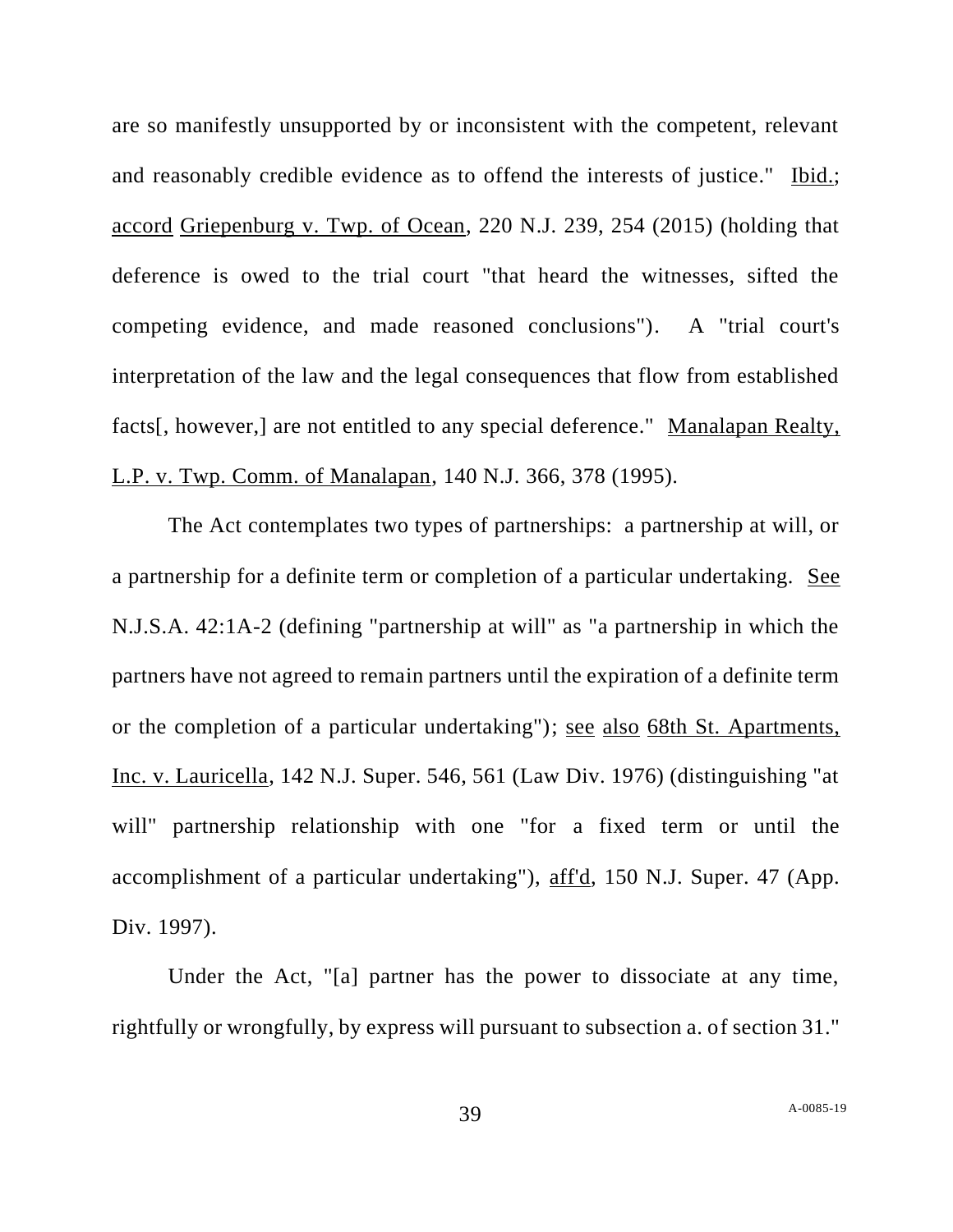N.J.S.A. 42:1A-32(a). That subsection provides, in relevant part, that "[a] partner is dissociated from a partnership upon the occurrence of . . . [t]he partnership's having notice of the partner's express will to withdraw as a partner or on a later date specified by the partner." N.J.S.A. 42:1A-31(a).

A partner's dissociation is wrongful only if:

(1) it is in breach of an express provision of the partnership agreement; or

(2) in the case of a partnership for a definite term or particular undertaking, before the expiration of the term or the completion of the undertaking:

> (a) the partner withdraws by express will, unless the withdrawal follows within 90 days after another partner's dissociation by death or otherwise under subsections f. through j. of section 31 of this act or wrongful dissociation under this subsection;

> (b) the partner is expelled by judicial determination under subsection e. of section 31 of this act;

> (c) the partner is dissociated by becoming a debtor in bankruptcy; or

> (d) in the case of a partner who is not an individual, trust other than a business trust, or estate, the partner is expelled or otherwise dissociated because it willfully dissolved or terminated.

[N.J.S.A. 42:1A-32(b).]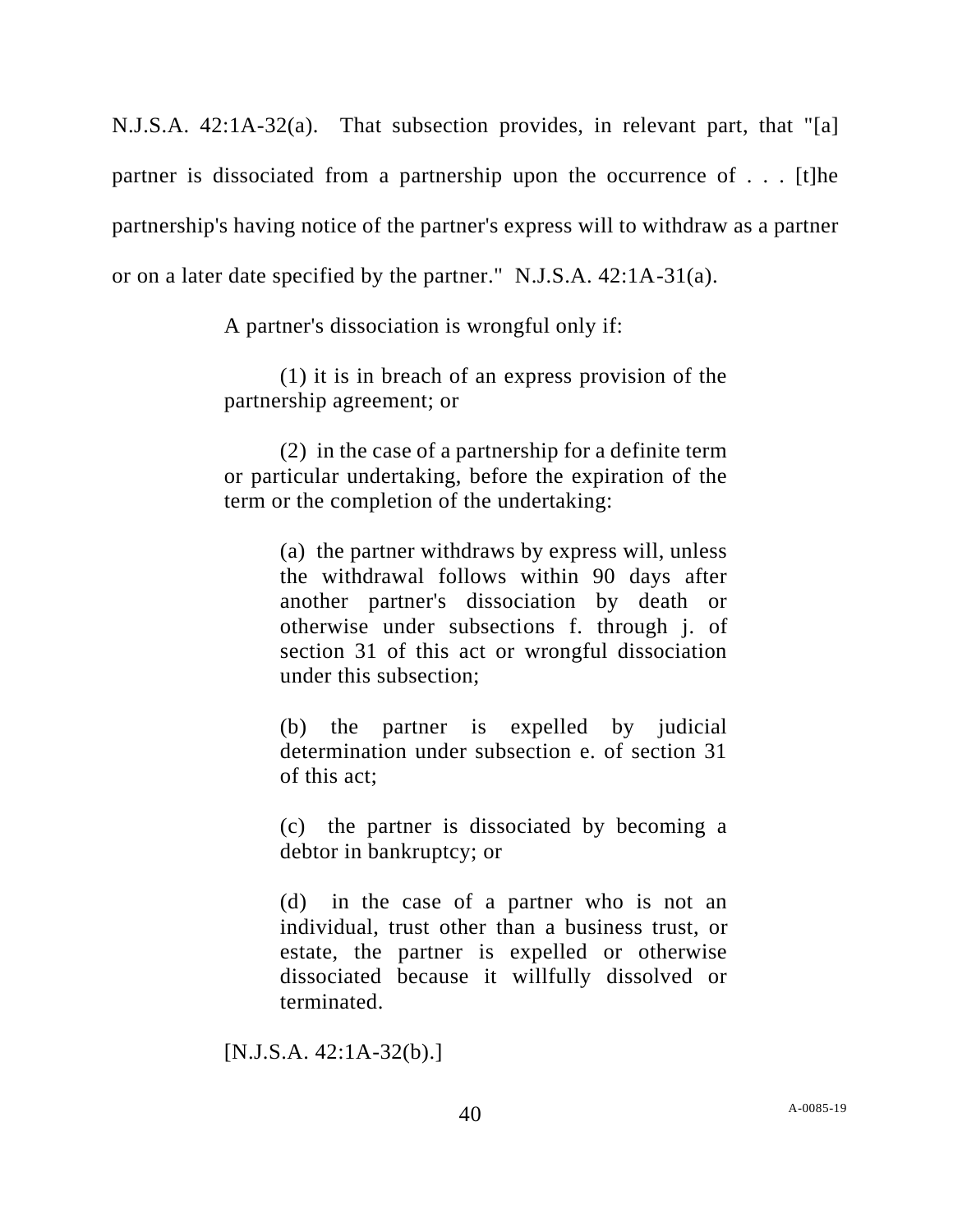Regardless of whether a partner's dissociation is wrongful, he or she is entitled to a buyout. If the partnership continues after the dissociation, as occurred in this case, "except as otherwise provided in the partnership agreement, the partnership shall cause the dissociated partner's interest in the partnership to be purchased for a buyout price as determined pursuant to subsection b. of this section." N.J.S.A. 42:1A-34(a). "'[B]uyout price' means the fair value as of the date of withdrawal based upon the right to share in distributions from the partnership unless the partnership agreement provides for another fair value formula." N.J.S.A. 42:1A-34(b).

That said, wrongful dissociation will affect the buyout price of the wrongfully dissociated partner's interest because "[a] partner who wrongfully dissociates is liable to the partnership and to the other partners for damages caused by the dissociation" plus "any other obligation of the partner to the partnership or to the other partners." N.J.S.A. 42:1A-32(c). "Damages for wrongful dissociation . . . and all other amounts owing, whether or not presently due, from the dissociated partner to the partnership, shall be offset against the buyout price." N.J.S.A. 42:1A-34(c).

In addition, wrongful dissociation affects the timing of the buyout:

A partner who wrongfully dissociates before the expiration of a definite term or the completion of a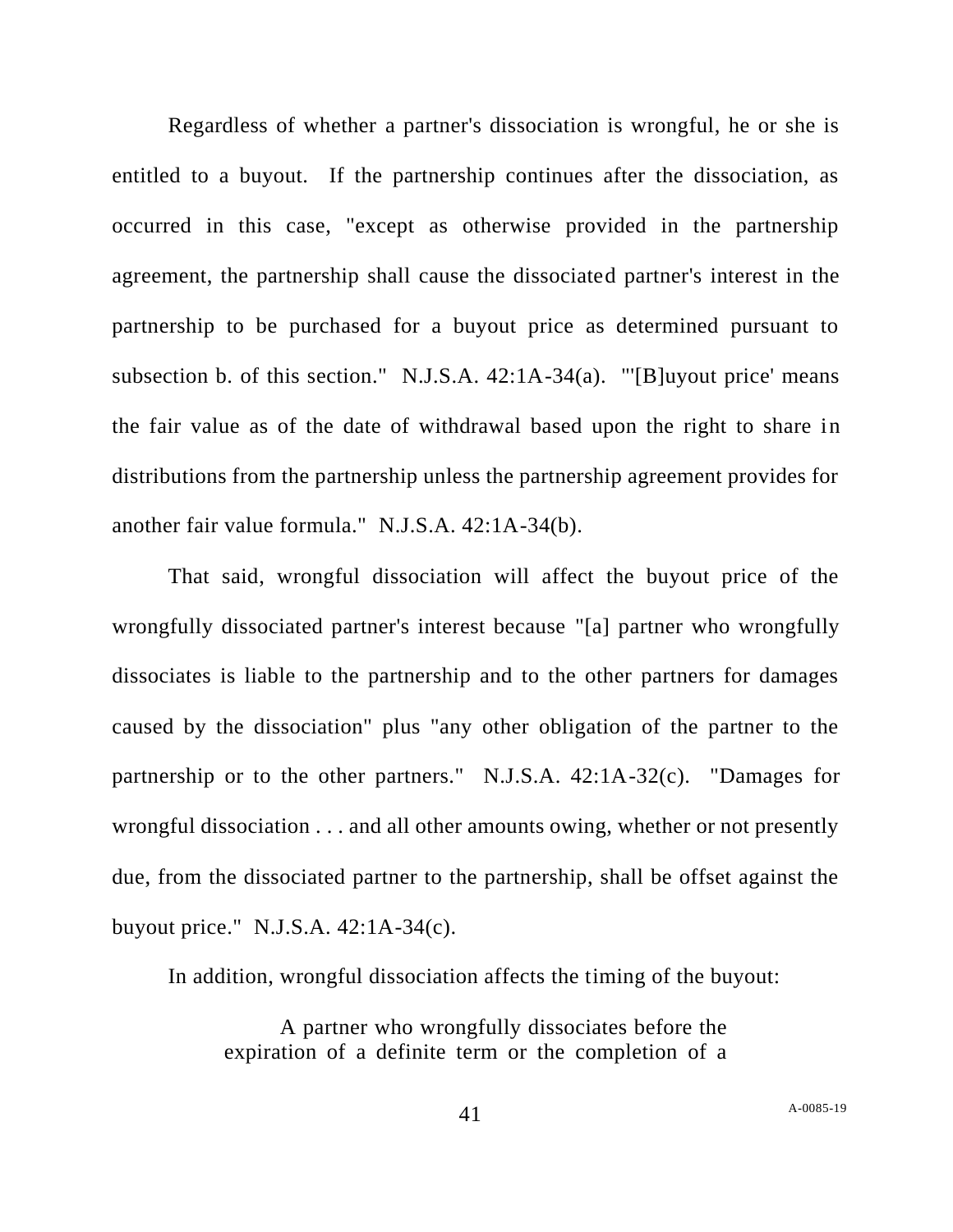particular undertaking is not entitled to payment of any portion of the buyout price until the expiration of the term or completion of the undertaking, unless the partner establishes to the satisfaction of the court that earlier payment will not cause undue hardship to the business of the partnership. A deferred payment shall be adequately secured and bear interest.

 $[N.J.S.A. 42:1A-34(h).]$ 

The interpretation of partnership agreements, like other contracts, is governed by the longstanding rules of contract interpretation. See Chance v. McCann, 405 N.J. Super. 547, 565 (App. Div. 2009); Brook Valley Ltd. P'ship v. Mut. of Omaha Bank, 797 N.W.2d 748, 753 (Neb. 2011); Casey Ranch Ltd. P'ship (CRLP) v. Casey, 773 N.W.2d 816, 821 (S.D. 2009). "The plain language of the contract is the cornerstone of the interpretive inquiry; 'when the intent of the parties is plain and the language is clear and ambiguous, a court must enforce the agreement as written, unless doing so would lead to an absurd result."' Barila v. Bd. of Educ., 241 N.J. 595, 616 (2020) (quoting Quinn v. Quinn, 225 N.J. 34, 45 (2016)). "The judicial task is simply interpretative; it is not to rewrite a contract for the parties better than or different from the one they wrote for themselves." Kieffer v. Best Buy, 205 N.J. 213, 223 (2011).

In interpreting the Agreement, the court held that because there was "no express provision in the . . . Agreement which prohibits a partner from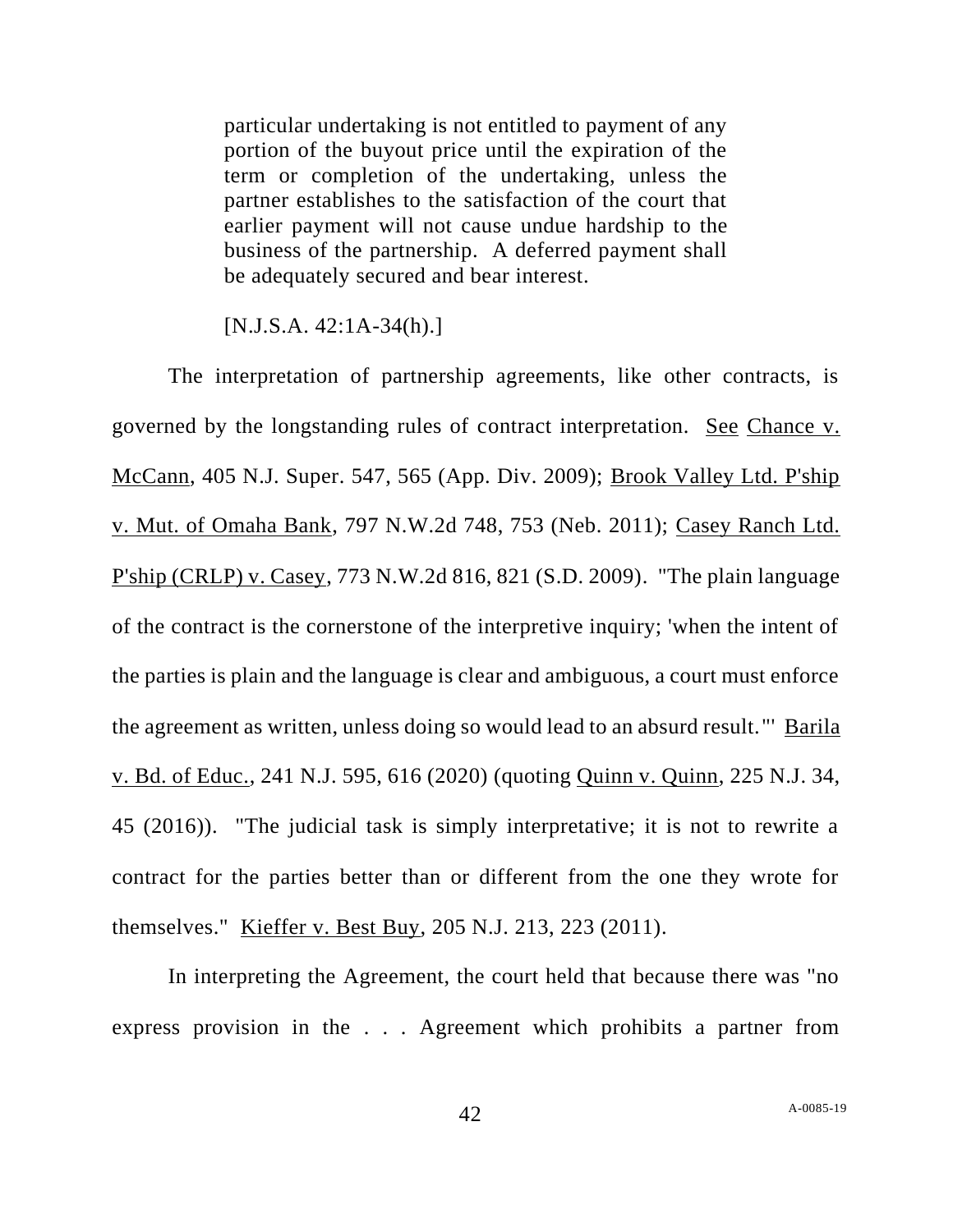dissociating," plaintiffs' dissociation was not wrongful. It rejected defendants' reliance on language from Section 12 of the Agreement which provided that "[t]he partnership shall continue until the sale, exchange or other disposition of The Mall or until terminated by the Managing General Partner or until a vote of the majority of the partners." In that regard, the court reasoned that "nothing in [Section 12] . . . prohibits a partner from seeking to dissociate from the [p]artnership" and noted that "the remaining partners, notwithstanding dissociation by [p]laintiffs, elected to continue the [p]artnership."

The court's opinion, unfortunately, did not explicitly address the second potential scenario under the Act which could establish wrongful dissociation, i.e., "in the case of a partnership for a definite term or particular undertaking, before the expiration of the term or the completion of the undertaking: (a) the partner withdraws by express will" absent certain extenuating circumstances that are not applicable here. N.J.S.A. 42:1A-32(b)(2). Defendants assert that the court erred in this regard, as Section 12 establishes that the partnership was to continue for a definite term or particular undertaking, i.e., until the Mall was sold or until terminated by the Managing General Partner or majority vote, and that plaintiffs' dissociation prior to those events having occurred was wrongful.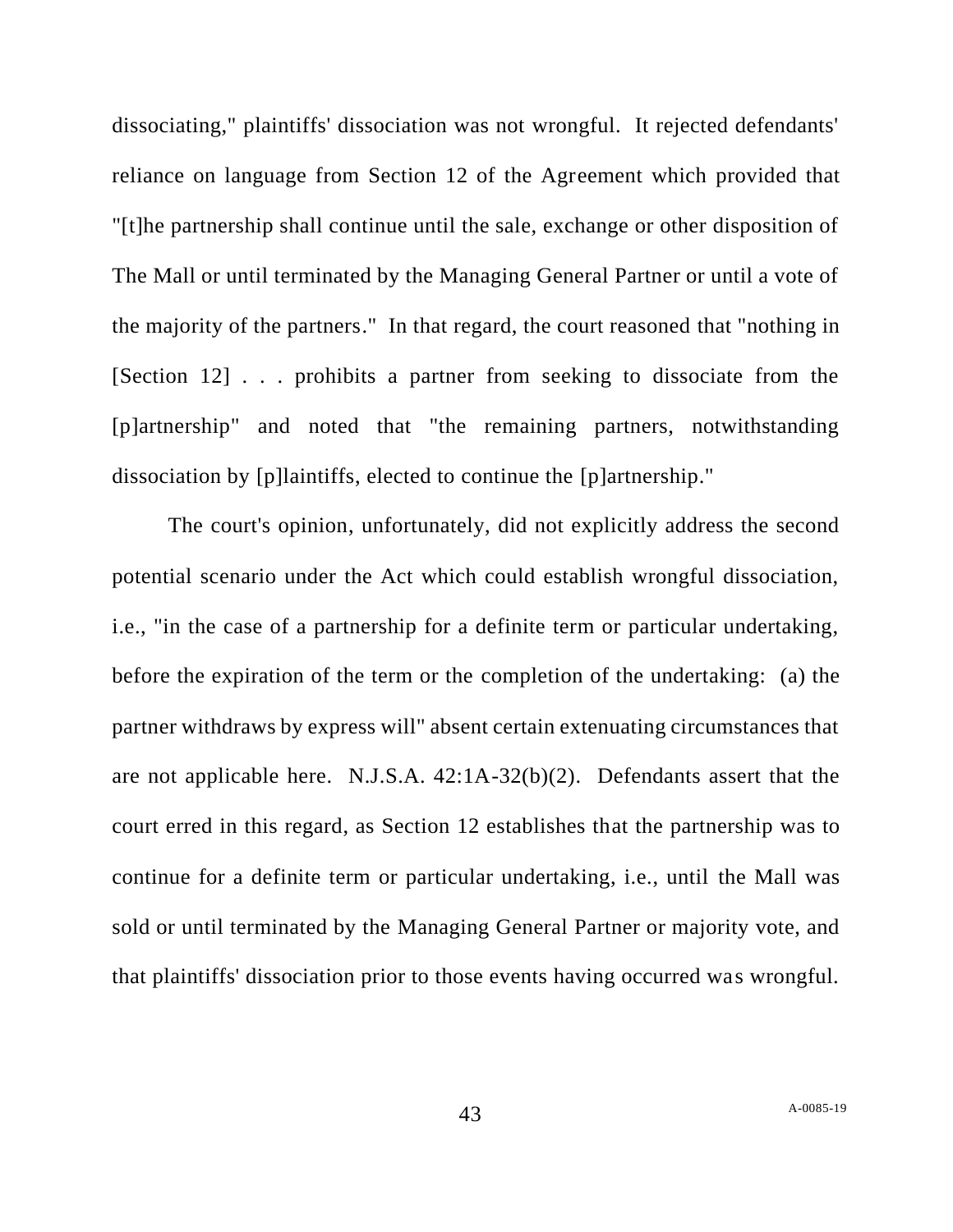In evaluating defendants' contention, the threshold inquiry is whether the partnership was an at-will partnership, or a partnership established for a definite term or particular undertaking. It is necessary to resolve this issue because plaintiffs' dissociation can only be considered wrongful under the circumstances if the record shows that the partnership was established for a definite term or particular undertaking. "Whether the [partnership] relationship is at will or for a fixed term or until the accomplishment of a particular undertaking is a question of fact." 68th St., 142 N.J. Super. at 561; see also Scholastic, Inc. v. Harris, 259 F.3d 73, 85 (2d Cir. 2001).

Here, the trial court failed to make any explicit findings of fact concerning whether the partnership was an at-will partnership or a partnership established for a definite term or particular undertaking which hampers our appellate review of this critical issue. Rule 1:7-4(a) requires the court to "by an opinion or memorandum decision, either written or oral, find the facts and state its conclusions of law thereon in all actions tried without a jury." "Implied in the judge's fact-finding responsibilities is the judge's obligation to decide all critical issues." Pressler & Verniero, Current N.J. Court Rules, cmt. 1 on R. 1:7-4 (2022).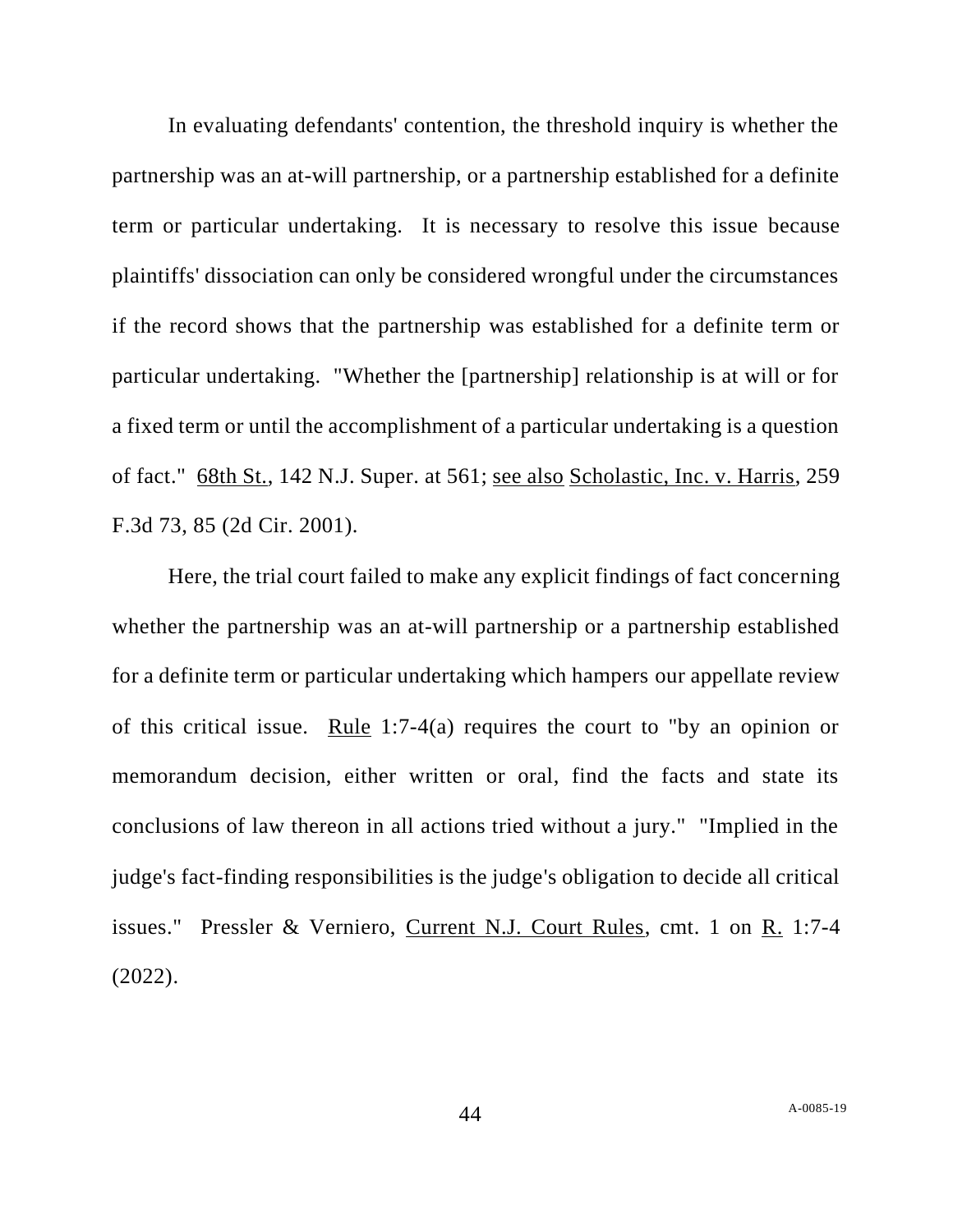However, "[w]hen the trial judge fails to make the required findings of fact . . . the appellate court may avoid the necessity of a remand in an appropriate case by itself making findings of fact pursuant to the constitutional grant of necessary original jurisdiction and R. 2:10-5." Ibid. Rule 2:10-5 provides that "[t]he appellate court may exercise such original jurisdiction as is necessary to the complete determination of any matter on review." But "that power should be invoked 'sparingly,' and is generally used when the record is adequately developed and no further fact-finding is needed." Rivera v. Union Cnty. Prosecutor's Off., 250 N.J. 124, 146 (2022) (quoting State v. Jarbath, 114 N.J. 394, 412 (1989)).

Because defendants are relying primarily on Section 12 of the Agreement to support their position that the partnership was established for a definite term or particular undertaking and the contents of the Agreement are undisputed, we conclude it is appropriate to exercise our original jurisdiction pursuant to Rule 2:10-5 to resolve this factual issue and avoid a remand. See, e.g., Farmingdale Realty Co. v. Borough of Farmingdale, 55 N.J. 103, 106 (1969) (exercising original jurisdiction after trial judge failed to make requisite factual findings where "[t]he basic facts [were] undisputed"); accord Hammer v. Twp. of Livingston, 318 N.J. Super. 298, 310 (App. Div. 1999).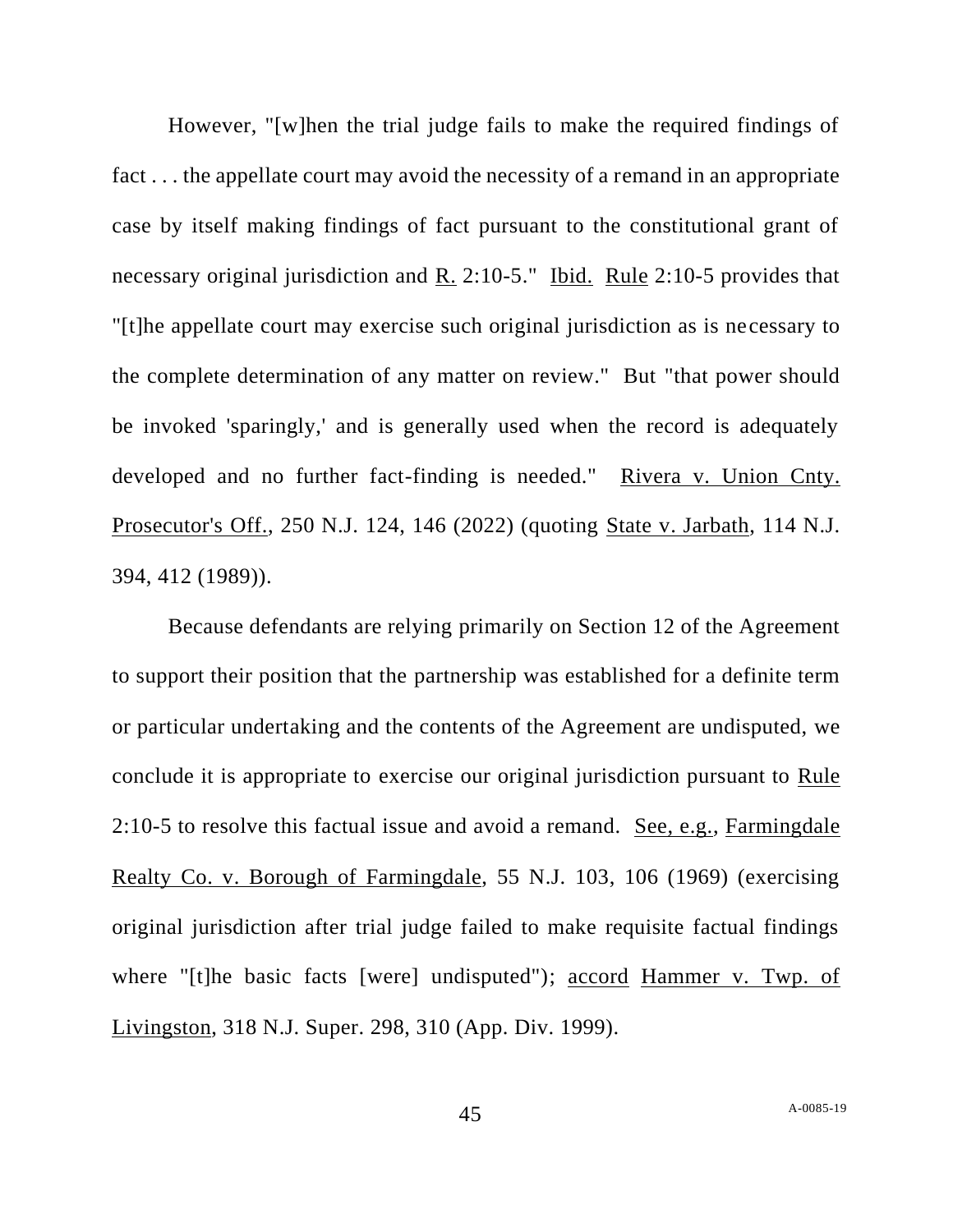It is uncontested that the Agreement does not contain a minimum or maximum durational term and is thus not limited to a specific timeframe. See, e.g., Fischer v. Fischer, 197 S.W.3d 98, 102 (Ky. 2006) (holding that "[i]t is undisputed that the partnership was not for a definite term, as no time length was included in the amended partnership agreement"). The real dispute centers around whether the partnership was formed for a particular undertaking. The Act does not define "particular undertaking," but the Official Comments on the Uniform Partnership Act, coupled with case law from New Jersey and other jurisdictions that have adopted the Act, shed some light on the phrase's scope.

"Although in the absence of some contrary showing a partnership is deemed to be at will and any partner may withdraw at any time without incurring liability, such a withdrawal is wrongful if it is in violation of an express or implied agreement that the relationship would continue for a definite term or until a particular undertaking is completed." 68th St., 142 N.J. Super. at 561 (citations omitted). "[W]here a partnership has for its object the completion of a specified piece of work, or the effecting of a specified result, it will be presumed that the parties intended the relation to continue until the object has been accomplished." Id. at 562 (quoting Hardin v. Robinson, 162 N.Y.S. 531, 534-35 (N.Y. App. Div. 1916), aff'd, 119 N.E. 1047 (N.Y. 1918)).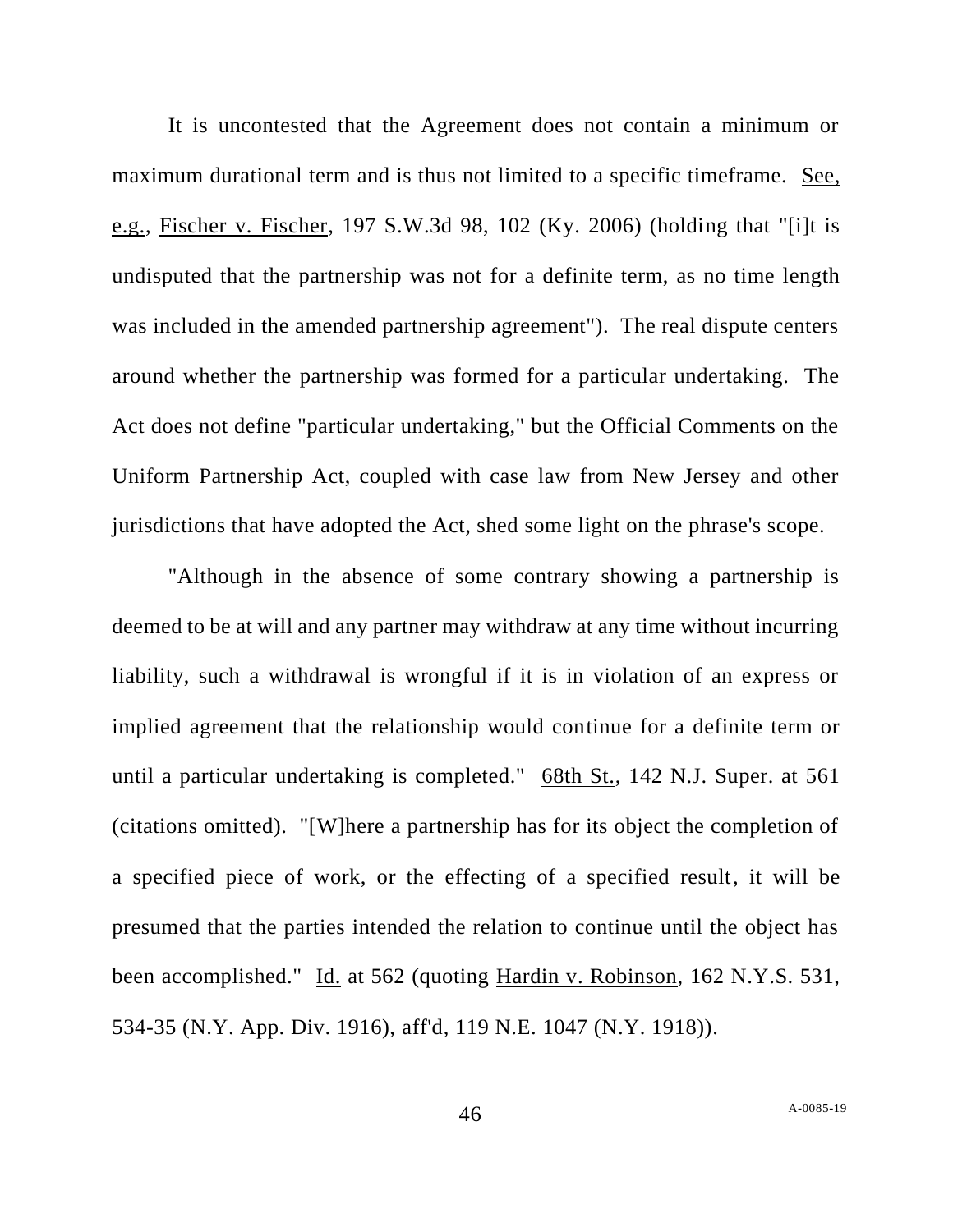The Official Comment to the Uniform Partnership Act of 1997 explains that "[t]o constitute a partnership for a term or a particular undertaking, the partners must agree (i) that the partnership will continue for a definite term or until a particular undertaking is completed and (ii) that they will remain partners until the expiration of the term or the completion of the undertaking." Official Comment, Unif. P'Ship Act  $\S$  101 (1997).<sup>8</sup> "To find that the partnership is formed for a definite term or a particular undertaking, there must be clear evidence of an agreement among the partners that the partnership (i) has a minimum or maximum duration or (ii) terminates at the conclusion of a particular venture whose time is indefinite but certain to occur." Ibid.

Although Section 12 of the Agreement provides that "[t]he partnership shall continue until the sale, exchange or other disposition of The Mall or until terminated by the Managing General Partner or until a vote of the majority of the partners," none of those particular undertakings are "certain to occur" because nothing in the Agreement requires them to. Ibid. And Section 2 of the Agreement titled "Purpose of the Partnership," not Section 12, expressly defines the partnership's purpose.

<sup>&</sup>lt;sup>8</sup> New Jersey adopted the revised Uniform Partnership Act of 1997 in 2000. See N.J.S.A. 42:1A-1 to -56; Zavodnick v. Leven, 340 N.J. Super. 94, 99-100 n.1 (App. Div. 2001).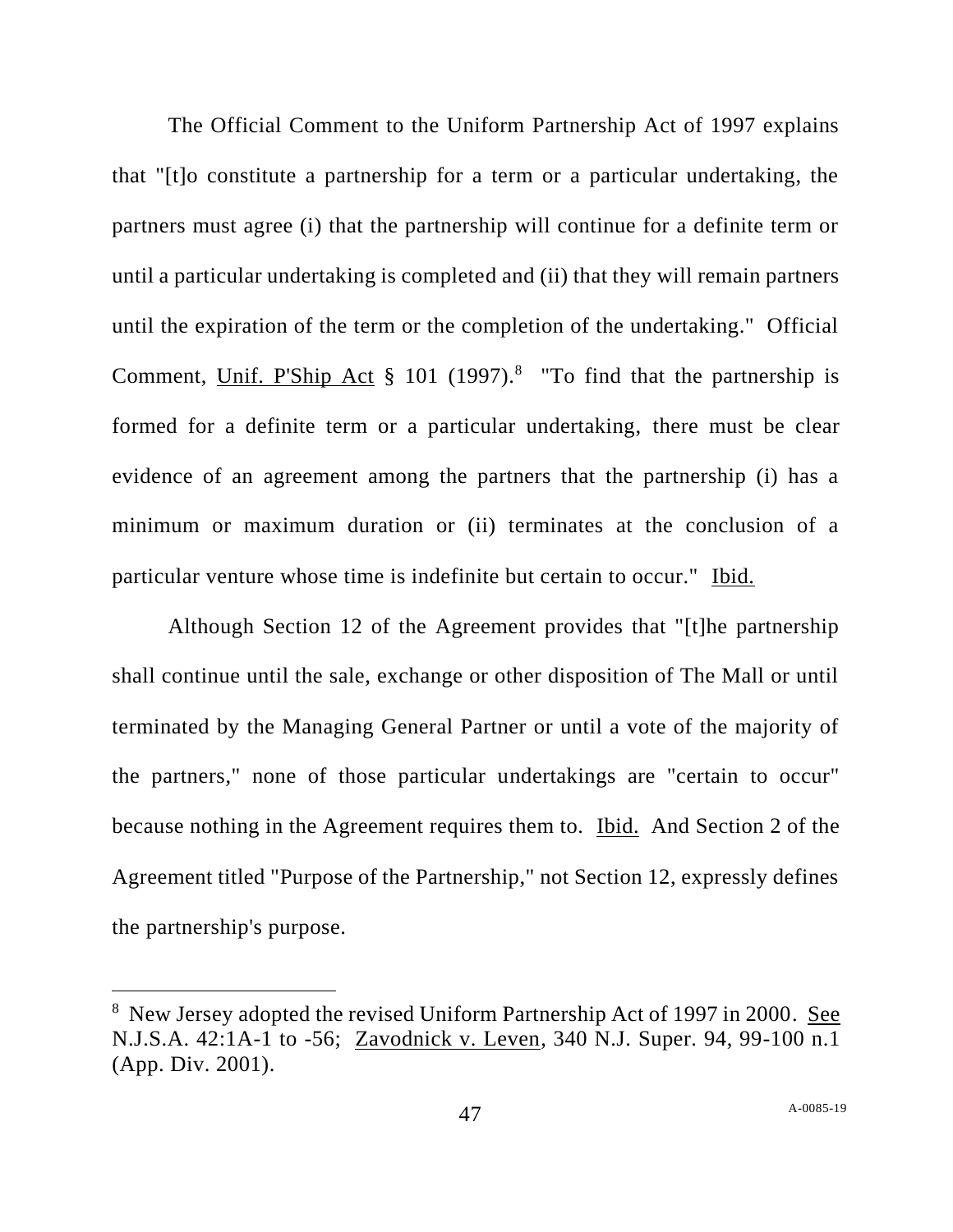Section 2 provides that "[t]he purpose of the partnership is to acquire the land and premises in the Town of Hyde Park, County of Dutchess, and State of New York, commonly known and referred to as 'The Mall at Hyde Park' ('The Mall'), and thereafter to hold, lease, manage and operate the same as a shopping center." There is no mention of any purpose, intent, or requirement to sell the Mall. See also Chandler Med. Bldg. Partners v. Chandler Dental Grp., 855 P.2d 787, 794 (Ariz. Ct. App. 1993) (holding that a partnership agreement stating that the partnership's purpose was "to own, hold for investment, improve, lease manage, operate or sell" a medical office building was not a partnership for a particular undertaking because "the agreement does not require that the building ever be sold").

In addition, the United States Court of Appeals for the First Circuit held that "[b]usiness activities which may continue indefinitely are not 'particular' in nature and do not constitute particular undertakings" under the Act. Tropeano v. Dorman, 441 F.3d 69, 77-78 (1st Cir. 2006). Similarly, the Pennsylvania Supreme Court held that "[l]easing property, like many other trades or businesses, involves entering into a business relationship which may continue indefinitely; there is nothing 'particular' about it." Girard Bank v. Haley, 332 A.2d 443, 447 (Pa. 1975); accord Fischer, 197 S.W.3d at 104; Canter's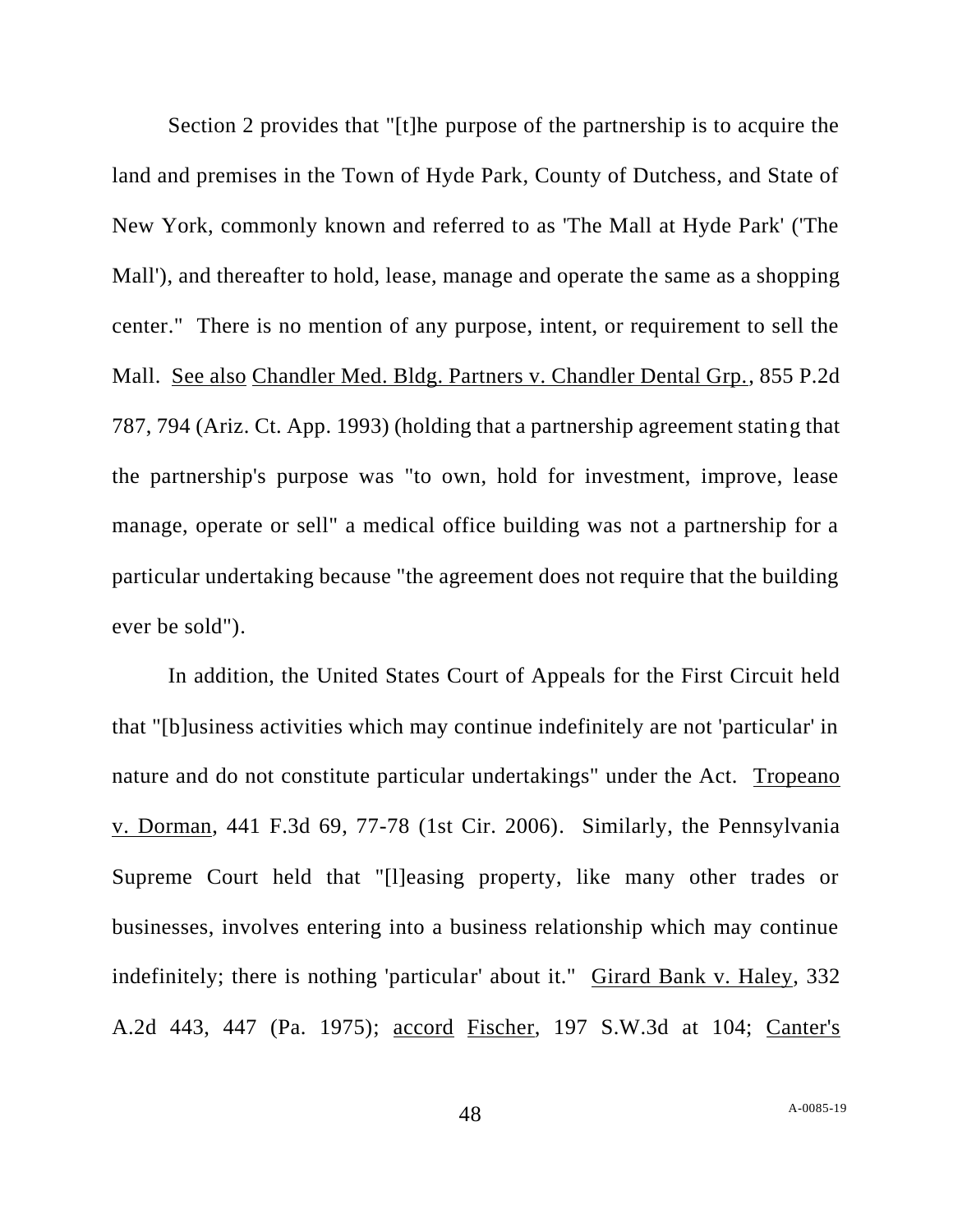Pharmacy, Inc. v. Elizabeth Assocs., 578 A.2d 1326, 1330 (Pa. Super. Ct. 1990) (holding that "[o]perating a personal care facility, like leasing property, may continue indefinitely").

Here we are satisfied that the partnership did not exist for a definite term or to accomplish a particular undertaking. Indeed, Section 2 of the Agreement clearly and unambiguously establishes that the partnership's purpose was to "hold, lease, manage and operate" the Mall without specifying any durational limitation. Further, John testified at trial that "the purpose of the partnership was to own . . . and operate" the Mall.

We are unpersuaded by defendants' position that Section 12 of the Agreement established a "particular undertaking." First, while that section enumerates conditions that could result in the termination of the partnership, none of the conditions are certain or required to occur. Second, defendant's interpretation ignores Section 2, which expressly defines the partnership's purpose. See Hardy ex rel. Dowdell v. Abdul-Matin, 198 N.J. 95, 103 (2009) ("A basic principle of contract interpretation is to read the document as a whole in a fair and common sense manner."). As such, we are satisfied based on the record before us that the partnership did not agree to continue their relationship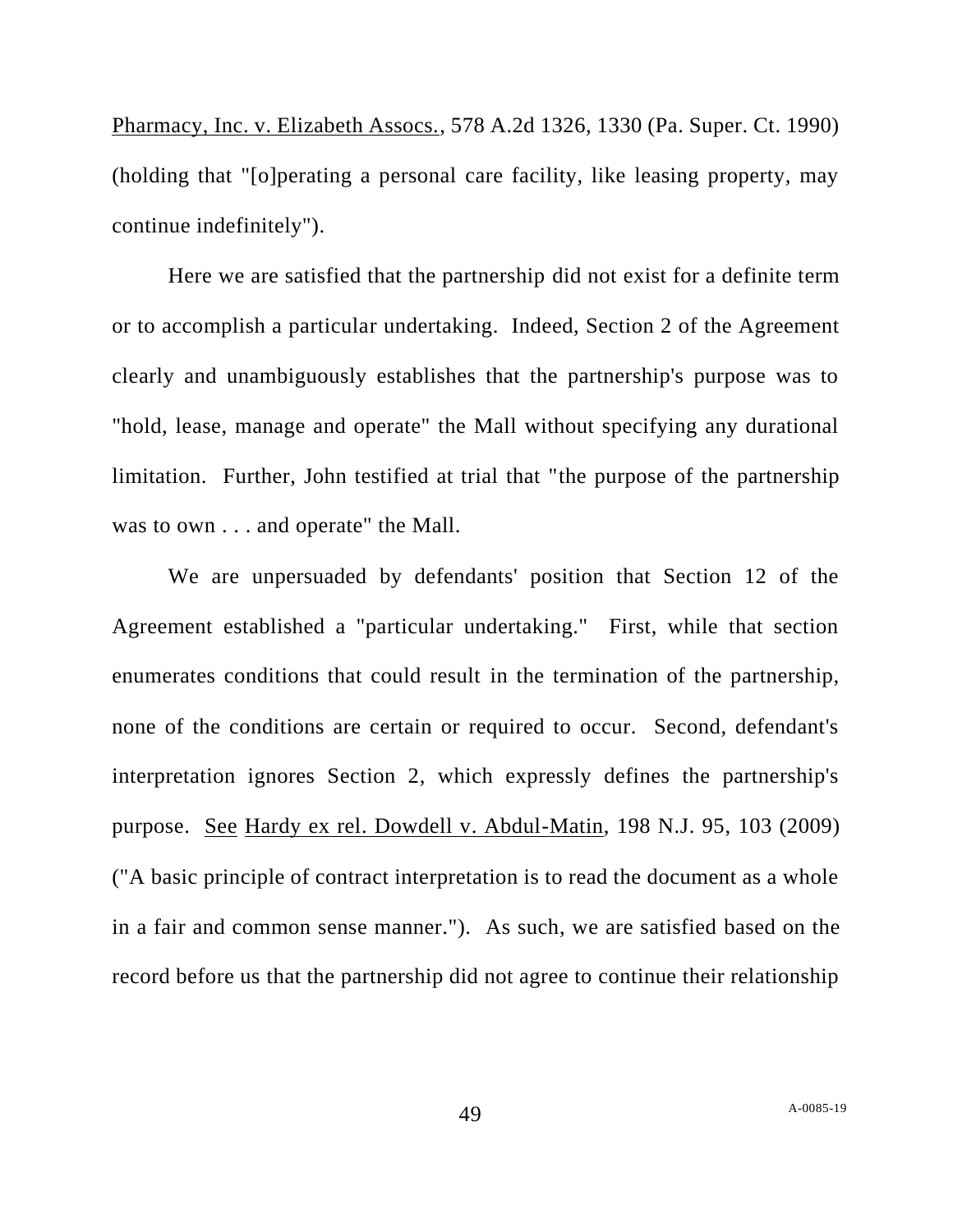for a defined term or particular undertaking, and plaintiffs' decision to dissociate was therefore consistent with the Agreement and Act and not wrongful.

## III.

In their third point, defendants contend that the court erred by not applying discounts for the dissociated partners' lack of control and marketability as recommended by their expert, Fuentes, when valuing plaintiffs' partnership interests. Again, we disagree.

When valuing a dissociated partner's interest in a partnership, the court may decide to apply "a marketability or other discount." Balsamides v. Protameen Chems., Inc., 160 N.J. 352, 375 (1999). "A minority discount adjusts for lack of control over the business entity, while a marketability discount adjusts for a lack of liquidity in one's interest in an entity." Id. at 373. During this process, courts "must take into account what is fair and equitable." Id. at 377. In other words, "the 'equities of the case' must be considered when ascertaining 'fair value' in appraisal . . . actions." Id. at 381.

"Whether marketability or minority discounts are appropriate to the valuation of a less than controlling interest in [an] entity are questions of law which [courts] review de novo, giving no special deference to the trial judge's determination." Brown v. Brown, 348 N.J. Super. 466, 483 (App. Div. 2002).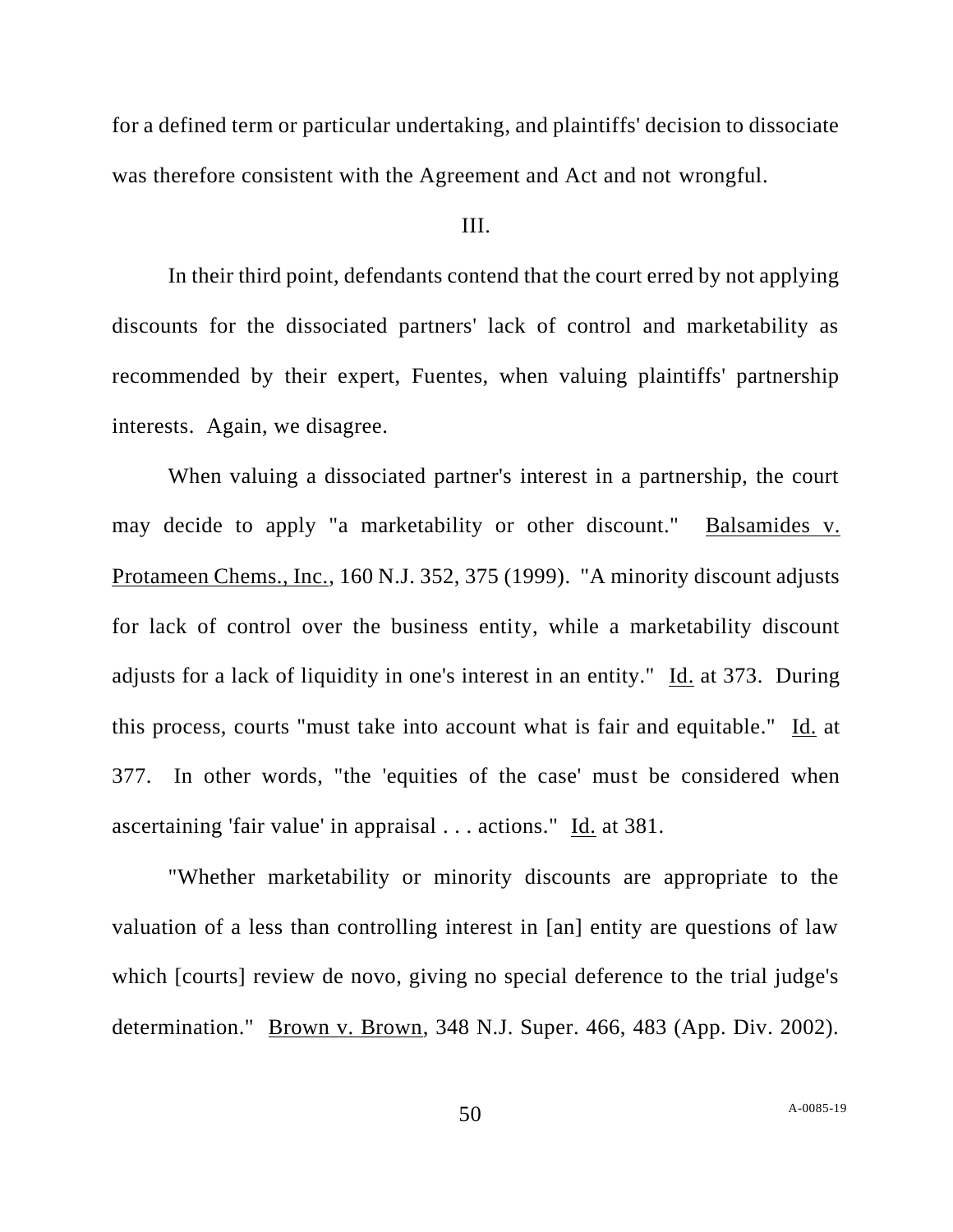Here, the court appropriately considered the equities of the case when it decided not to apply discounts for lack of control and marketability, and its findings and conclusions are supported by the record and applicable law.

Relying on Balsamides, the court explained that marketability and minority discounts "should not be applied in determining 'fair value' unless the equities of a particular case so dictate." It determined that "[d]efendants have not shown justification to apply either . . . discount" and reiterated its conclusion that plaintiffs' dissociation was not wrongful. It also cited the undisputed fact "that from the time of their acquisition of their [p]artnership interest, Plaintiffs received no distributions from the [p]artnership totally dominated by the Managing General Partner."

Defendants' contention is premised upon their mistaken belief that plaintiffs wrongfully dissociated, a point which we have already addressed and rejected. Further, they rely upon Fuentes's expert opinion that discounts should be applied. An "expert's opinion on a question of law, [however], is neither appropriate nor probative." Kamienski v. State, 451 N.J. Super. 499, 518 (App. Div. 2017). Furthermore, Fuentes admitted at trial that had he been asked to perform a valuation of a 1% partnership interest in the Mall under the fair value standard applicable here (and not the fair market value standard), it "would have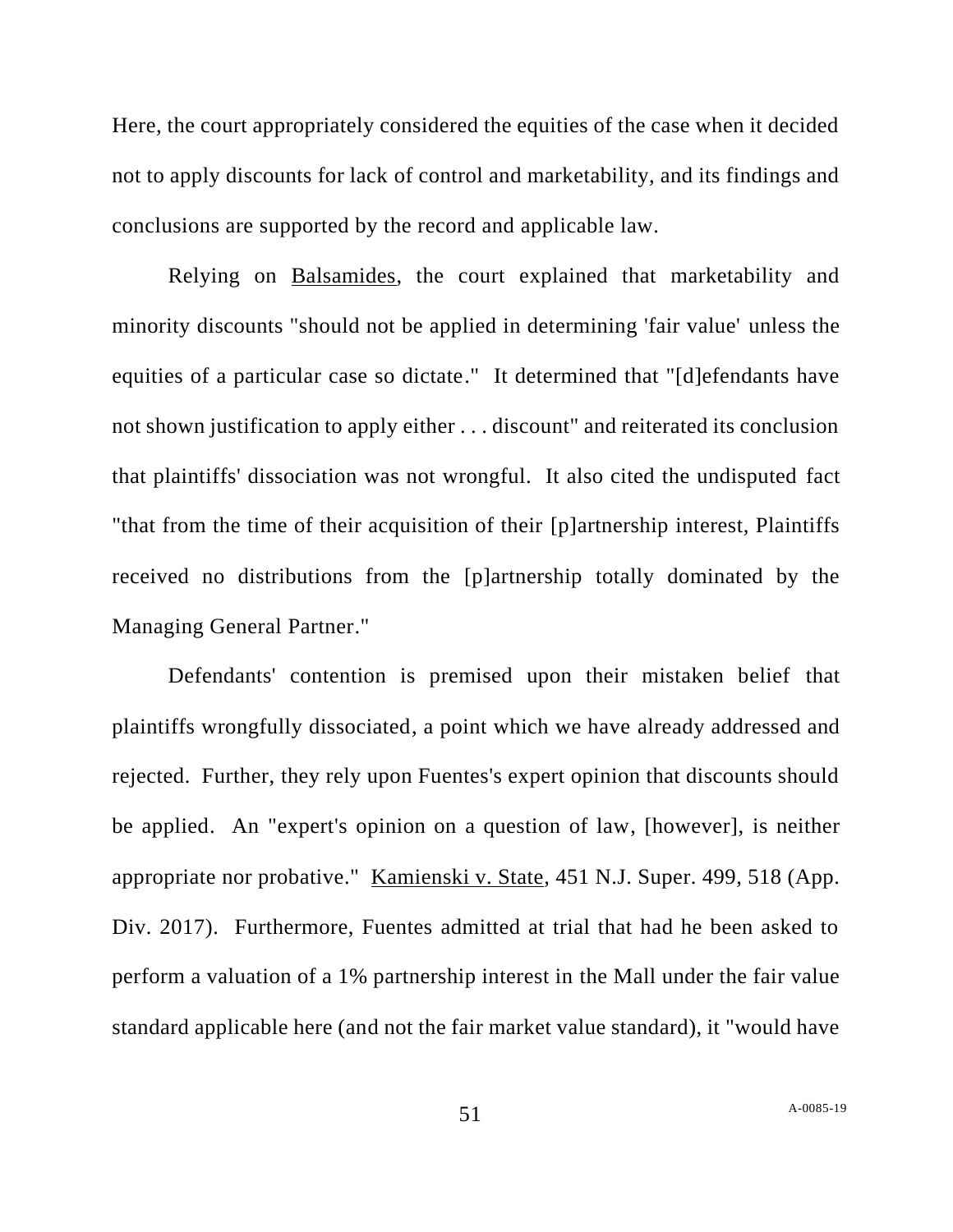been without discounts." Accordingly, we conclude the court's decision to reject Fuentes's opinion, and instead credit plaintiffs' expert, is fully supported by the record.

# IV.

In their fourth argument, defendants contend the court erred by failing to reduce the fair value of the partnership by certain amounts the partnership owes to other Azarian-related entities for management fees plus interest, accounting fees plus interest, and brokerage commissions plus interest, as well as money that John and Barbara loaned to the partnership. Additionally, they contend that the court should have further reduced the fair value of the partnership and plaintiffs' interests therein to account for tenant security deposits and plaintiffs' negative capital accounts. We are not persuaded by any of these arguments.

"'Fair value' . . . is not synonymous with fair market value." Balsamides, 160 N.J. at 374. It "is a flexible standard dependent on the circumstances and context of a transaction." Lawson Mardon Wheaton, Inc. v. Smith, 160 N.J. 383, 393 (1999). "[T]here is no inflexible test for determining fair value" and its assessment "requires consideration of 'proof of value by any techniques or methods which are generally acceptable in the financial community and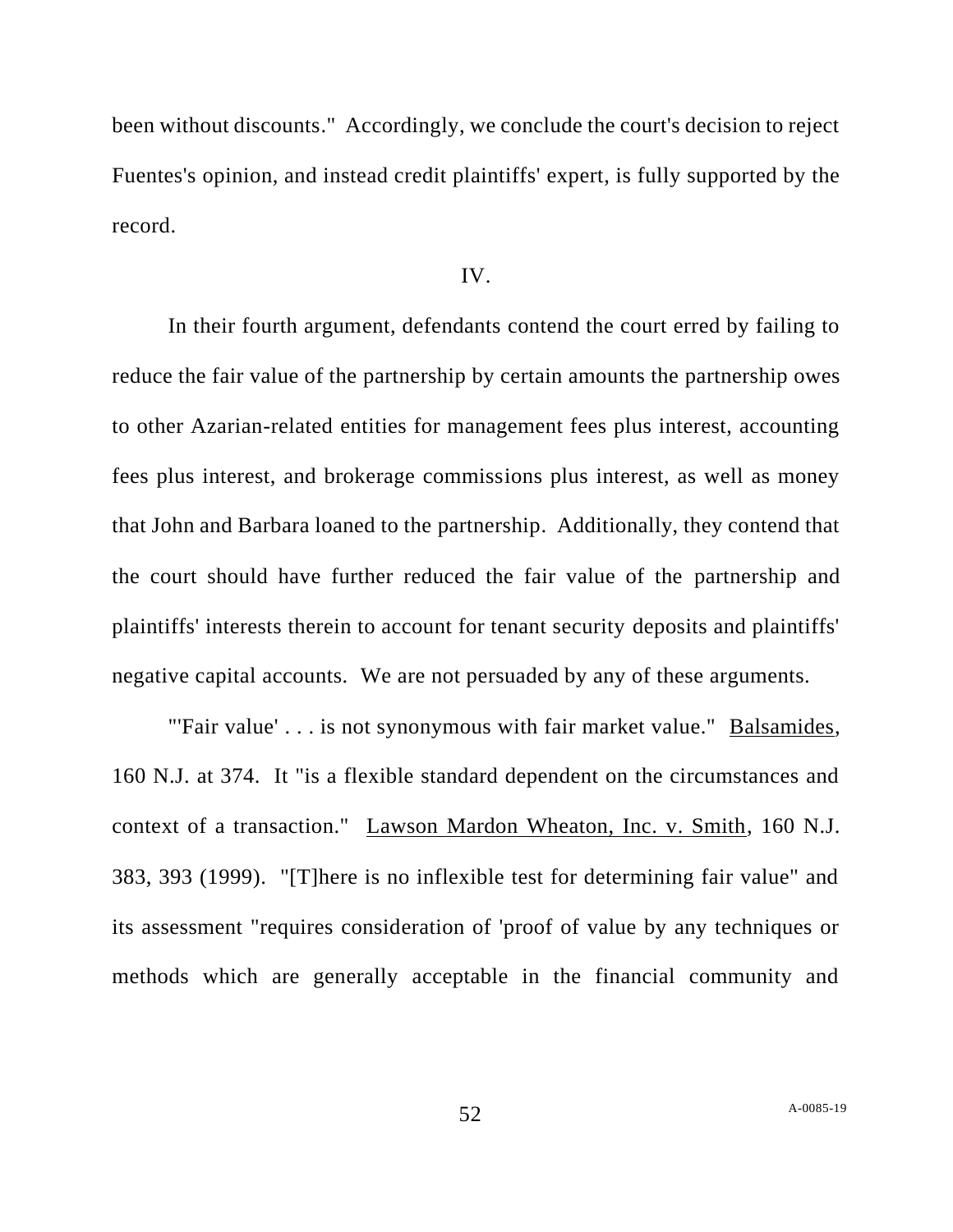otherwise admissible in court.'" Balsamides, 160 N.J. at 374-75 (quoting Lawson, 160 N.J. at 397).

The trial court's findings in valuation disputes "are critical" as valuation "is inherently fact-based." Id. at 368. "[V]aluation disputes . . . frequently become battles between experts." Ibid. "[V]aluation . . . is not an exact science" and "[t]here is no right answer." Ibid. "Experts exercise judgment at many stages in the valuation process. As a result, their credibility and reliability are critical." Ibid. "Only the trial court has the opportunity to see, hear, and question the expert witnesses." Ibid.

# A. Management Fees, Accounting Fees, and Brokerage Commissions Plus Interest

Citing defendants' reliance upon the lists created by their accountants, the court concluded that the record overall lacked credible evidence to support their contention that the partnership's fair value should be reduced due to monies owed to Azarian-owned entities by the partnership for management fees plus interest, accounting fees plus interest, and brokerage commissions plus interest. We find no basis to disturb the court's findings on these points.

As to the management fees plus interest, the court concluded that "[w]hile the . . . Agreement contemplates that management fees may be paid, the assertions made by the [d]efendants on this issue are not credible" because: (1)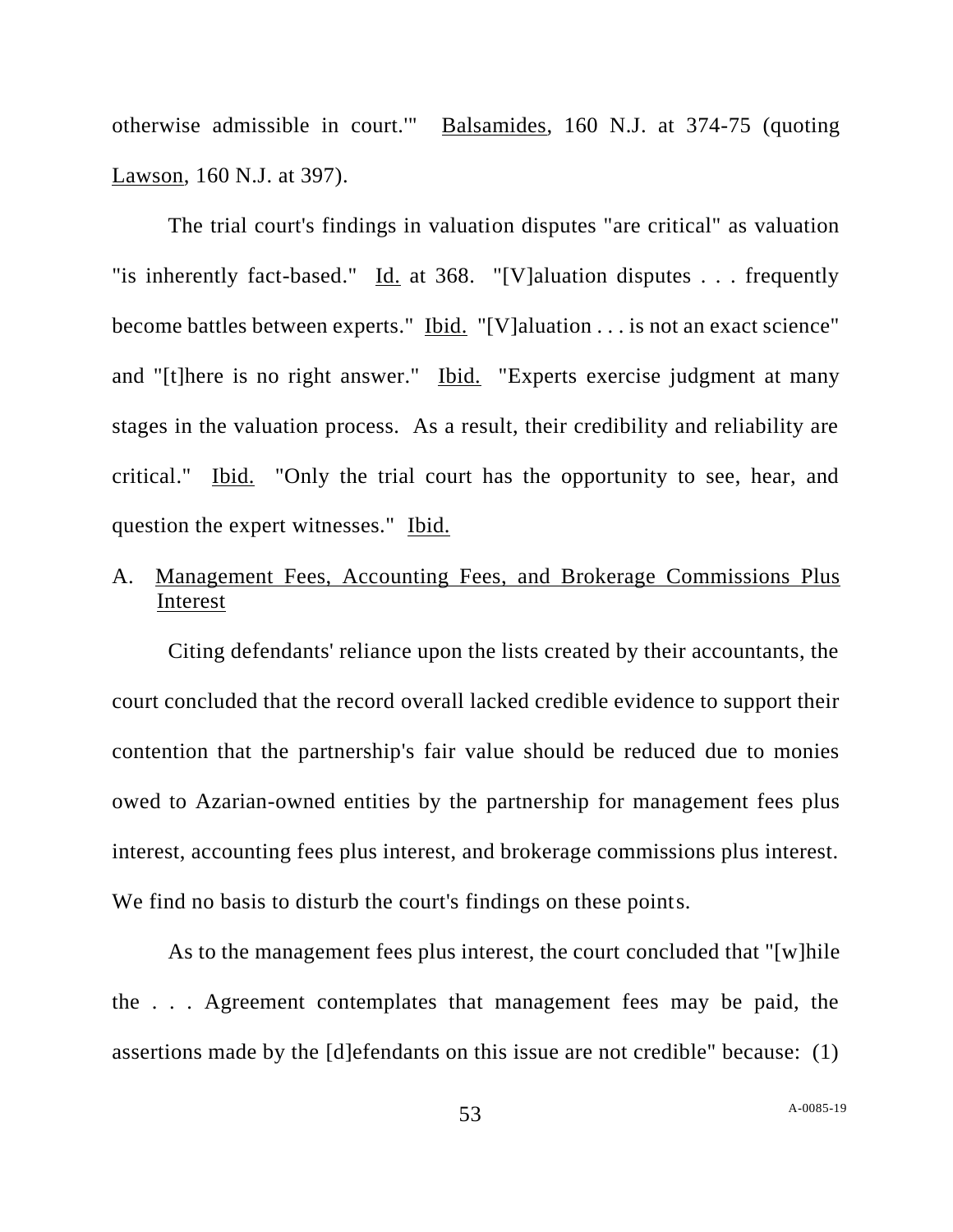"nothing in the Management Agreement . . . support[ed] [d]efendants' claim for the imposition of interest on any outstanding amounts"; (2) "[d]efendants' claims for management fees go back to the inception of the [p]artnership"; and (3) the "claims for management fees were never pursued prior to the commencement of this action and were not reflected in the financial statements of the [p]artnership."

Concerning the accounting fees plus interest, the court determined that: (1) "[n]o documents were offered . . . reflecting any agreement by the [p]artnership to pay accounting fees other than the Partnership Agreement, which allowed the Managing General Partner to incur accounting fees"; (2) John "testified that until the commencement of this action the [p]artnership never received any invoice for accounting services"; (3) "there was conflicting testimony as to the number of hours that the accountants spent on a monthly basis for the [p]artnership which calls into question the bona fides of such claim"; (4) defendants "presented . . . no evidence to support the alleged claim for accounting fees, other than exhibits listing those fees"; (5) "nothing in the trial record supports [d]efendants' claim for the imposition of interest on the accounting fees claimed"; (6) "the financial statements of the [p]artnership do not list any outstanding balance for accounting fees"; (7) "the alleged accounting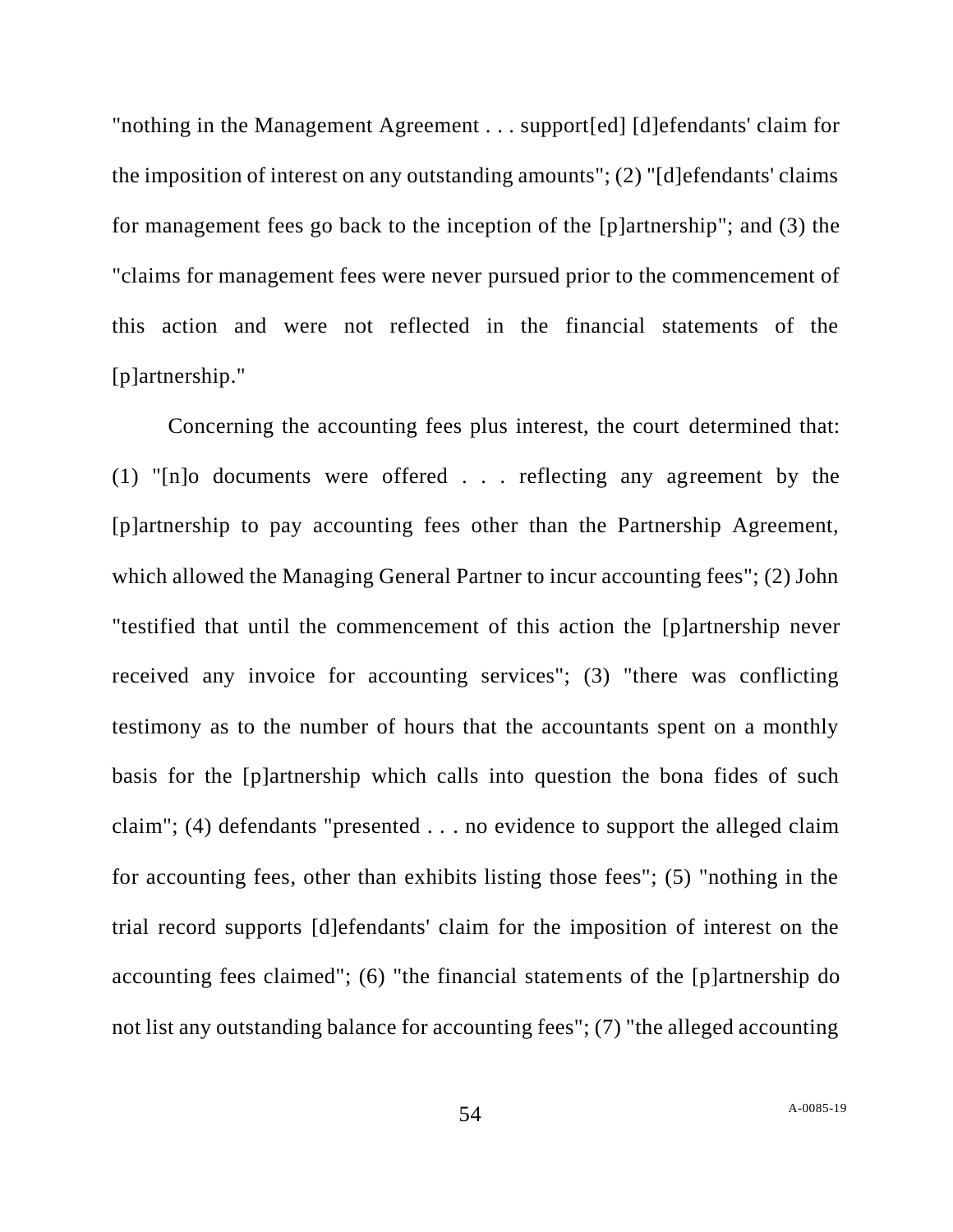fees date back to the inception of the [p]artnership (1987) and thereafter"; and (8) "[n]o claims for accounting fees were ever pursued prior to the commencement of th[is] action."

With respect to the brokerage fees plus interest, the court found that: (1) defendants "presented no documentary evidence to support the specific amounts except for the list of brokerage commissions allegedly owed"; (2) "no agreement [for brokerage fees] was introduced into evidence" despite the Agreement's contemplation of "entry into an exclusive real estate brokerage agreement with John M. Azarian Realty Co."; (3) "nothing in the record supports [d]efendants' claim for the imposition of interest on the brokerage commissions"; (4) "[s]ome of the alleged brokerage commissions date back to the 1990s and were not reflected on the [p]artnership's financial statements"; and (5) "no one, prior to the commencement of the action, pursued any such commissions."

As noted, the court determined that the record lacks credible evidence to support defendants' claims. Before us, defendants continue to rely primarily upon the lists of overdue management fees plus interest, accounting fees plus interest, and brokerage commissions plus interest created by their accountant at John's direction with John supplying the numbers included therein. The record contains no bills or invoices to substantiate any of the alleged overdue fees or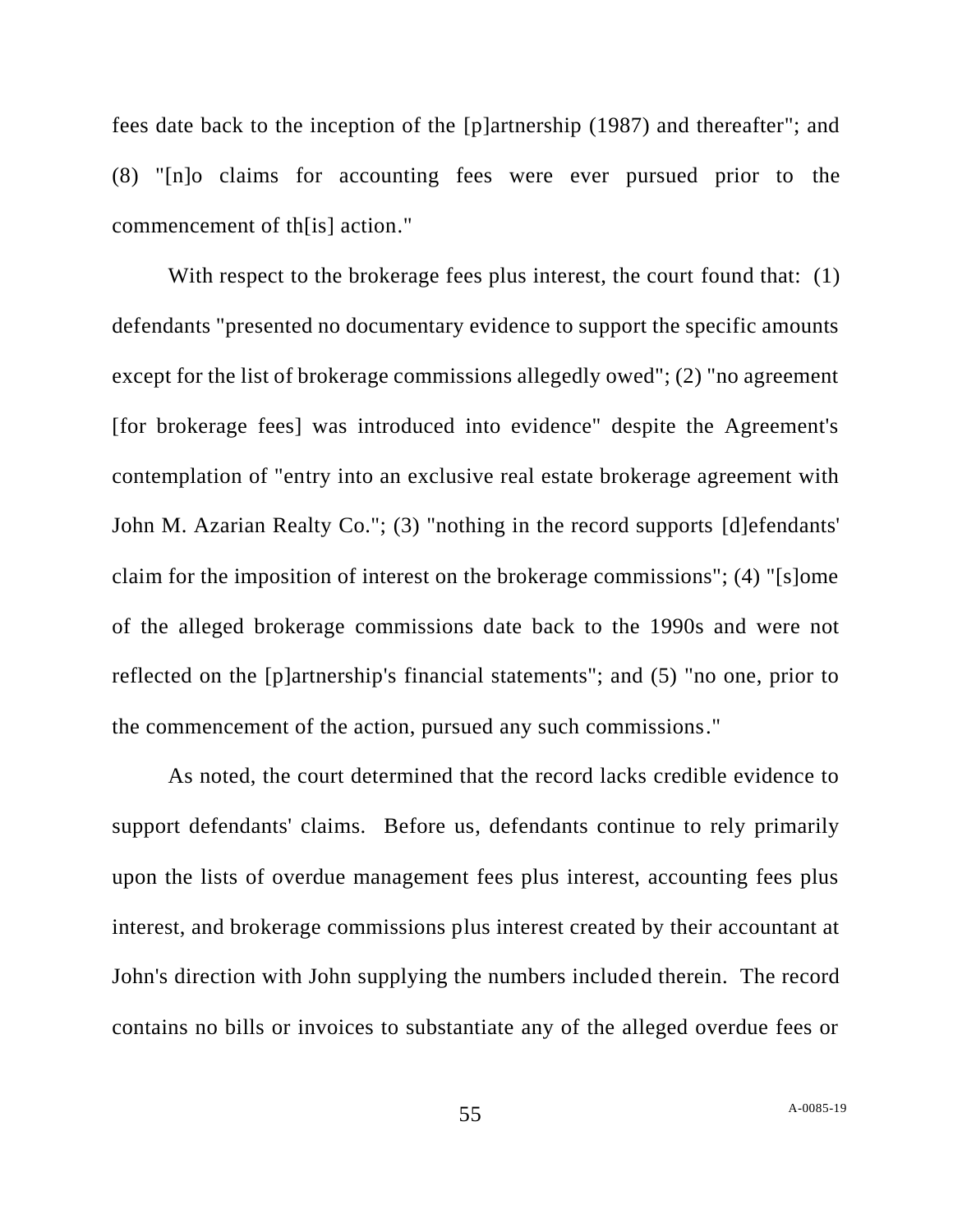interest payments, however. In addition, the record is devoid of any contracts or agreements pertaining to payment of accounting fees plus interest, notwithstanding Section 4(f) of the Agreement contemplated entry into such contracts or agreements.

Although the record does contain a Management Agreement pertaining to management fees, its terms conflict with the Agreement. The Agreement contemplated entry into a Management Agreement with AM&DC and a management fee to be paid to that entity of 10% of base rent including percentage rent, but the Management Agreement stated that the partnership agreed to pay AM&DC "an annual compensation equal to ten (10%) percent of the Gross Rent Receipts."

Apart from the fact that the Management Agreement's terms are inconsistent with the Agreement, John admitted that the other partners were never made aware of the Management Agreement or given a copy, and AM&DC no longer exists as an entity. Furthermore, he testified that he was not seeking "to enforce any of [the Management Agreement's] terms" and would instead rely solely on the Agreement in this action.

Although defendants take issue with the court's findings that the outstanding fees were never pursued prior to the litigation, there is no evidence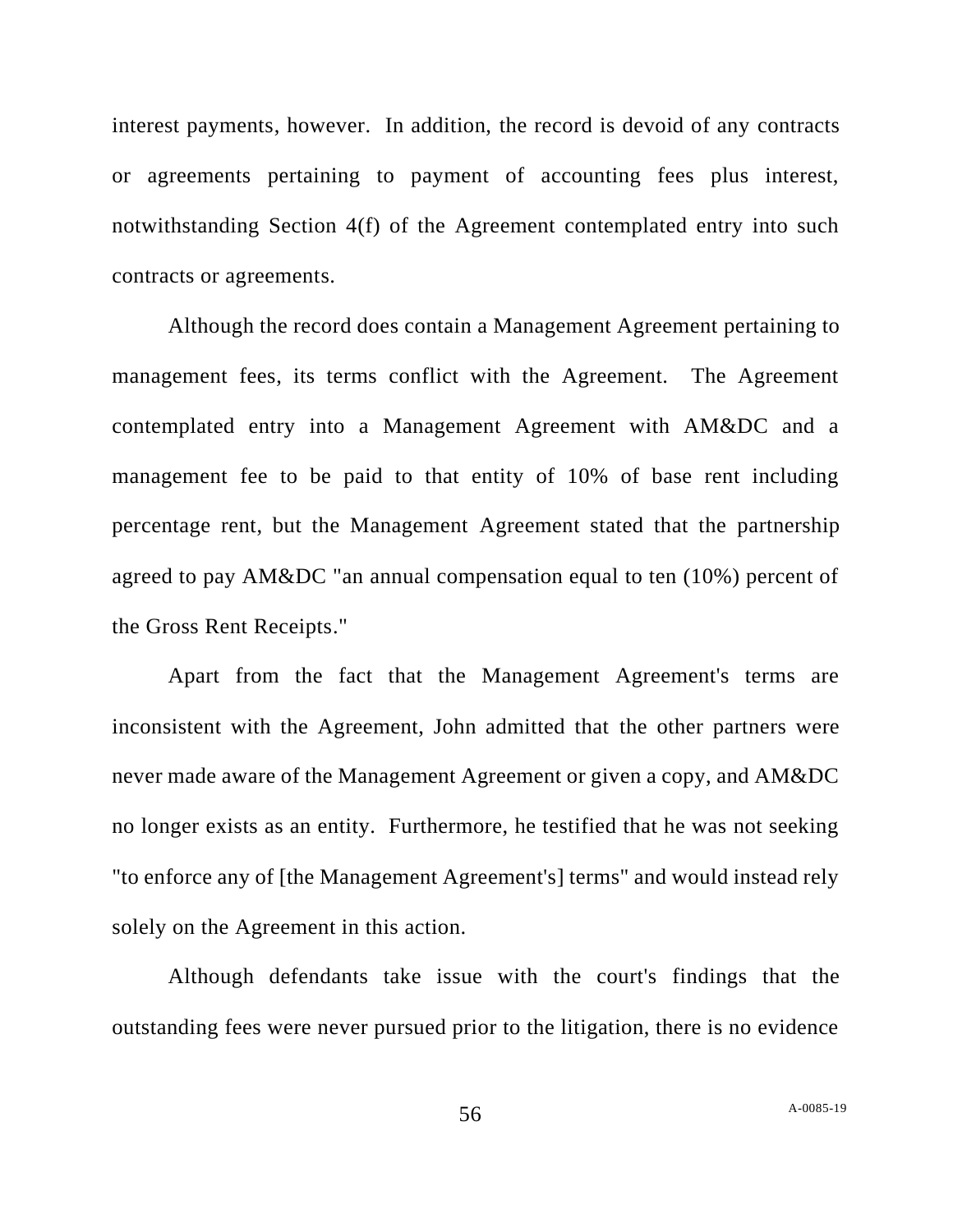in the record that the various Azarian-related entities demanded fees from the partnership or initiated lawsuits to recover those fees. Defendants rely upon lists that showed partial payments were made over the years. But again, defendants offer no corroborating proof of partial payments having been made in the form of checks or bank statements. Even assuming partial payments were made, we are satisfied that the court did not err when it declined to adjust the fair value to account for alleged outstanding fees, given the lack of corroborating evidence in the record.

# B. Barbara & John's Loans to the Partnership Plus Interest

The court also rejected defendants' contention that the partnership's fair value should be reduced to account for interest owed to Barbara's estate on loans she made to the partnership. It determined that: (1) the 8% interest sought "was not pursued by or on behalf of [Barbara] prior to the commencement of this litigation"; (2) "no promissory notes were presented to this court evidencing any interest amount to be charged"; and (3) the [p]artnership's balance sheet "does not reflect any amounts owed to [Barbara]."

First, we are satisfied the court did not mistakenly exercise its discretion by declining to reduce the partnership's fair value to account for said interest, as defendants failed to offer any evidence, such as a promissory note, to support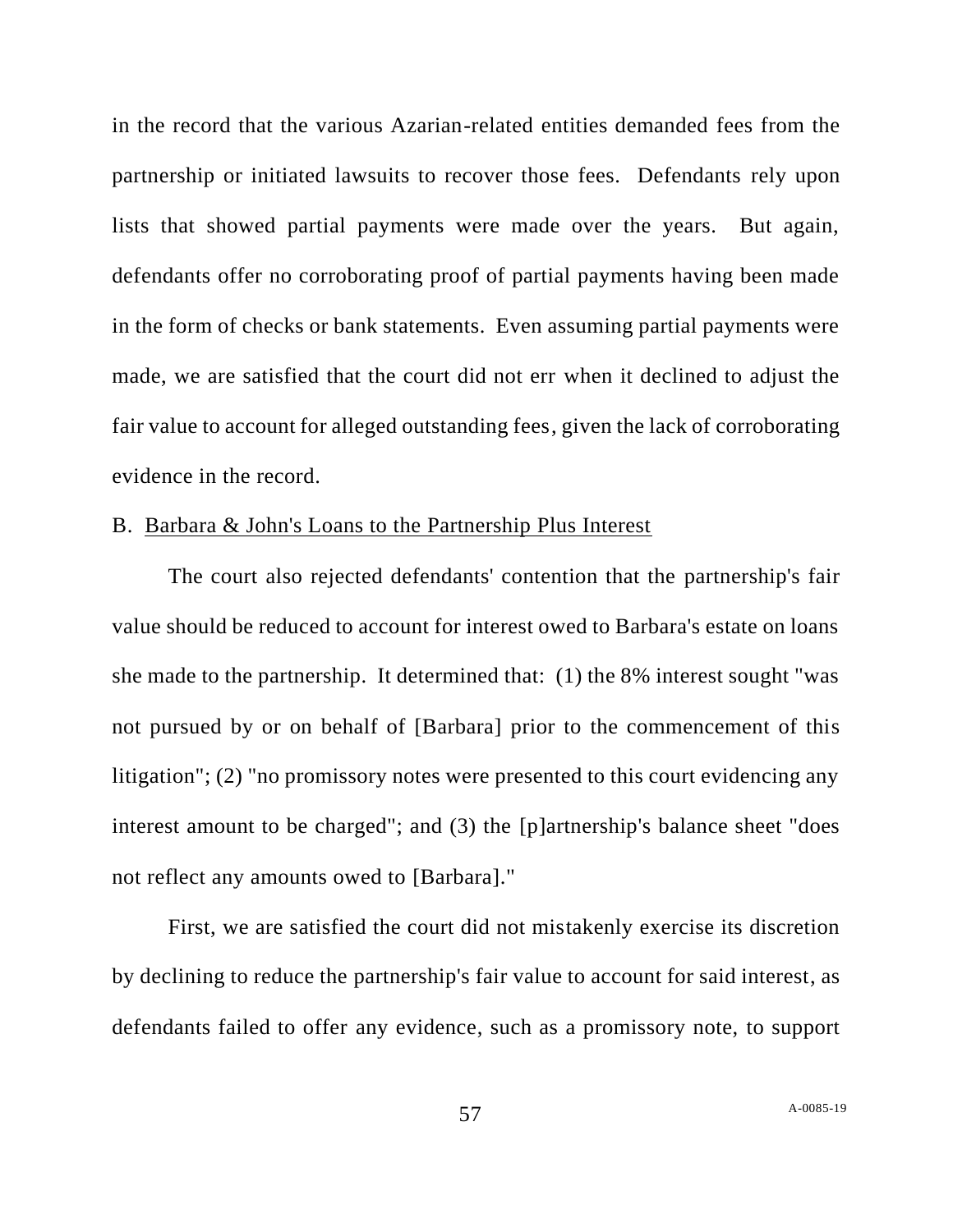their claim that Barbara's estate was owed 8% interest on monies she loaned to the partnership. Second, as for John's loans to the partnership, the court found that he made five "advances" to the partnership but only one occurred prior to the date of dissociation (on April 28, 2015), while the others occurred in 2018. With respect to the April 28, 2015, advance, the court determined the partnership "executed a promissory note in favor of Mr. Azarian in the amount of \$291,000" with interest to accrue "at the rate of 5% per year." It also found that "such amount is reflected on the balance sheet of the partnership as [of] June 30, 2016."

The court concluded "that the \$291,000 advance by Mr. Azarian to the [p]artnership, plus interest, would reduce the Mall Value for the purpose of determining the fair value of [p]laintiffs' [p]artnership Interests" but that "the additional amounts" advanced after the date of dissociation "are not proper reductions since those advances were made in 2018." This determination is both factually supported and in accordance with the applicable law, see N.J.S.A. 42:1A-36 ("A dissociated partner is not liable for a partnership obligation incurred after dissociation . . . ."), and is therefore unassailable.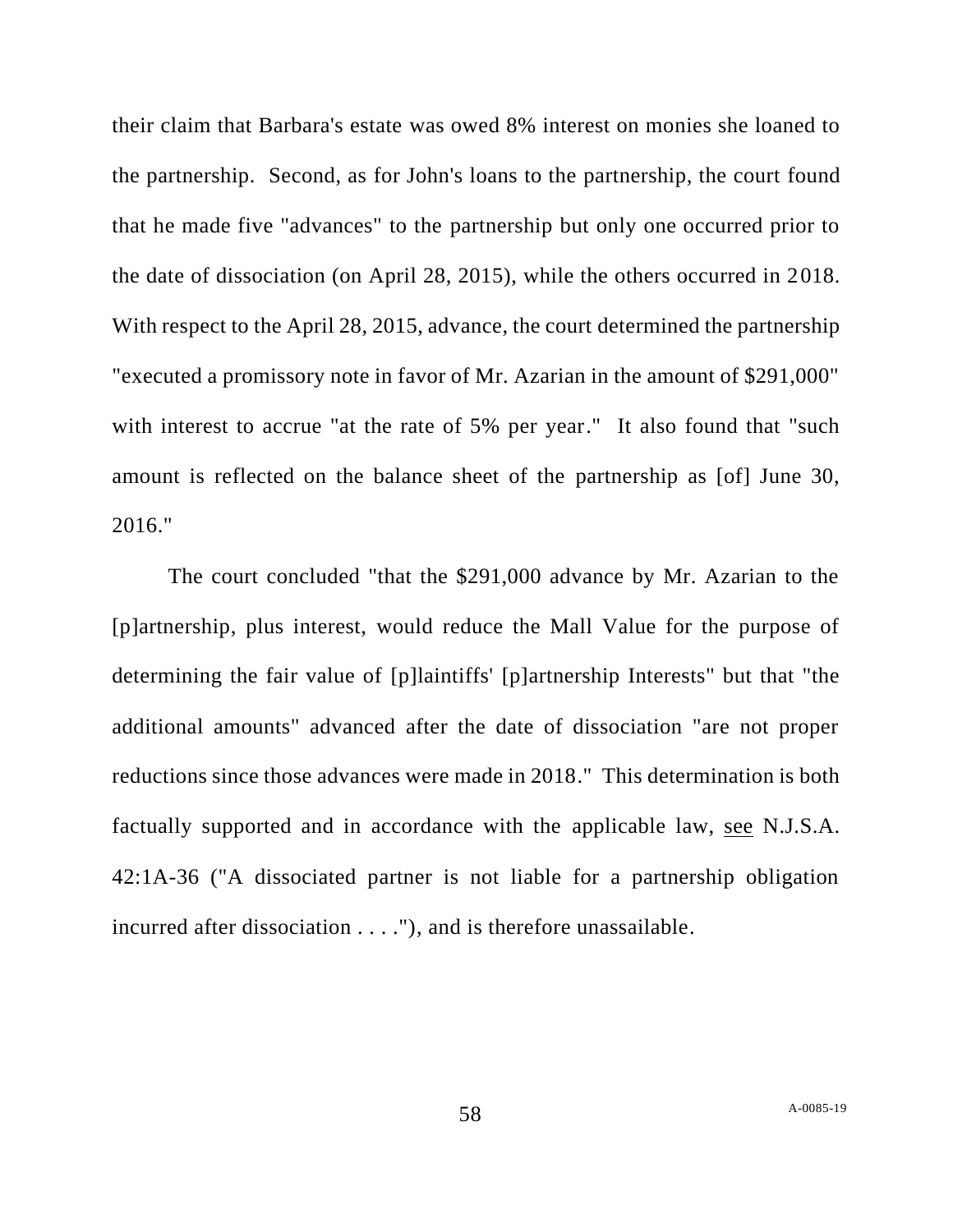# C. Tenant Security Deposits and Negative Capital Accounts

We also reject defendants' claim that the court erred in failing to: (1) reduce the fair value of the partnership to account for tenant security deposits; and (2) offset the buyout price owed to plaintiffs to account for their negative capital accounts.

With respect to the tenant security deposits, defendants address the issue by including but two sentences in their merits brief in which they assert that the court erred by not taking these discounts into account when entering final judgment. Because defendants offered neither a legal argument nor cited to any legal authority, we could decline to consider the issue. See N.J. Dep't of Env't Prot. v. Alloway Twp., 438 N.J. Super. 501, 505 n.2 (App. Div. 2015) ("An issue that is not briefed is deemed waived upon appeal."). Likewise, as to the negative capital accounts, defendants provided neither legal argument nor citations to legal authority to support their position, instead asserting that Section 12 of the Agreement required the court to make a deduction for the negative capital accounts.<sup>9</sup>

<sup>&</sup>lt;sup>9</sup> We cannot discern from the record if these issues were ever raised before the trial court. Nevertheless, we decided to address these issues on the merits.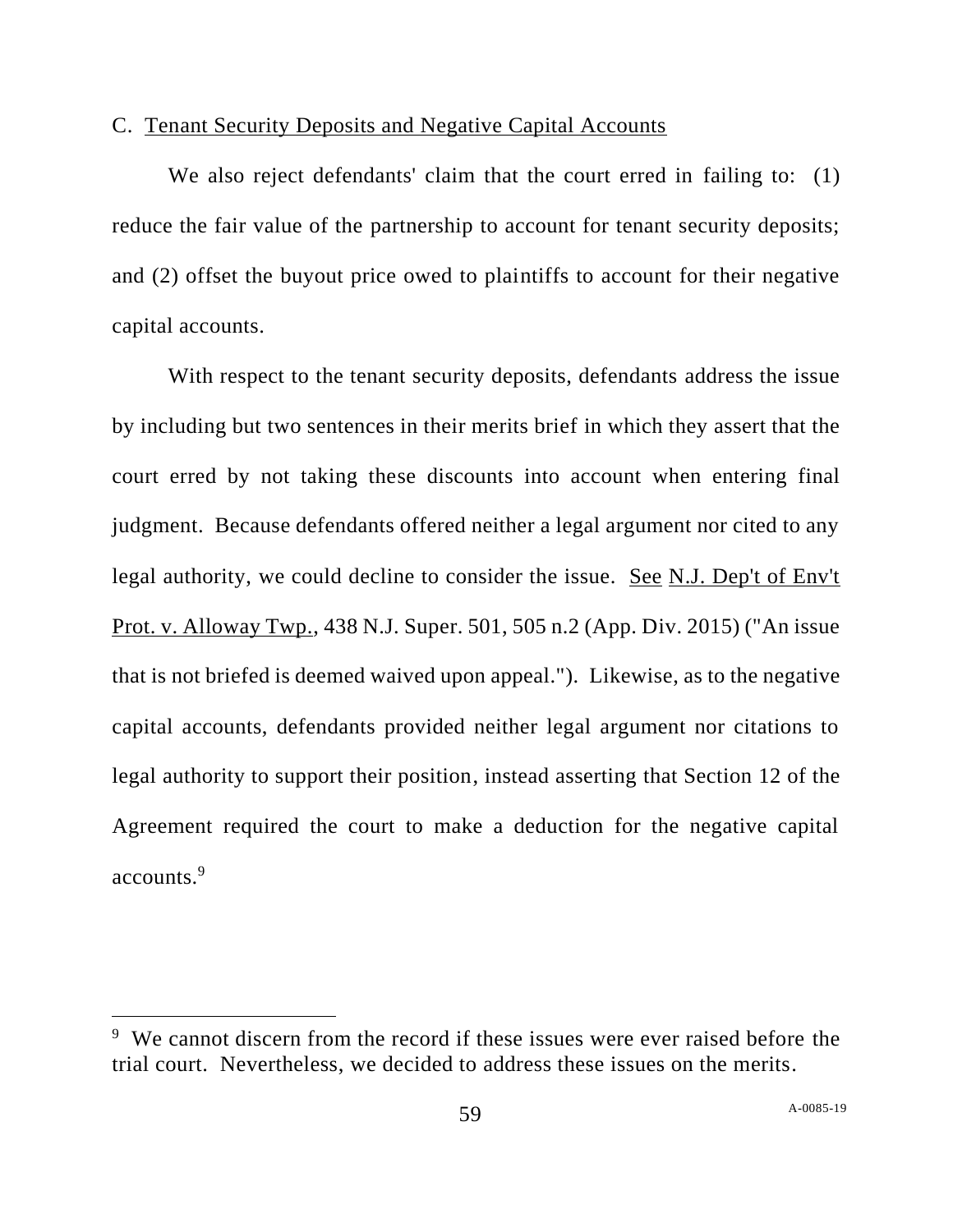Despite these procedural infirmities, we address the issues on the merits. As for the tenant security deposits, the record does not contain sufficient evidence to establish the amounts actually paid as defendants did not provide copies of cancelled checks or relevant bank account statements. Furthermore, Section 12 does not support defendants' arguments concerning the negative capital accounts, as that provision provides that "[u]pon termination or other dissolution of the partnership, each general partner shall receive an amount equal to the positive balance in his capital account and shall contribute an amount equal to the negative balance in his capital account." The court found, and defendants do not dispute, that "the remaining partners had determined to continue the [p]artnership" following plaintiffs' dissociation. Because the partnership was not terminated or dissolved, Section 12 is inapplicable. See generally N.J.S.A. 42:1A-34 (Dissociation not resulting in dissolution; buyout; damages).

In sum, we are satisfied that the court did not mistakenly exercise its discretion by failing to reduce the fair value of the partnership to account for tenant security deposits, or by failing to offset the buyout price owed to plaintiffs to account for their negative capital accounts.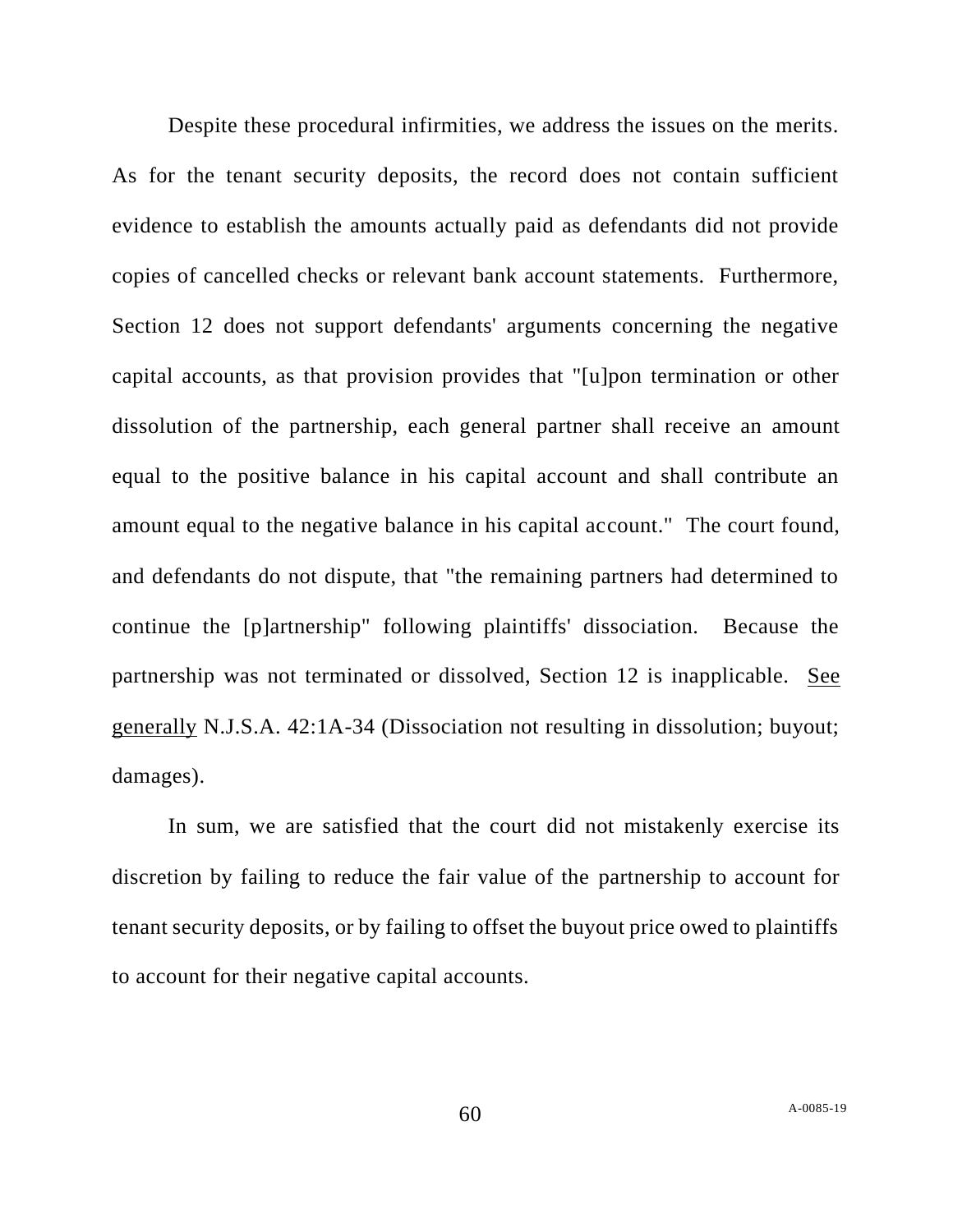In their cross-appeal, plaintiffs primarily contend that the court erred by declining to rely upon their expert's appraisal and instead crediting defendants' expert's appraisal when determining the fair value of the Mall. They also claim that defendants' appraisal is "not credible" because the appraiser: (1) used a methodology that generated "a lower than market valuation"; and (2) valued the Mall "for estate tax reporting purposes at a ridiculously low \$8,670,000.00 through manipulation of discount rates and vacancy rates" in 2013. We are unpersuaded by these arguments.

As discussed supra, fair value "is a flexible standard dependent on the circumstances and context of a transaction," Lawson Mardon Wheaton, Inc., 160 N.J. at 393, and the court's fair value determination "must be supported by substantial credible evidence." 160 W. Broadway Assocs., LP v. 1 Mem'l Drive, LLC, 466 N.J. Super. 600, 615 (App. Div.), cert. denied, 248 N.J. 232 (2021). Because fair value is a factual determination, it is "given a high level of deference" and "will be overturned only if . . . the judge mistakenly exercised that discretion." Casey v. Brennan, 344 N.J. Super. 83, 110-11 (App. Div. 2001), aff'd, 173 N.J. 177 (2002).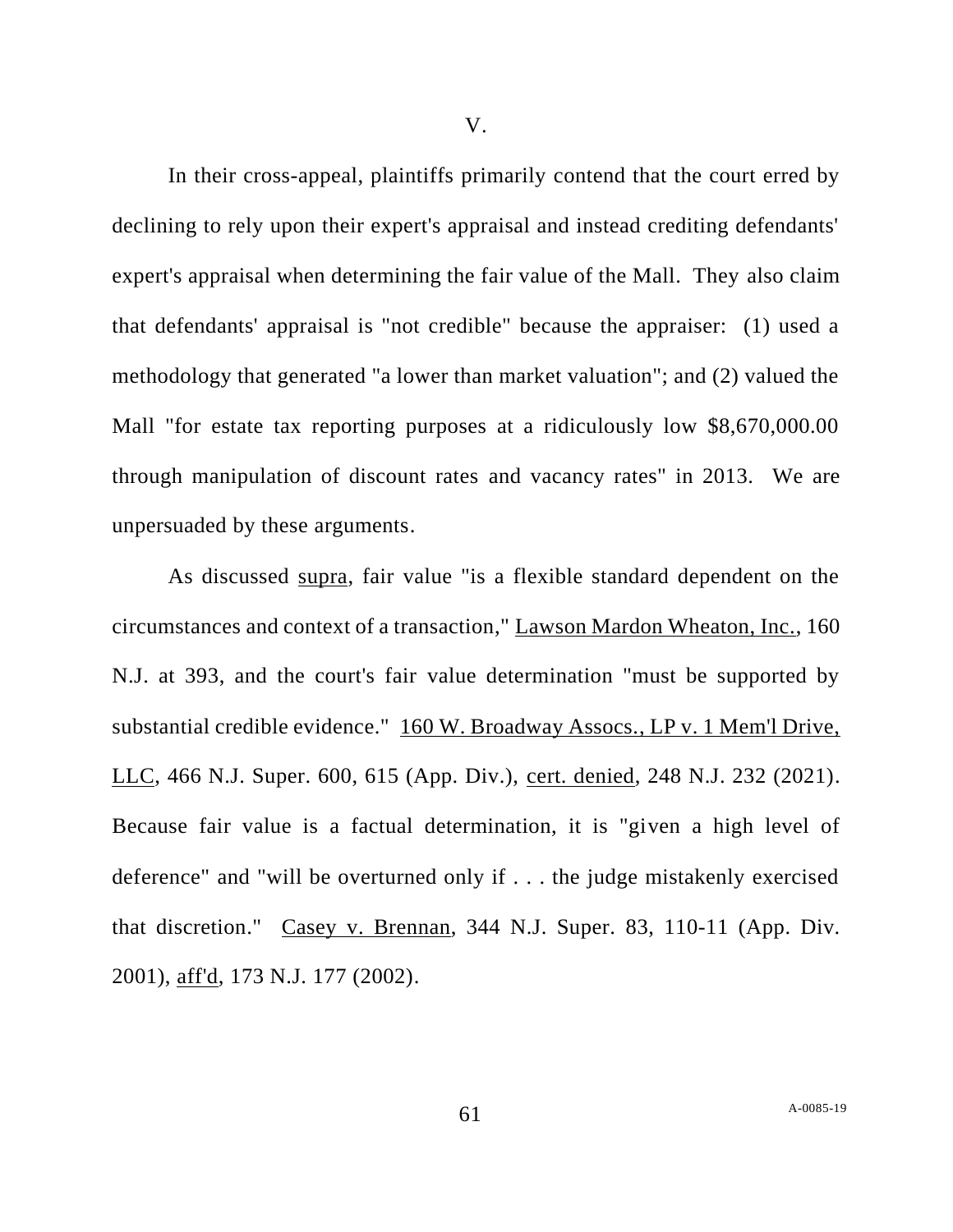"A factfinder is not required to accept an expert's opinion. In the same manner as a jury, a judge sitting as factfinder may accept some parts of a witness's testimony and reject other parts." E&H Steel Corp. v. PSEG Fossil, LLC, 455 N.J. Super. 12, 29 (App. Div. 2018). The judge, as factfinder, "must weigh and evaluate the experts' opinions, including their credibility, to fulfill the judge's responsibility in reaching a reasoned, just and factually supported conclusion." Pansini Custom Design Assocs., LLC v. City of Ocean City, 407 N.J. Super. 137, 144 (App. Div. 2009).

Further, appellate courts "generally defer to a trial court's credibility findings about the testimony of expert witnesses." State v. J.L.G., 234 N.J. 265, 301 (2018). See State v. Locurto, 157 N.J. 463, 474 (1999) ("Appellate courts should defer to trial courts' credibility findings that are often influenced by matters such as observations of the character and demeanor of witnesses and common human experience that are not transmitted by the record.").

In the end, "the court's determination of value must be supported by substantial credible evidence." 160 W. Broadway Assocs., 466 N.J. Super. at 615. Because it is a factual determination, it is "given a high level of deference" and "will be overturned only if . . . the judge mistakenly exercised that discretion." Casey, 344 N.J. Super. at 110-11.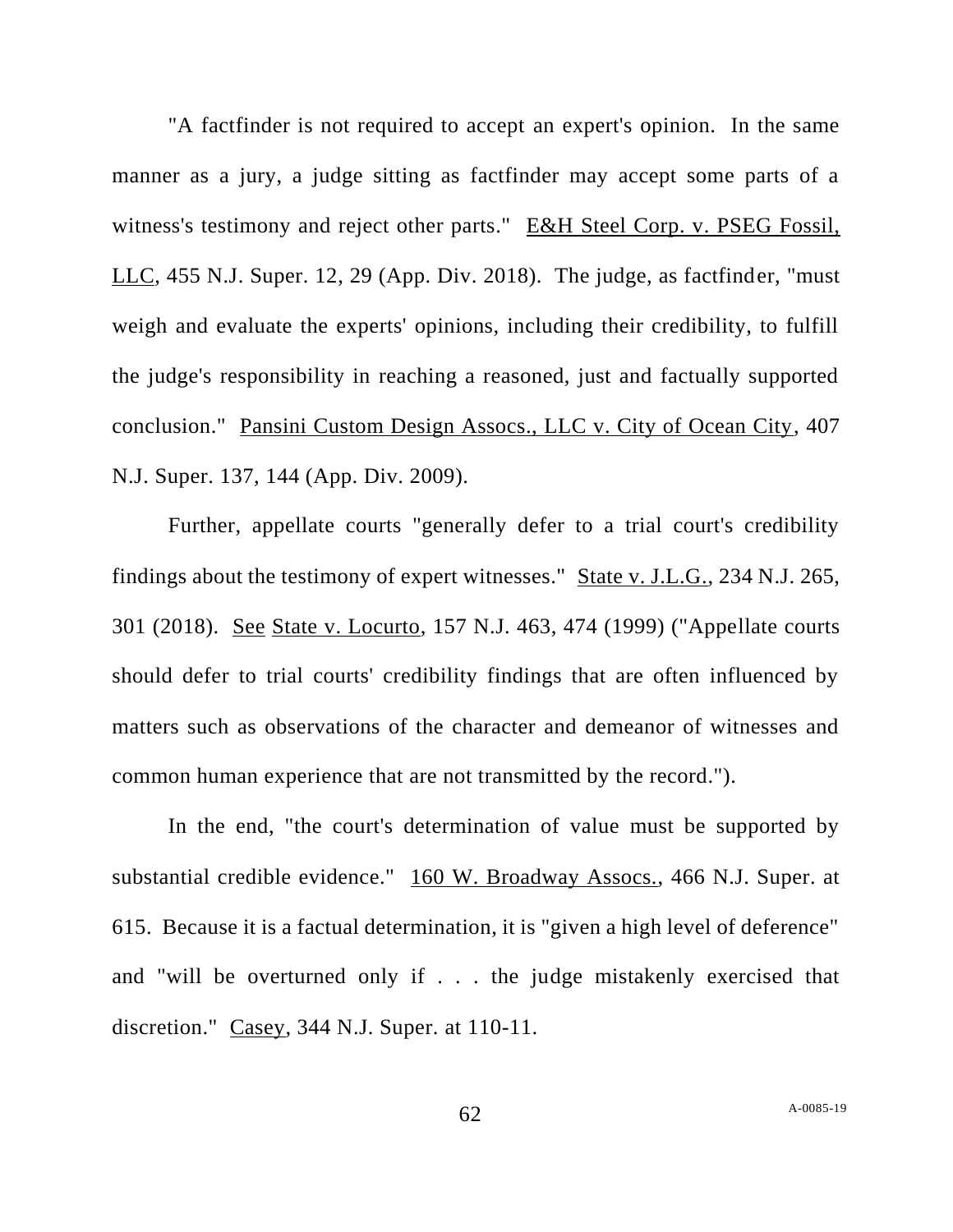After thoroughly weighing the appraisals by Bernholz and Carey, comparing their methodologies and testimony, and making detailed factual findings as to both, the court found that the McGrath & Company appraisal performed by Carey was "more credible" and accepted the fair value of the Mall as of January 1, 2017, to be \$11,835,000. We have no basis to question the court's findings as they are all supported by substantial credible evidence.

Indeed, in its opinion, the court cited the specific reasons why it credited the McGrath & Company appraisal over the Bernholz appraisal. It explained that the McGrath & Company appraisal considered "the difficulty in leasing certain space at the Mall and the cost of fit-up expenses," while Bernholz did not. It also cited the fact that Bernholz "assumed a 10% vacancy factor, which has never been achieved by the Mall" as part of his analysis. Notably, during trial, Bernholz conceded that had he used the actual vacancy rate as part of his analysis, his appraisal of the property would have been \$11,666,125.

As to plaintiffs' claim that the McGrath & Company valuation is not credible because its methodology "generat[es] a lower than market valuation," the record reflects that both experts utilized the same methodology: the income approach. Furthermore, plaintiff's own expert Bernholz testified that the McGrath & Company appraisal was "[a] good report" and admitted that the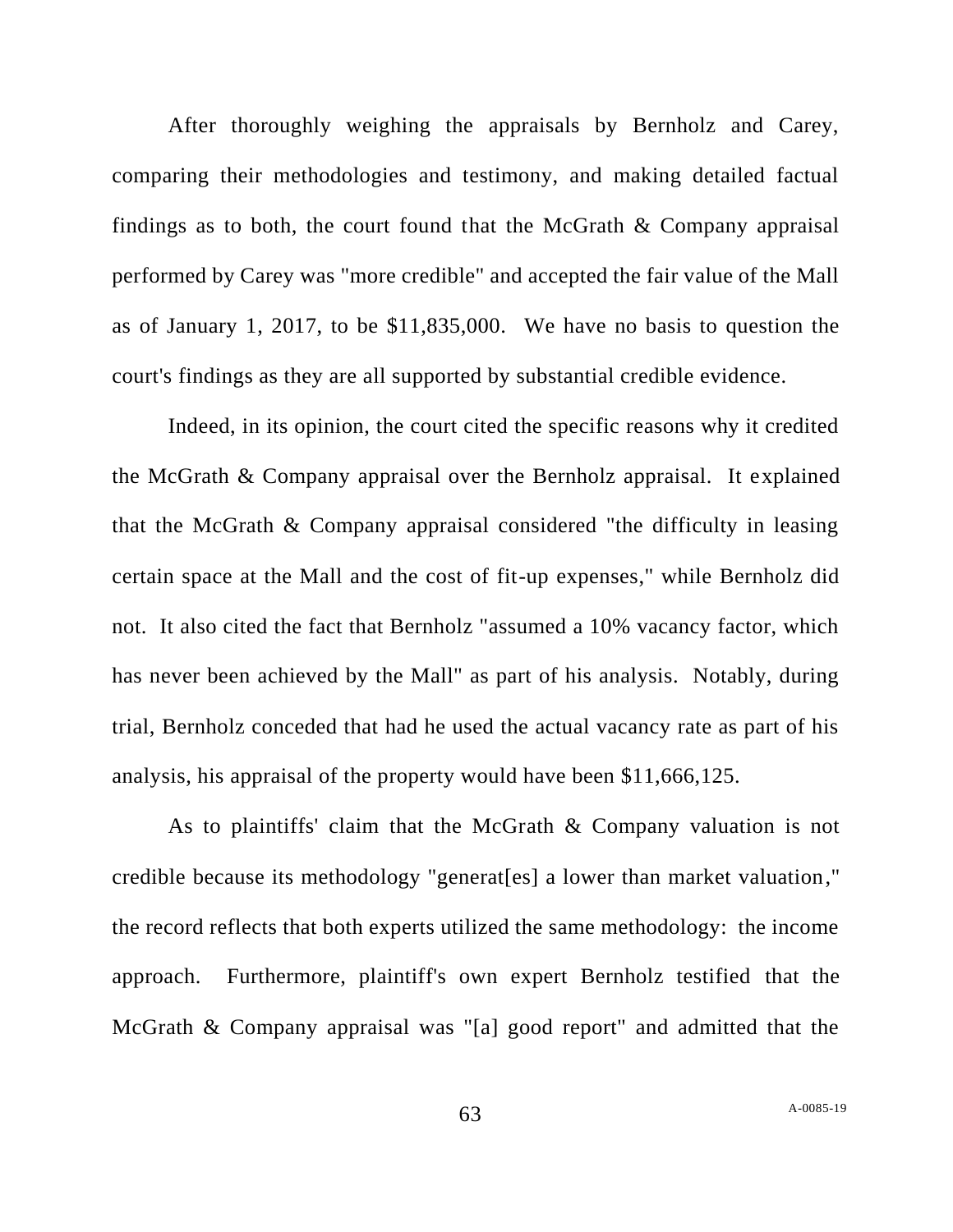discounted cash flow method used by Carey could be used under the circumstances.

With respect to plaintiffs' contention that Carey's 2013 appraisal of the property was "ridiculously low" and derived from "manipulation of discount rates and vacancy rates," we note that these assertions are neither supported by citations to the record, nor legal authority. And because the valuations in this case are made as of January 1, 2017, we are satisfied that any valuations completed prior to that date were not controlling on the court when addressing the appraisals.

In sum, we are satisfied that the court's determination of fair value is supported by substantial, credible evidence and its findings which credited the Carey appraisal over plaintiffs' appraisal are entitled to deference.

#### VI.

Plaintiffs also contend that the court erred by failing to increase the fair value of the partnership by adding back the value of personal loans taken by John and Barbara from Provident Bank that were repaid by the partnership in 2013. Plaintiffs further argue that the court erred by failing to determine that defendants overpaid management and accounting fees to various Azarian-owned entities.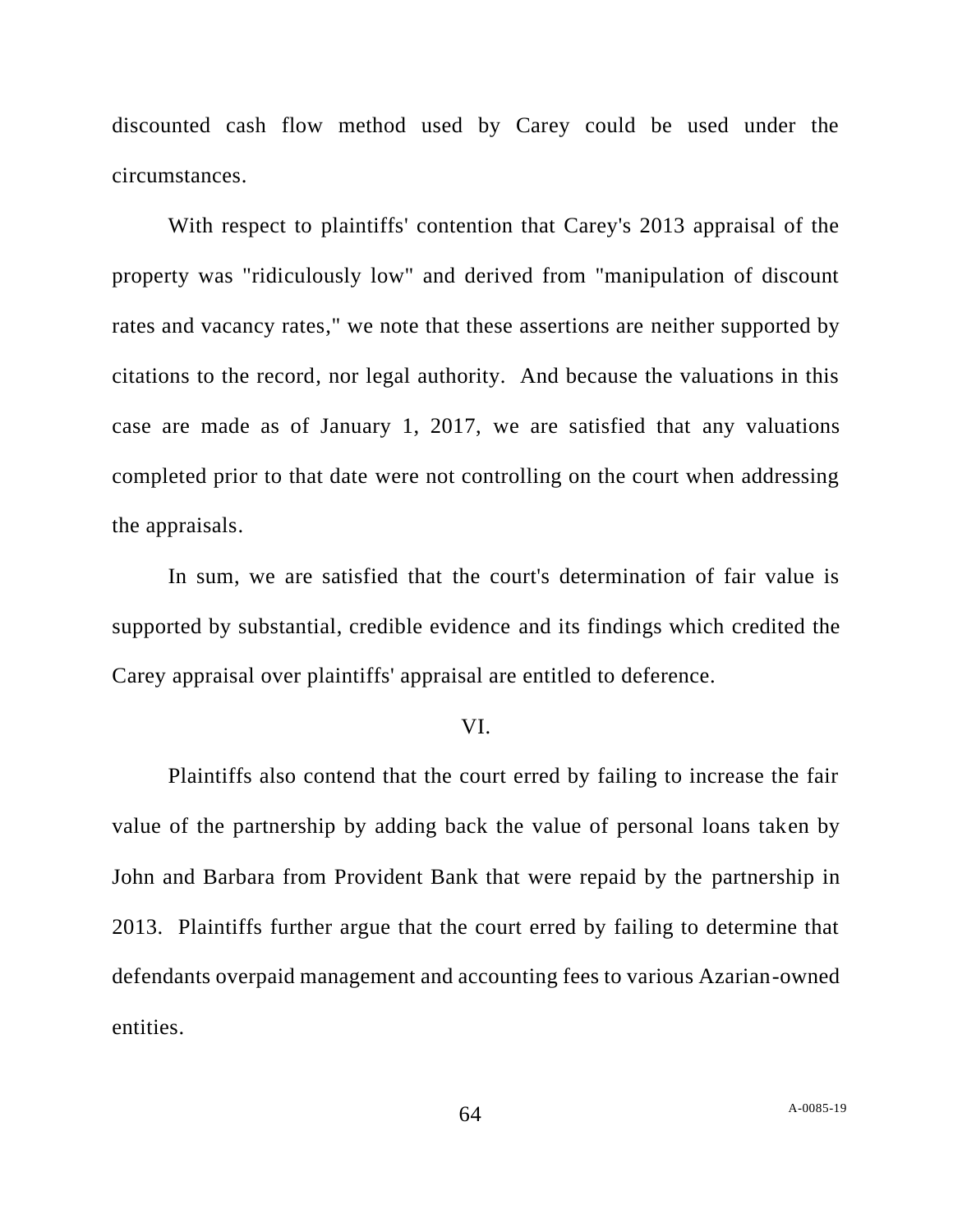We would be remiss if we did not observe that plaintiffs raise many of these arguments in the body of their merits brief, and do not identify them in proper point headings. See R. 2:6-2(a)(6) (requiring briefs to include "[t]he legal argument . . . which shall be divided, under appropriate point headings, distinctively printed or typed, into as many parts as there are points to be argued" and stating "in parentheses at the end of the point heading the place in the record where the opinion or ruling in question is located or . . . a statement indicating that the issue was not raised below"); Almog v. Israel Travel Advisory Serv., Inc., 298 N.J. Super. 145, 155 (App. Div. 1997) ("[W]e confine our address of issues to those arguments properly made under appropriate point headings."). Further, the record fails to contain certain exhibits that the court referenced in its decision on the partnership loan issue. See Pressler & Verniero, cmt. 1 on R. 2:6-1 (We "may decline to address issues requiring review of those parts of the trial record not included in the appendix.").

Although we could refuse to address these arguments due to the aforementioned procedural deficiencies, we have nevertheless considered the arguments on the merits and reject them. The court found that in April 2006, Barbara and John "each obtained a \$1 million line of credit from Provident Bank," and relied upon a December 12, 2008, Loan Committee Memorandum of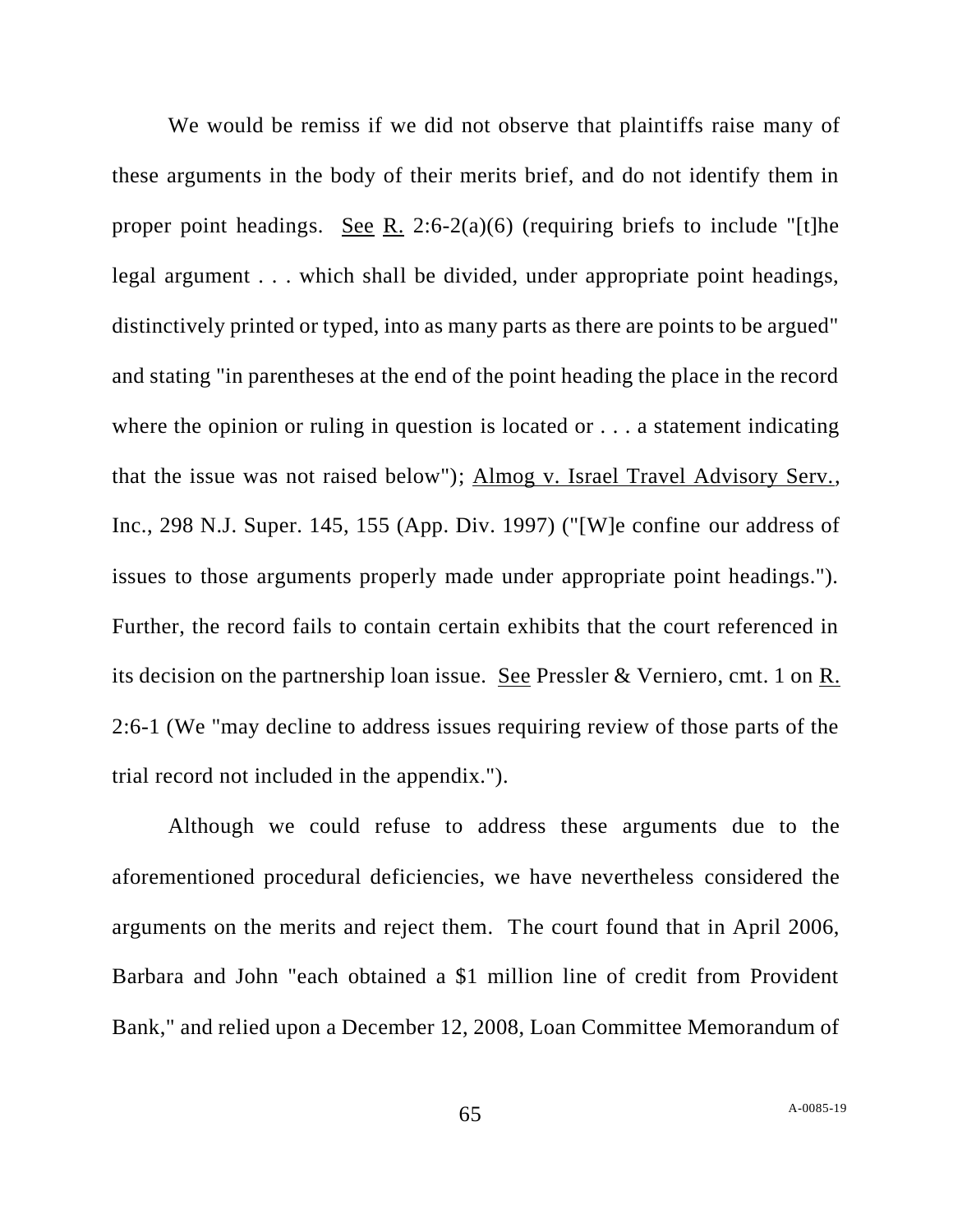Provident Bank which stated "that the lines of credit obtained in 2006 were utilized for 'development costs' of the Mall." It further found that in June 2009, Barbara and John "each executed a modification agreement which, among other things, extended the maturity date of the 2006 loans to May 15, 2010[,] and secured the amounts owed thereunder by giving Provident Bank third and fourth mortgages against the Mall."

Next, it determined that in March 2013, the partnership obtained a \$10,875,000 loan from Columbia Bank secured by the Mall. At the closing of that transaction, Provident Bank was paid over \$6,000,000, "of which a total sum of \$2,051,474.32 was paid for the \$1 million loans previously provided to" Barbara and John.

In rejecting plaintiffs' contention, the court credited John's testimony "that these lines of credit were obtained . . . for the benefit of the [p]artnership, which was unable to meet its financial obligations because Ames Department Stores, its anchor tenant, had filed for bankruptcy." It found that "Provident Bank lent the monies to him and [Barbara] personally because any further loans to the [p]artnership would violate banking regulations," that the partnership "was operating in the red by at least \$200[,000]-\$300,000 per year and that the lines of credit were utilized to fund Mall operations." It found "no dispute that during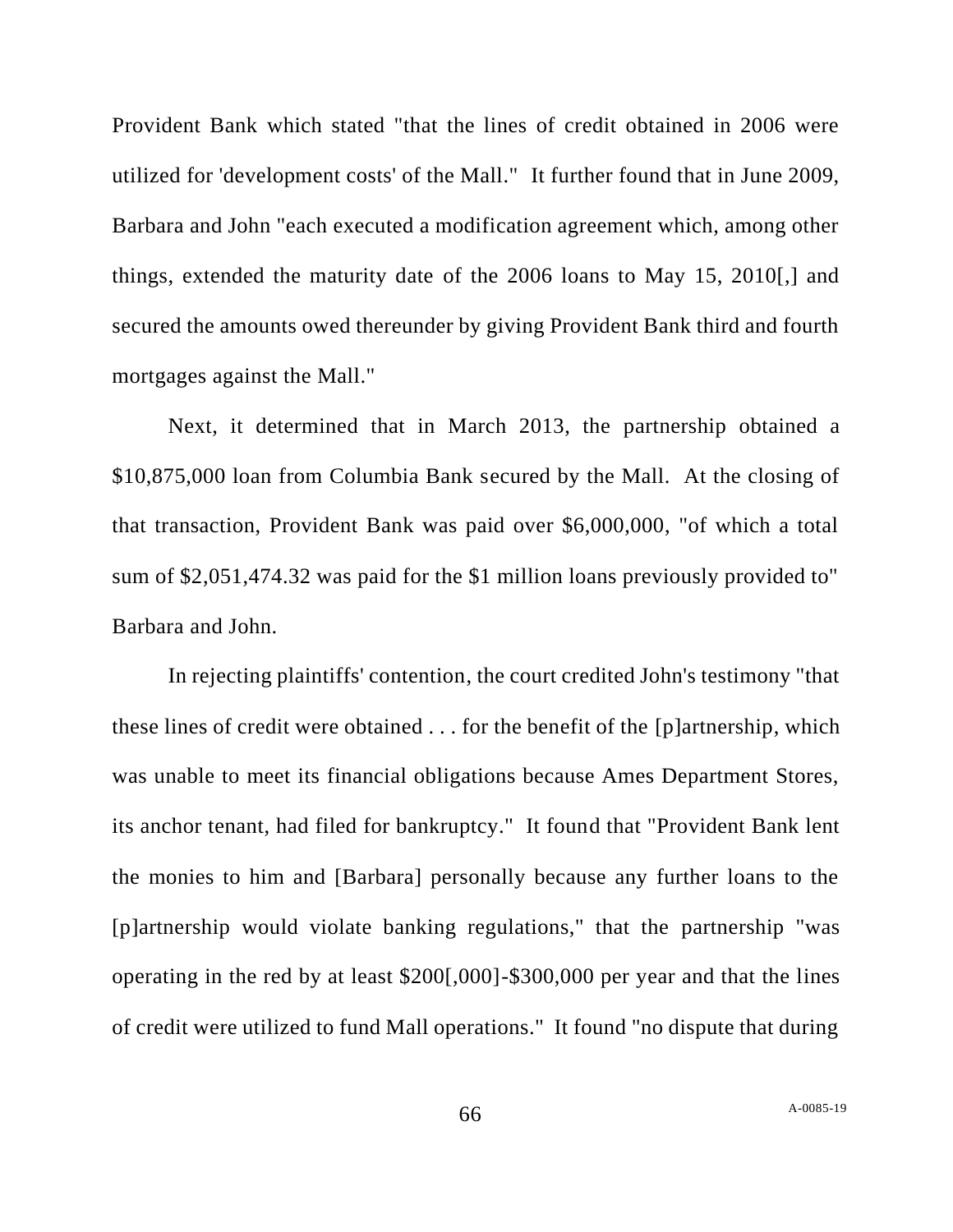this time frame, the [p]artnership was suffering financially" and that while "[t]he [p]artnership sought to obtain monies from the other partners, most . . . were unwilling to make any additional advances."

Although the court found that in January 2008, Barbara transferred \$272,000 to the Knee Law Firm and that Knee "testified at trial that she never did any work for the Hyde Park Mall," it was unpersuaded by plaintiffs' reliance on this single transaction. It ultimately determined that "[w]hile the testimony of Ms. Knee raised some issues as to the use of funds from Provident Bank," John's testimony established that the lines of credit were used "for the business of the Hyde Park Mall."

The court also found that after the 2013 refinancing, some plaintiffs released any claims they had against the partnership, John, Barbara, or her entities after their loans to the partnership were repaid and that the releases in the record "encompass any claims that these partners had with respect to the Provident Bank loans and the refinance of same via Columbia Bank."

We are satisfied that the court's refusal to increase the fair value of the partnership based on the Provident Bank personal loans was supported by substantial credible evidence, as the record established that those loans were used for the partnership. Further, we are satisfied the court did not err by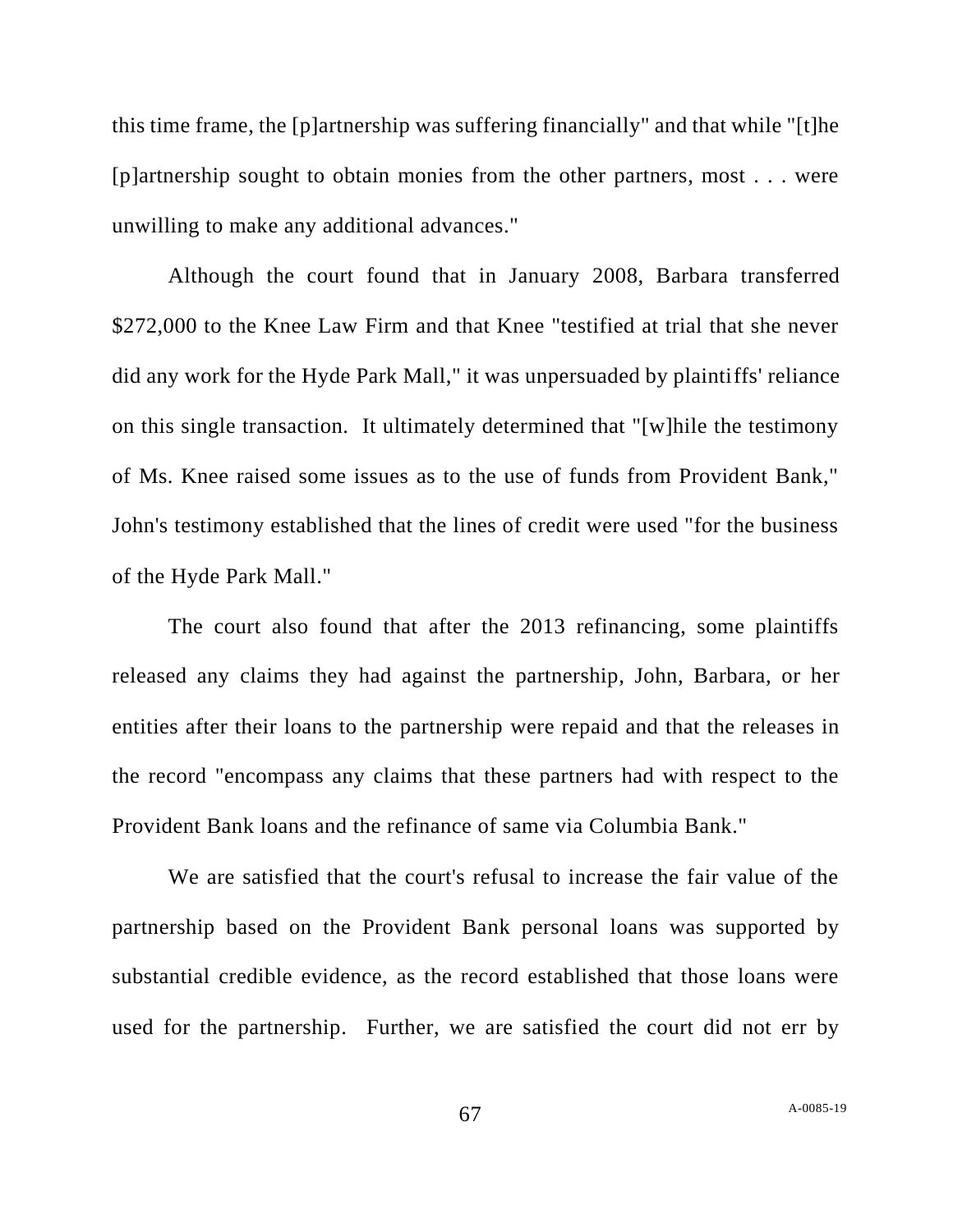refusing to issue a credit with regard to the funds transferred to the Knee Law Firm. While the court acknowledged the evidence regarding that transaction, it appears not to have been persuaded by the proofs supporting that expense. See McDevitt v. Bill Good Builders, Inc., 175 N.J. 519, 531 (2003) (discussing the factfinder's responsibility "to ascribe the weight to be given to th[e] evidence").

For example, at the time of trial, Barbara was deceased, and the court had very limited information about the transaction. "[I]t is a well-established and salutary rule in this State that the testimony of a witness need not be believed when the only person who could have contradicted the witness is dead." D'Amato v. D'Amato, 305 N.J. Super. 109, 115 (App. Div. 1997). "Consequently, our courts are especially reluctant to deprive a trier of fact of the opportunity to pass upon the credibility of an alleged transaction with a person who is now deceased." Ibid.

In sum, we are further satisfied the court did not abuse its discretion in failing to credit plaintiffs based on their claims of overpayment of management and accounting fees as the record was devoid of any bills, invoices, checks, or bank statements specifically related to such payments.

Finally, because we affirm the court's decision declining to reduce the partnership's fair value for alleged outstanding management fees plus interest,